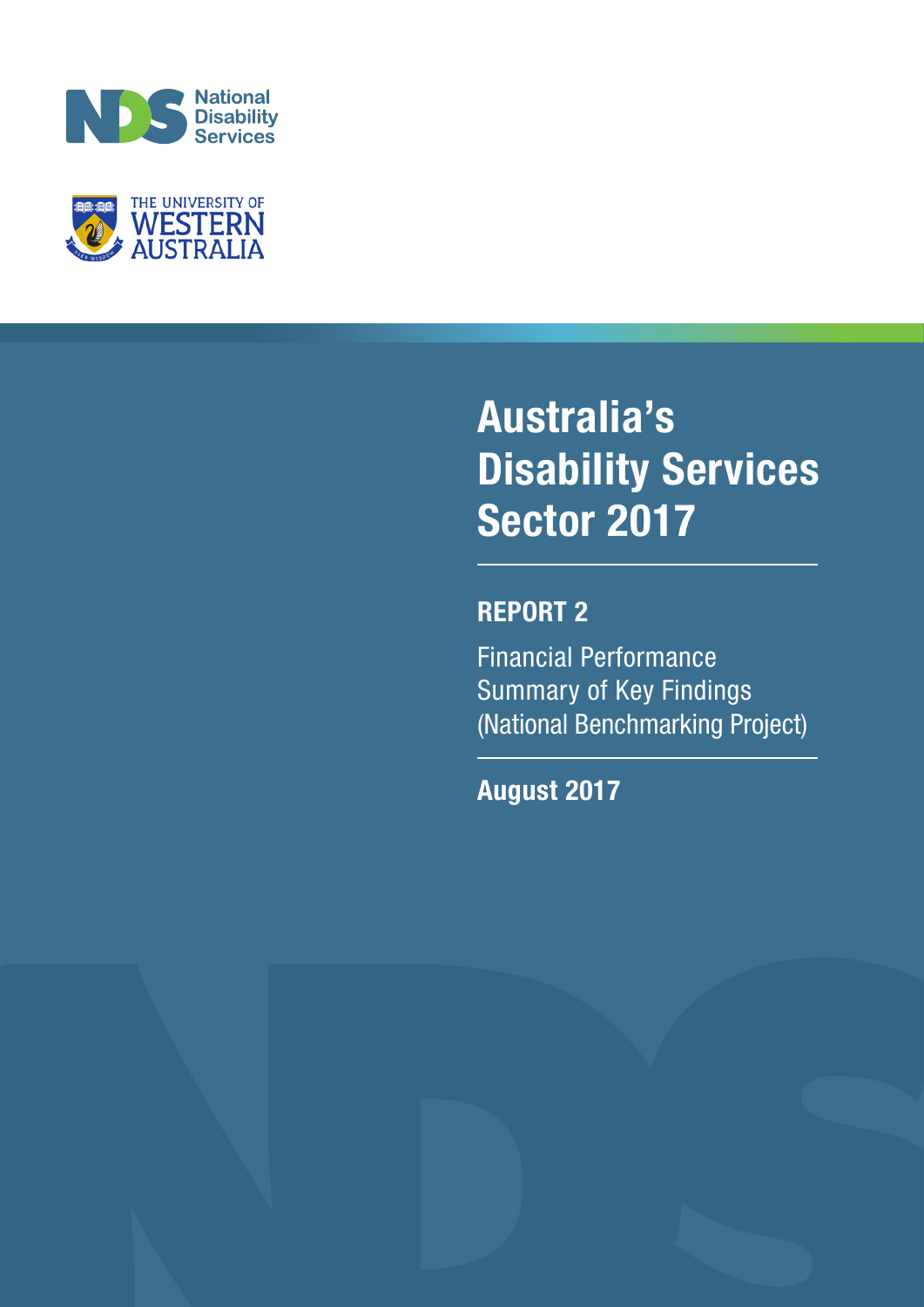

#### **Professor David Gilchrist**

University of Western Australia Hackett Drive, Crawley david.gilchrist@uwa.edu.au Ph 0404 515 270

#### **Penny Knight**

University of Western Australia Hackett Drive, Crawley Ph 0431 994 545

8 August 2017

#### **Disclaimer**

The information provided in this document is made available in good faith and is believed accurate at the time of publication. However, the document is intended to be a guide only and should not be seen as a substitute for obtaining appropriate advice or making prudent enquiries. The information is provided solely on the basis that readers will be responsible for making their own assessment of the matters discussed therein and that they should verify all relevant representations, statements and information. Changes in legislation, or other circumstances, after the document has been published may impact on the accuracy of any information or advice contained in the document and readers should not rely on the accuracy of information presented in this document. Information presented in this document does not constitute, and is not intended as advice nor used as an interpretive instrument. In the event of any inconsistency between this document and relevant legislation, provisions of the relevant legislation will prevail.

Neither the University of Western Australia (UWA) nor any employee or agent of UWA, nor any authors or contributors to this document shall be liable for any loss, damage, personal injury or death however caused (whether caused by any negligent or other unlawful act or omission of, by or on the part of UWA or otherwise) arising from the use of or reliance on any information, data or advice expressed or implied in this document.

© University of Western Australia. Except as permitted by the Copyright Act 1968, this material may not be reproduced, stored or transmitted without the permission of the copyright owner.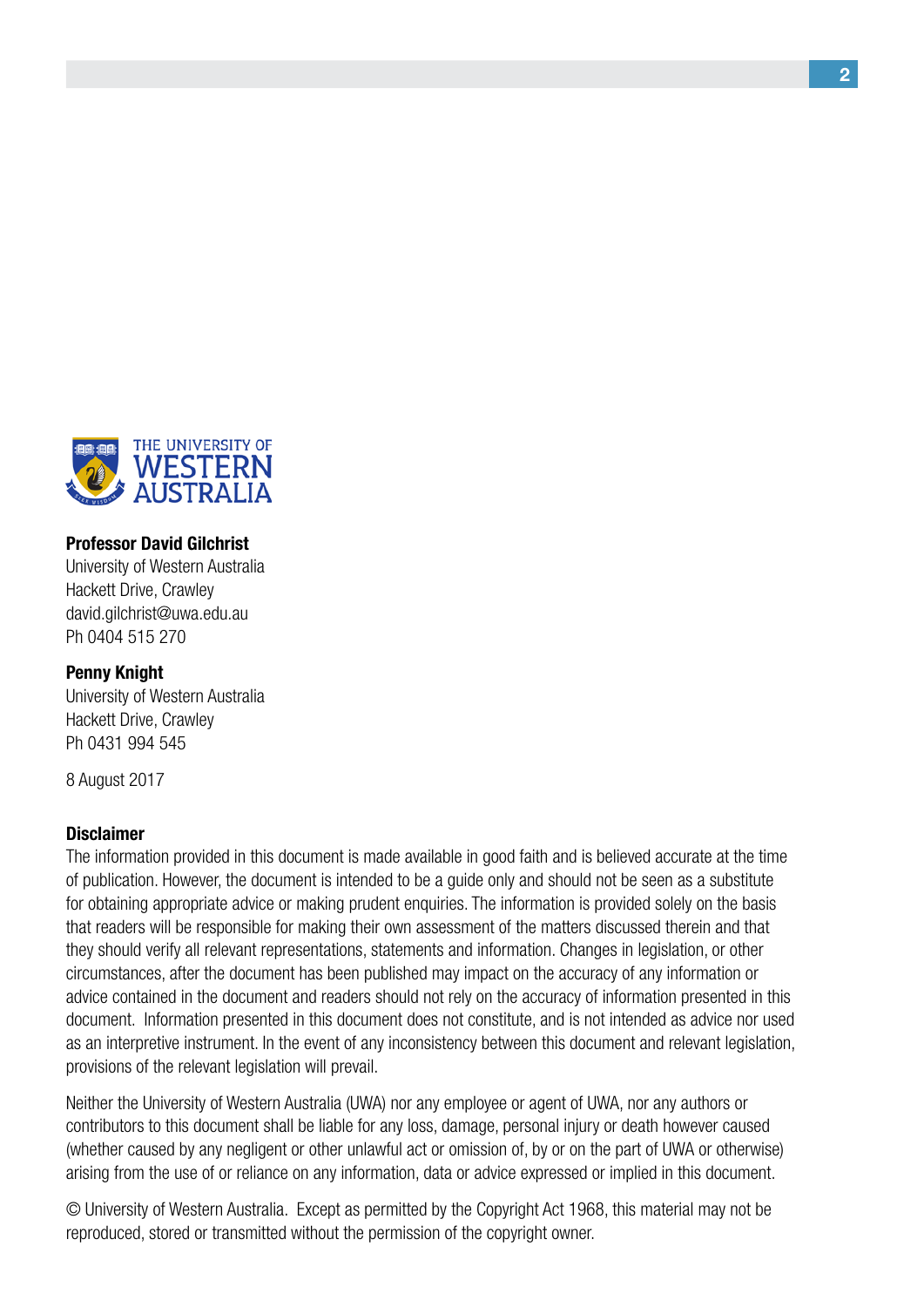## **Executive Summary**

This is the second report of the Market Design and Evolution for Better Outcomes Research Program (also known as the Disability Services National Benchmarking Project). It provides a snapshot of the changes in the financial performance of a Panel of 154 disability service providers (providers) between 2014/15 and 2015/16 as they transition into the National Disability Insurance Scheme (NDIS)

A significant proportion of existing providers are not exclusively delivering disability services. That is, they also provide services such as aged care, child protection and other human services. As their activities in other service sectors effects their financial sustainability this report includes data on the overall financial performance of organisations as well as their financial performance from to the provision of disability services.

## **Key findings**

The results show growth in the aggregate financial performance of the cohort examined which is the result of some organisations getting financially stronger and some getting weaker. As this is only the second year of the study, it is too early to determine if the findings are indicative of trends.

#### **Aggregate financial performance**

- Between 2014/15 and 2015/16, the total income for the Panel increased by \$220.5m (9.2%) to reach \$2,623m. As such, these 154 organisations alone represent a significant economic group.
- Aggregate income from NDIS increased by \$40.4m to \$77.9m. Although this represented an increase of 108%, NDIS sourced income represented only 3% of total income in 2015/16. The growth of income from States and Territories by \$111.2m was more than double the growth in NDIS-sourced income.
- Aggregate total expenses increased by \$193.1m or 8.3% to reach \$2,507m. Employee expenses continued to represent approximately 71% of total expenditure.
- Aggregate profit grew by \$27.4m or from \$88.0m  $(3.6\%)$  to \$115.4m  $(4.4\%)$ .
- Donations and bequests are a significant contributor to sector income and profit. Aggregate donations and bequests represented 3.1% or \$82m of total income in 2015/16. When donations and bequests, are removed, aggregate Net Profit was \$12.5m (0.5%) growing to \$33m (1.3%) in 2015/16. A reliance by some organisations on this resource adds risk to service provision.
- Median profit declined from 3.9% to 3.8%
- While overall profits showed good growth, disaggregation of the data shows that the profits achieved is not uniform across all size cohorts. In 2014/15, for example, the median profit ratio of Very Small organisations (under \$1m in income) was 6.3% whereas the median profit of Large organisations was 2.8%. This data challenges commonly held beliefs about larger organisations being more efficient.
- In 2015/16, there was less variation in median profit across the size cohorts. The median profit of Very Small organisations declined to 4.0% and that of Large organisations increased to 3.6% (still lower than the profit margins achieved by the smaller organisations). As large organisations account for 68% of total income, it is their growth in profitability that accounted for the majority increase in overall profits.
- The variation between higher and lower performing organisations is evident in the number of organisations making a profit or loss. In 2014/15, 18 organisations made a loss, but this increased to 26 in 2015/16.
- The total assets of the Panel increased by \$159m to \$1,896m and total liabilities increased by \$41.6m to \$685m. As a result, net assets grew by \$125m (10.2%) in the 2015/16 year to reach \$1.35bn. This a is a positive result for the Panel and indicates efficient use of resources. However, some of this growth may be due to specific-purpose donations being differently disclosed, operating assets being purchased and/or asset revaluation.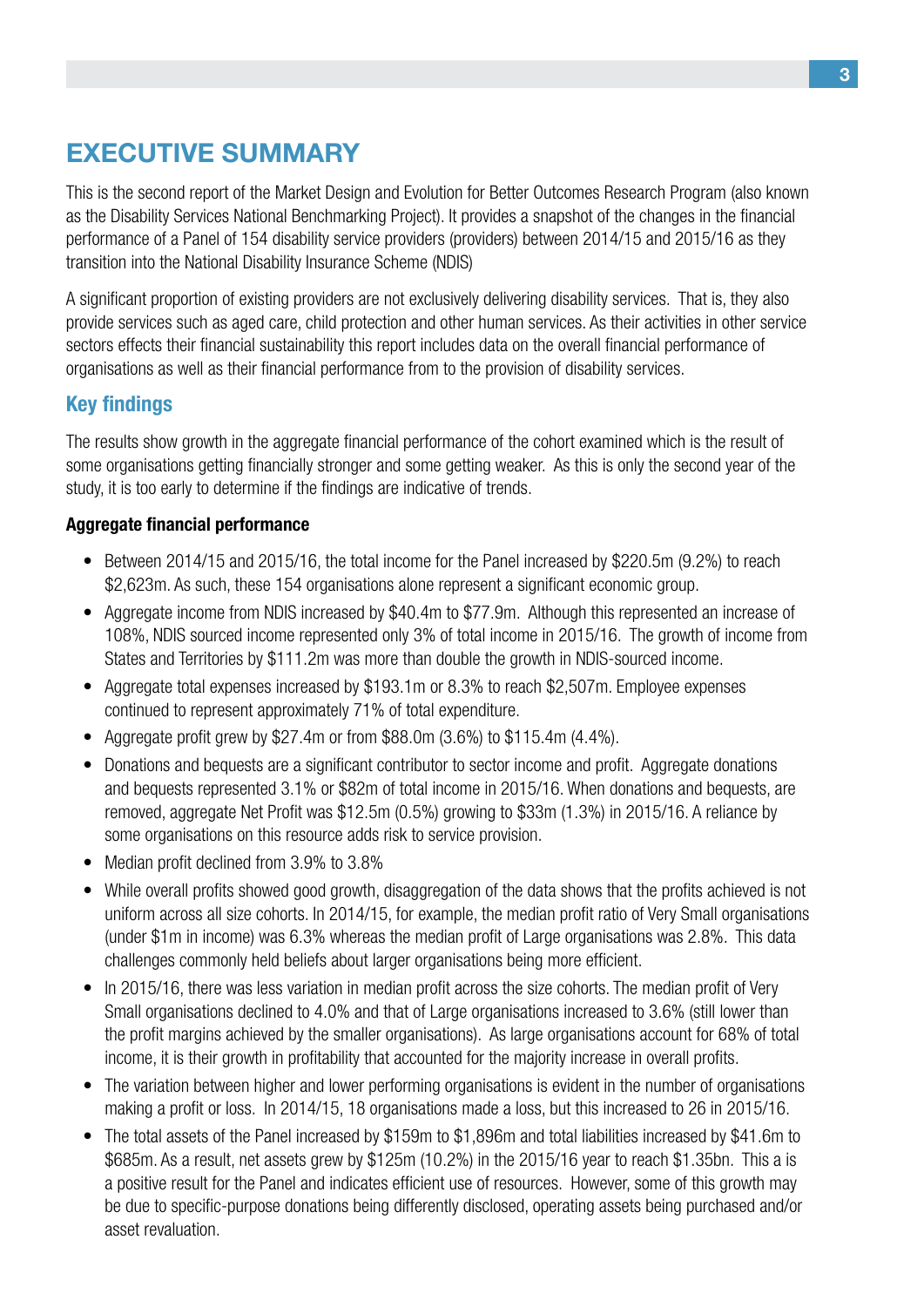Panel members' rating of their organisation's financial performance declined. In 2014/15 two thirds of Panel members rated their organisation as strong or very strong, but this dropped to 44% in 2015/16. Optimism about their future financial performance was also weaker.

#### **Disability services financial performance**

- Total income from the provision of disability service increased from \$1,818m to \$2,030m, a growth of \$212.5m or 11.7%. The majority of this increase (\$104m) was the result of an increase in income from State and Territory governments. (As mentioned above, NDIS income increased by \$40.4m).
- Total disability expenditure increased from \$1,738.7m to \$1,958.9m an increase of \$220.2m or 12.7%. Growth in Employee Expenses accounted for most of this increase, but employee costs increased proportionately and remained at approximately 70% of total expenses. **Figure 1** Median profits from disability services by size
- As the rate of growth in disability income was lower than the grown in disability services expenses, profit declined in absolute terms from \$79.5m to \$71.8m, a drop of \$7.7m. This represents a fall in profit margin from 4.4% to 3.5%
- The median profit ratio from the provision of disability services remained at 2.1% for Large organisations, but declined across all other size cohorts.
- Removing disability related donations and bequests, the total profit from the provision of disability services dropped from 2.7% to 0.04%.



reported that demand for their disability



services increased during 2016, but a third (33%) reported they were unable to satisfy all requests for service. The same proportion (77%) expected demand for their services to increase during 2017 and, again, 32% expected they would not be able to meet demand.

### **Implications**

To fulfil the policy objectives of the NDIS, the disability services sector will require:

- 1. Existing providers to further transform their business models so they align with the National Disability Insurance Scheme (NDIS) policy, and
- 2. Significant growth in capacity which can be achieve through an increase in the capacity of existing providers and/or from entry of new providers.

Both transition and growth require the investment of resources and these dual pressures are amplifying the change, the risks and the related costs. This is reflected in the results from this study.

Panel members reported that their investment in transitions includes the costs of restructuring of their workforce, purchasing new information systems and training staff for new working environments. They are also investing resources in supporting their clients transition to the NDIS.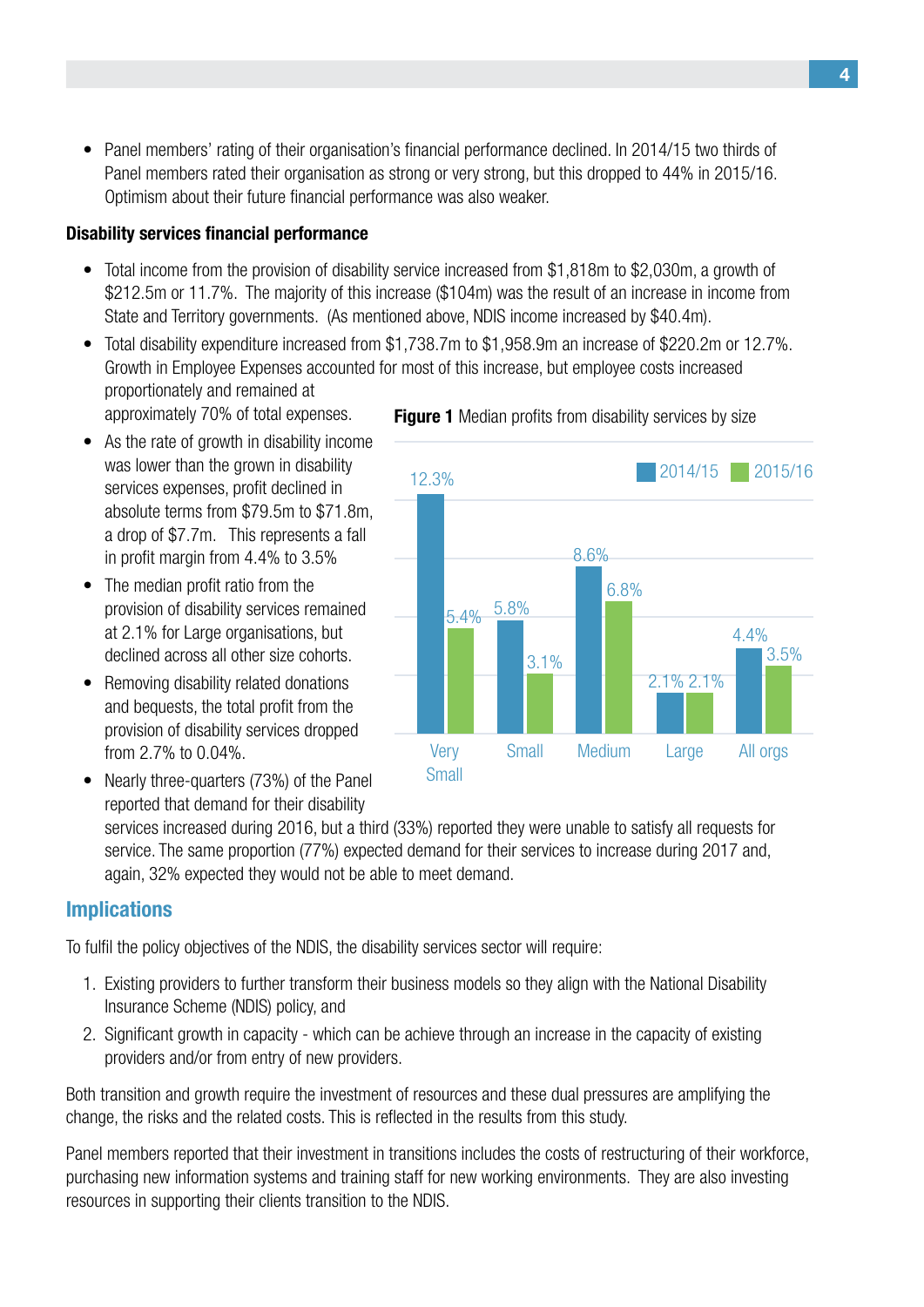At the same time, Panel members are investing resources in building capacity to meet demand. These costs are also incurred in staff recruitment and training, new infrastructure (e.g. vehicles and Information technology) and spending on marketing. However, in managing growth, they must plan for, and fund, the differences between the prospective linear growth in revenue and the stepped growth in some costs, as well as match the pace of growth in staff numbers with the pace of growth in demand. The cost of any unused staff hours or other resources must be absorbed, directly impacting financial results.

The total expenses incurred for transition and growth must be met by the organisation from their own resources (current-year profits, donations, retained earnings or sale of assets) or from debt (e.g. a loan from a bank). Furthermore, organisations must invest resources many months or even years before they receive income growth.

The findings from Wave 3 and previous Waves of this study show that the Panel is fully supportive of the NDIS policy, but many are reporting financial stress regarding disability services and are concerned about the viably of these services in future. They are also reporting that they do not expect to meet demand for services in 2016/17.

Given the complexity of the changes they face, the resource requirements and risks, Boards and Executives of disability services providers will need a positive perception of the future operating conditions if they are to invest in transition and growth. If leaders feel that the costs of transition are too high or their organisation is not viable in the new operating environment, then they will likely close (or exit the provision of disability services). At least two of the Panel members merged for this reason and others have indicated that they are expecting to discontinue their disability services.

### **Key questions for policy makers**

If the low operating profit margins reported by disability services continue or worsen, then providers who are unable to at least breakeven will have to close within two to three years unless they are willing to subsidise their disability services income from other services or donations or sell assets. Based on the findings, some of these may be Large providers. Disability services markets will also be unattractive to new entrants, particularly as aged care and other human services markets offer higher returns.

As a third of providers expect that they will not meet demand, there is significant risk of supply-side failure in the current operating conditions.

A reduction in profits is to be expected across a sector undergoing transition or in the early stages of growth and is being absorbed by providers. The key questions for sector leaders – including policy makers – is whether the sector has sufficient, suitable and available assets to continue to fund the transition and sufficient incentive to do so.

To answer this requires an understanding of the resources available to organisations (presented in this report) as well as considering the outlook for providers from their perspective.

Service providers have increased choice and control over the services they provide and to invest in change and growth, providers need to know the following:

- 1. The total costs of transition.
- 2. The price of services and the potential profitability of the 'new market', whether it is likely to be sufficient to enable organisations to return to profitably, and if so, how long it will take for them to rebuild their balance sheets.
- 3. The rate of growth and timing of expenditure in comparison with the growth in revenue.
- 4. The asset reserves of organisations.
- 5. The length of time organisations will need to fund investment before they receive returns. That is, will they run out of available assets before they can return to profit?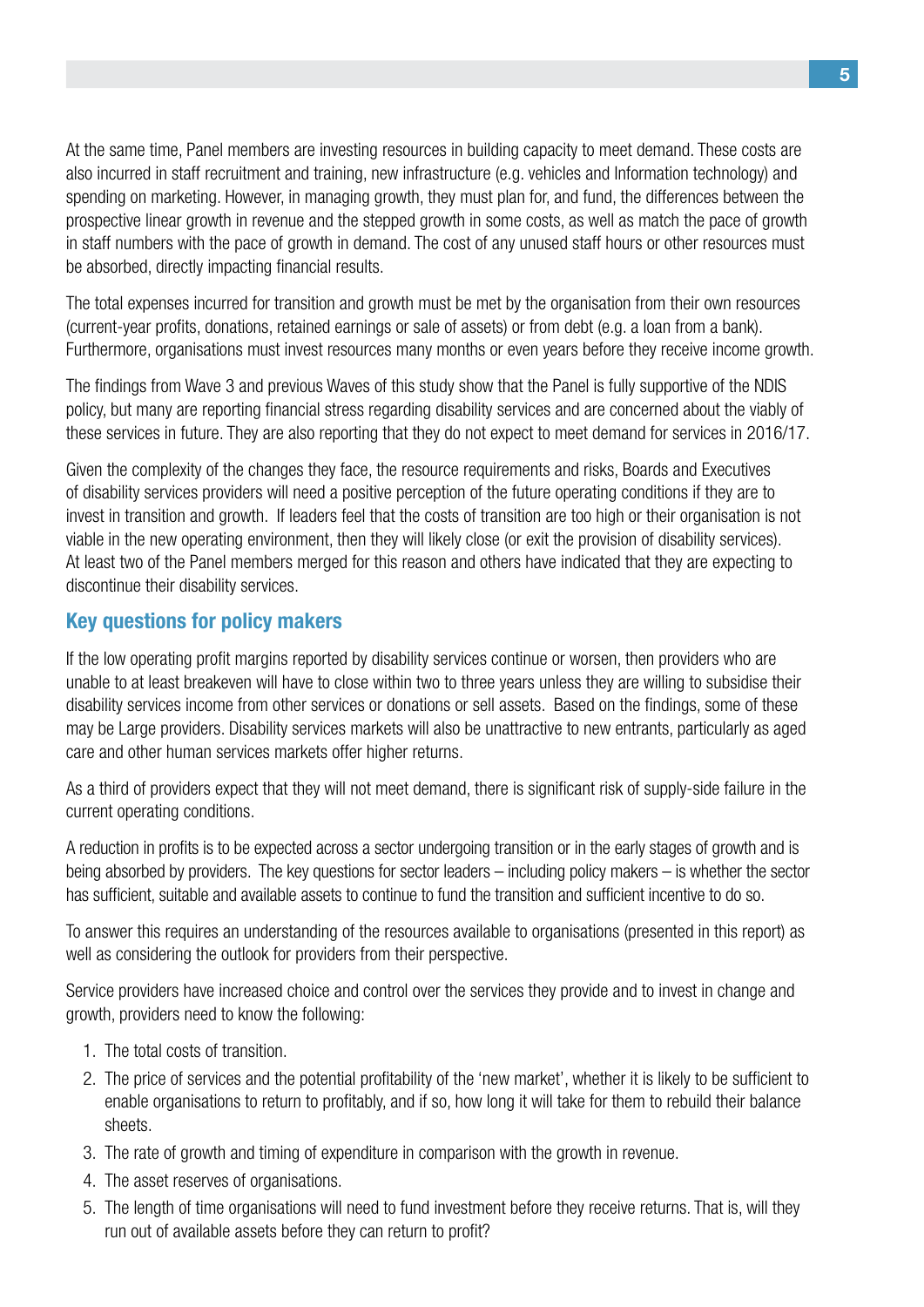This information is needed at the service level.

The Commonwealth Government, via the relevant agencies, can influence the outcomes or provide guidance on the answers to some of these questions and doing so would greatly improve the efficiency and speed of transition, and encourage sector growth.

Specifically,

- The price of services must be set with precision so that there is a balance between achieving value for money with creating a market that is sufficiently attractive to new entrants and existing providers. The National Disability Insurance Agency (NDIA) have also stated that this is a key consideration in determining price controls<sup>1</sup>. If returns appear low, providers will invest elsewhere or exit service provision, in many cases in order to protect the sustainability of other human services they provide. The data set developed for this study provides essential information for price monitoring.
- The NDIA should be fully transparent about all aspects of the volume and speed of the rollout of services, client numbers and the price of services. While policy level data is available, such as that found in the bilateral agreements between the Commonwealth and states and territories, this transparency should be provided at the lowest possible level of granularity—that is by service types and by location--as the current information that is obtainable in each jurisdiction is not sufficiently specific to facilitate planning.

Organisations will invest in change if they have some confidence in the future operating environment. Therefore, this information should be provided in advance--ideally at least three years ahead. It should also be reliable. That is, NDIS should commit to prices (at least during rollout) several years in advance and in a way that is fully transparent and builds confidence in providers.

- The NDIA should be fully aware of the impact that any delay or changes in service volumes will have on organisations costs and viability. If any alterations to forecast volumes must be made, this information should be provided to providers at least a year ahead, and ideally in the first quarter of the year so they can adiust budgets.
- Prices should be based on the comprehensive cost of service delivery.
- The success of the NDIS is predicated on the existence of a strong and healthy supply of service. To ensure the sector is not depleted during transition and growth, the full costs of transition and growth of organisations should be assessed by the NDIA and compared with the capacity to access resources. If there is a significant difference between the resources needed and those available, the NDIA has various options for directly and indirectly supporting transition and growth, including funding infrastructure purchases, providing access to low interest loans, or other supports.
- These elements can be included in an industry plan that could be developed with a view to creating certainty, developing a longer-term view of the sector composition and structure, and which could then be used to assess progress and outcomes achieved.
- This study is due to finish at the end of 2017. There is no other data available to support efficient pricing and evaluate providers' financial sustainability. This data is critical to meeting the objectives of the NDIS and the infrastructure for this study is established which will facilitate the ongoing collection of relevant data. The Panel is now established and continuing to monitor its performance will provide essential information to reduce risk and inform policy development, therefore we strongly recommend this study is continued.

<sup>1</sup> National Disability Services 2017 Price Controls Review. Consultation on NDIS pricing arrangements Discussion Paper March 2017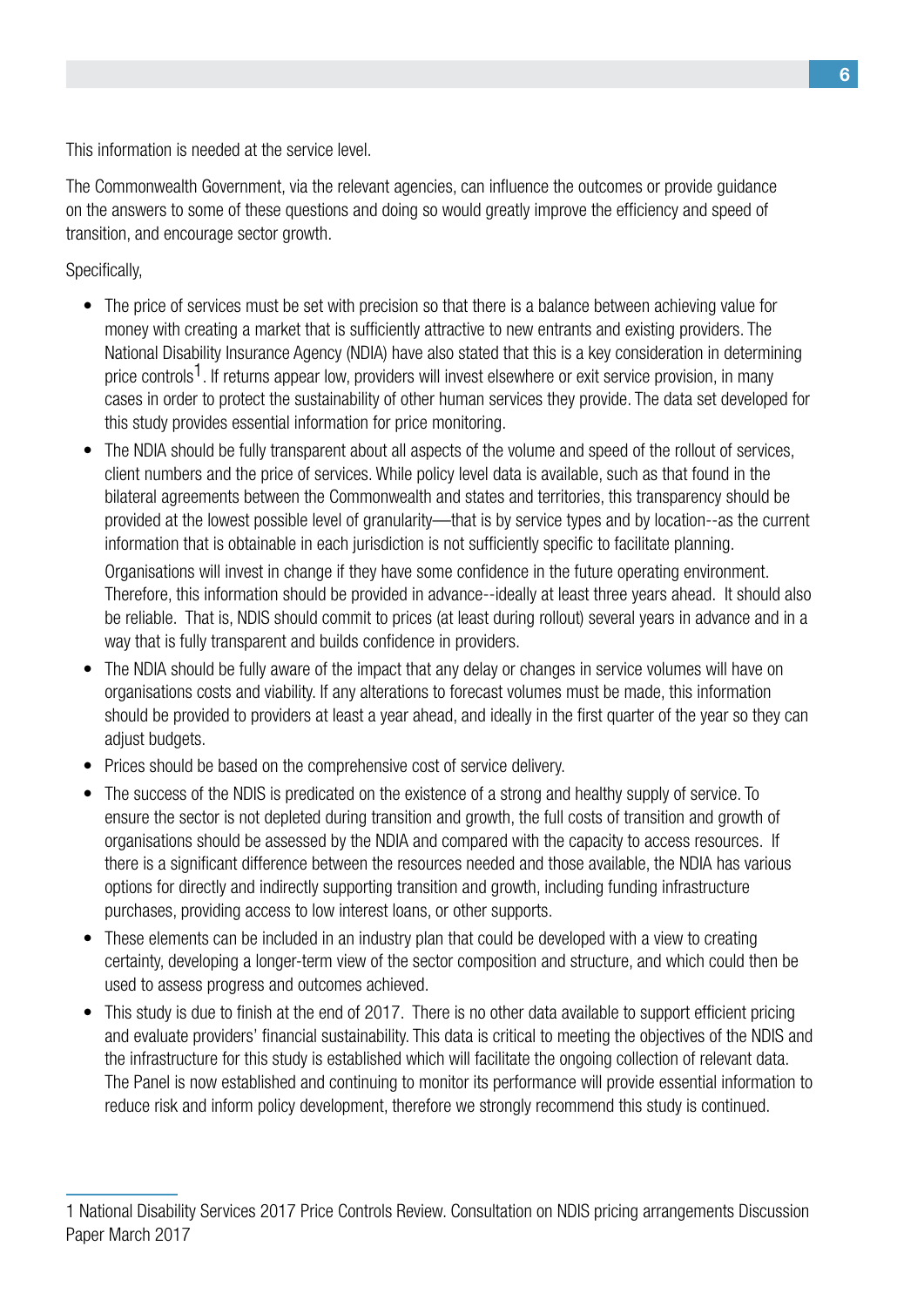## **Acknowledgements**

We acknowledge and thank all organisations that are part of our Panel for their anonymous contribution to this study. These organisations range from some of Australia's smallest to its largest disability service providers and for some, providing the data required was a time consuming and complex process, but they persevered in order to provide the evidence base needed to track performance in this changing environment.

We thank all current and past Panel members for their support and hope you (and others) will continue to participate in this project.

Australians with disability, their families and supporters, and ultimately the whole Australian community will benefit from a strong, efficient and innovative disability service sector.

This research was funded via a National Disability Research and Development Grant via the Research and Data Working Group (RDWG) and it is being undertaken in collaboration with the Centre for Applied Disability Research. It was commenced by Curtin University and is now being undertaken by the University of Western Australia. This report constitutes the second output of the program.

This report should be cited as follows: Gilchrist, D. J., and P. A. Knight, (2017), *Australia's Disability Services Sector 2017: Report 2—Financial Performance—Summary of Key Findings (National Benchmarking Study)*, A Report for National Disability Services, Canberra.

#### **Enquires should be addressed to:**

#### **Professor David Gilchrist**

University of Western Australia David.Gilchrist@uwa.edu.au Ph: 0404 515 270

#### **Gordon Duff**

General Manager – Sector Development and Research National Disability Services Gordon.Duff@nds.org.au Ph: 02 9256 3117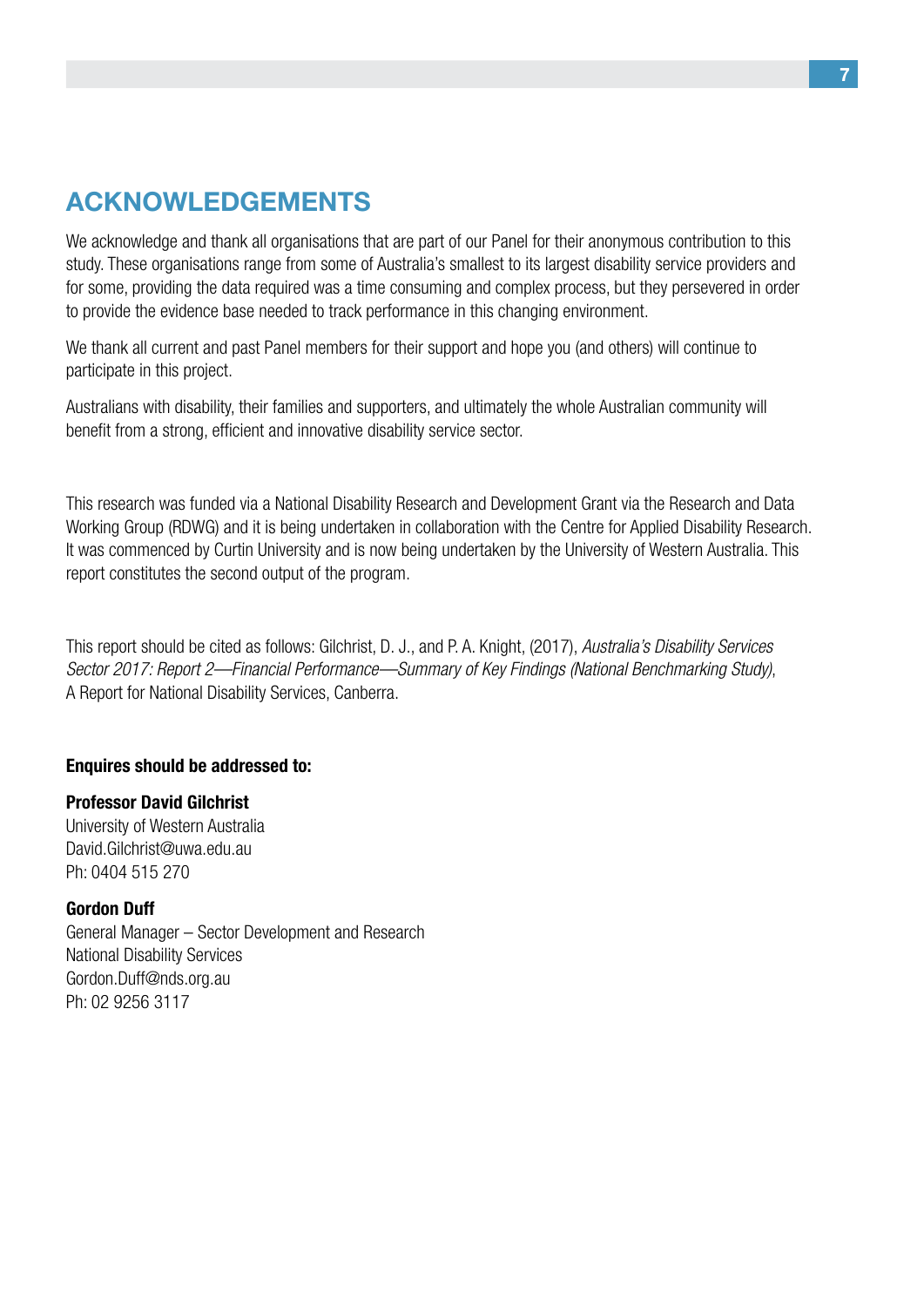## **CONTENTS**

| 2. The starting point: The Panel's activity and outcomes for 2014/15  13            |  |
|-------------------------------------------------------------------------------------|--|
|                                                                                     |  |
|                                                                                     |  |
|                                                                                     |  |
|                                                                                     |  |
|                                                                                     |  |
|                                                                                     |  |
|                                                                                     |  |
|                                                                                     |  |
| $Introduction \dots 29$                                                             |  |
|                                                                                     |  |
| Comparison of disability services income, expenses and profit 2014/15 and 2015/1634 |  |
|                                                                                     |  |
|                                                                                     |  |
|                                                                                     |  |
|                                                                                     |  |
|                                                                                     |  |
|                                                                                     |  |
|                                                                                     |  |
|                                                                                     |  |
|                                                                                     |  |
|                                                                                     |  |
|                                                                                     |  |
|                                                                                     |  |
|                                                                                     |  |
|                                                                                     |  |
|                                                                                     |  |
|                                                                                     |  |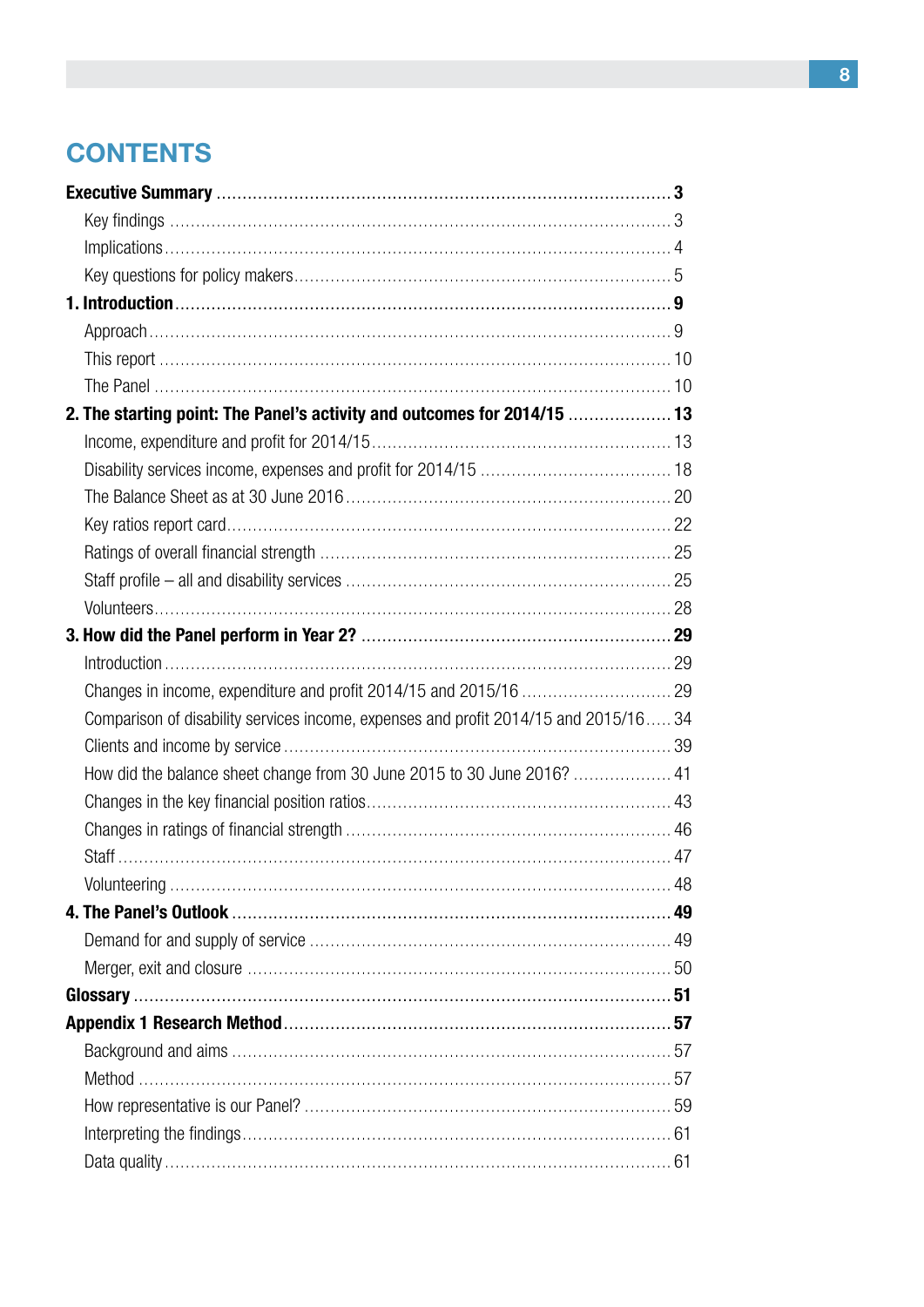## **1. Introduction**

The aim of this research is to provide governments, service providers and the broader community with detailed information regarding the financial performance of disability service provision in Australia.

A key driver for this research program is the introduction of the NDIS requiring the consequential restructuring of individual organisations and the supply-side as a whole. This research plays an important role in monitoring the transformation of the sector and will assist in facilitating the development of policy that fosters a strong and efficient supply of disability services and supports the achievement of the objectives of the NDIS.

This research is intended to identify risks, monitor change and identify any undesirable consequences together with potential strategic responses. It consists of four surveys over two years: two surveys examining financial performance and two examining organisation response. The financial data is based on the 2014/15 and 2015/16 financial years. The results provided here and the risks facing suppliers of disability services in Australia strongly reinforce the need for this study to be continued into the future.

## **Approach**

This research is being undertaken using data from 180 disability service providers across Australia. To select the sample, existing information on the size (income), and location (state or territory) and the population of all disability service providers, and the profile of suppliers across Australia was obtained from several sources. From this, a sample frame was developed to be representative of the population as far as possible. All organisations that were registered with the NDIA as providers of services or were members of NDS were emailed and invited to join the Panel. Of over 200 respondents, 180 provided usable data for Wave 1 and formed the 'Panel' and are being tracked over time. By tracking the same organisations, we can more accurately examine change as they transition to NDIS.

#### **Figure 1** Research approach



The study began in August 2015 and comprises four waves of research. Wave 1 and 3 involved examining the financial performance, staff and the client base of organisations. Due to the nature of the project and the scope of financial and other data needed, the information for both of these waves was collected using an MS Excel tool, individually prepared for each of the 180 participating organisations. By tailoring the collection template to individual organisations and pre-populating the template with their previously provided data, we aimed to reduce respondent workload and increase response rates.

Wave 2 observed the sector's response and examined the experiences, behaviours and expectations of service providers (collected through an online survey of Chief Executive Officers or other senior representatives) and the organisation's collaboration and merger intentions and activities. Wave 4, yet to commence, will examine the same topics as Wave 2.

Further information on the research methodology can be found in the Appendix.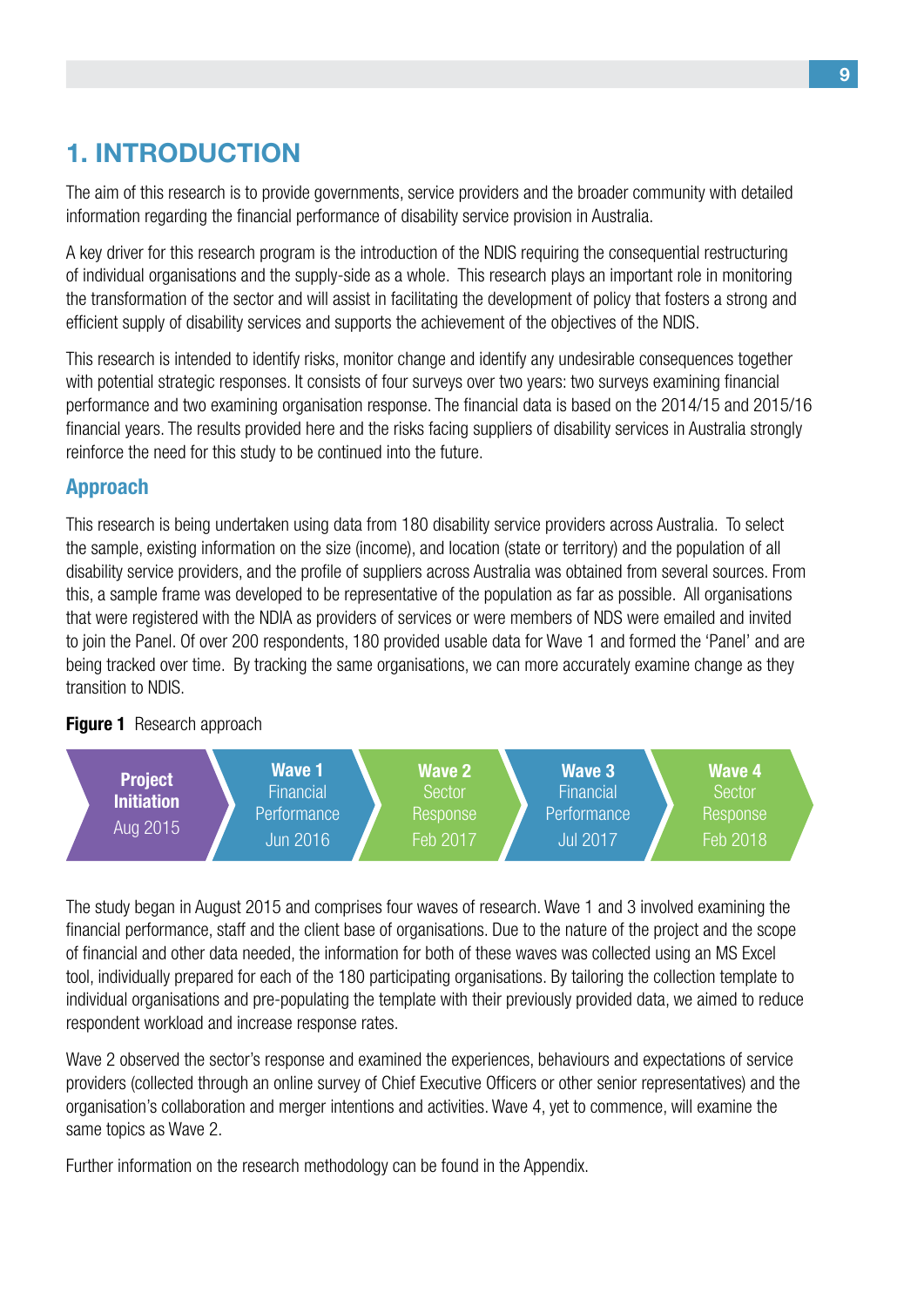## **This report**

This report presents the top-level findings from Wave 3: Financial Performance. It summarises and compares the performance data from the 2014/15 and 2015/16 financial years.

The data has been analysed at three levels and this report focuses on presenting data at the first two of these as follows:

- The whole Panel. Analysis at this level provides the base data required to track whole-of-sector changes. In this report, it provides an indication of context and baseline ratios.
- By four organisational size cohorts. Examination and comparison of ratios for each of the size cohorts provides insight into the variation of financial sustainability and change for organisations of different sizes. It also enables the establishment of baseline levels for the different size cohorts.
- At the individual organisation level. This analysis was undertaken to provide feedback for individual organisations. This data is confidential and provided individually to participants via a tailored benchmark report.

As the distribution of key data, such as income, expenses, assets and liabilities is highly skewed, the median rather than the average is used as a measure of the 'midpoint' or 'typical' organisation. As the median is the midpoint of the Panel, 50% of organisations would have a total or score higher, and 50% would have a total or score lower than the median score.

### **The Panel**

Of the 180 organisations that formed the initial Panel, some did not participate in Wave 2 or Wave 3 due to merger, closure or ceasing provision of disability services. Others dropped out due to the time required to complete the template – often due to difficulties in obtaining the necessary data.

For those organisations with robust accounting and client data bases, completion of the form took approximately 60 to 90 minutes. However, for others, data had to be collected and compiled from several sources.

It can be difficult to retain members in the second year of a longitudinal study of this kind as respondents experience the workload from participation, but do not yet see the benefits. To encourage Panel members to stay with the research and support completion, our research team sent more than 400 follow-up emails and made more than 300 personal phone calls to encourage on-going participation and to collect feedback. We also populated some key financial information for organisations ourselves using published sources, including the Australian Charities and Not-for-profits Commission website and organisations' own published financial information (from their websites).

Nine organisations also joined the Panel in 2017. These organisations had the choice of providing data for only the 2015/16 financial year or providing data for both the 2014/15 and 2015/16 financial years. Those that provided data for both years were included in the final Panel of organisations in this study.

After reviewing all returns and examining the results, we took the decision to include only those organisations that provided robust data for both the 2014/15 and 2015/16 financial years. This conservative approach enables the most accurate possible tracking of performance over time and provides the most reliable view of the sector. As a result, 154 organisations were included in this year's study.

The financial data provided by 28 additional organisations will be added to the data set and re-analysed to examine any variations between the narrower subset reported here and the full population of the Panel.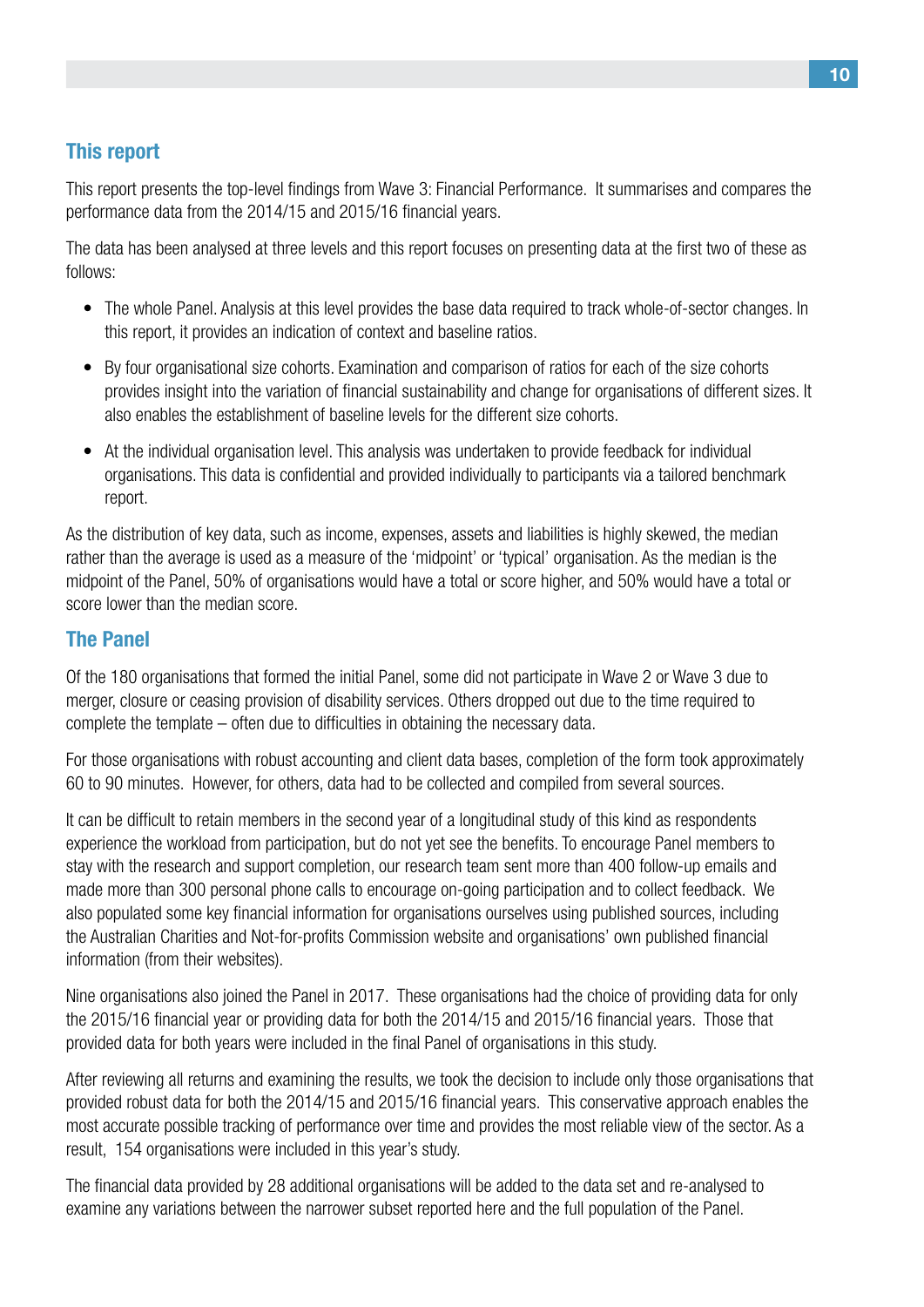Due to the reduction in size of the Panel in Wave 3 (and to take into account data revisions by the Panel), the Wave 1 data was re-analysed to provide readers with an accurate baseline for the current Panel organisations. As such, the data in this report is different to that presented in the first report (Australia's Disability Sector 2016).<sup>2</sup> To clarify, the data in both reports is accurate, the difference is that the data in this report is a subset of that reported in 2016. By resetting the starting point to include only the same organisations in both years, this report aims to provide readers with the most accurate possible picture of change.

#### **Size cohorts**

To aid more specific selection of Panel members and analysis, the total population of organisations in the Panel was divided into four size cohorts. The membership and percentage of total Panel income of each cohort is shown in the table below.

|               | Annual turnover  | No. Organisations | Percentage total income<br>$\frac{0}{0}$ |
|---------------|------------------|-------------------|------------------------------------------|
| Very small    | Less than \$1m   | 16                | 0.3%                                     |
| Small         | $$1m$$ to $$5m$$ | 51                | 5.5%                                     |
| <b>Medium</b> | \$5m to \$20m    | 63                | 25.9%                                    |
| Large         | $$20m +$         | 24                | 68.3%                                    |
| <b>Total</b>  |                  | 154               | 100.0%                                   |

**Table 1** Profile of Panel members by income

### **Location**

**Table 2** Location of head office

|                                     | Very small<br>(Less than \$1m) | <b>Small</b><br>(\$1m to \$5m) | <b>Medium</b><br>(\$1m to \$5m) | Large<br>$($20m +)$ | All |
|-------------------------------------|--------------------------------|--------------------------------|---------------------------------|---------------------|-----|
| <b>New South Wales</b>              |                                | 15                             | 23                              | 9                   | 51  |
| <b>Victoria</b>                     |                                | 18                             | 19                              | 6                   | 44  |
| Queensland                          | 5                              | 9                              | 6                               |                     | 21  |
| <b>Western Australia</b>            | 2                              | 3                              | 6                               | 6                   | 17  |
| South Australia                     | 2                              | 4                              | 4                               | 2                   | 12  |
| <b>Tasmania</b>                     |                                |                                | 2                               |                     | 4   |
| <b>Australian Capital Territory</b> |                                |                                | 2                               |                     | 2   |
| <b>Northern Territory</b>           |                                |                                |                                 |                     | 3   |
| <b>Total</b>                        | 16                             | 51                             | 63                              | 24                  | 154 |

<sup>2</sup> Gilchrist, D. J. and P. A. Knight, (2016), Australia's Disability Sector 2016: Report One - Financial Sustainability and Summary of Key Findings, A Report for the Research Data Working Group, Sydney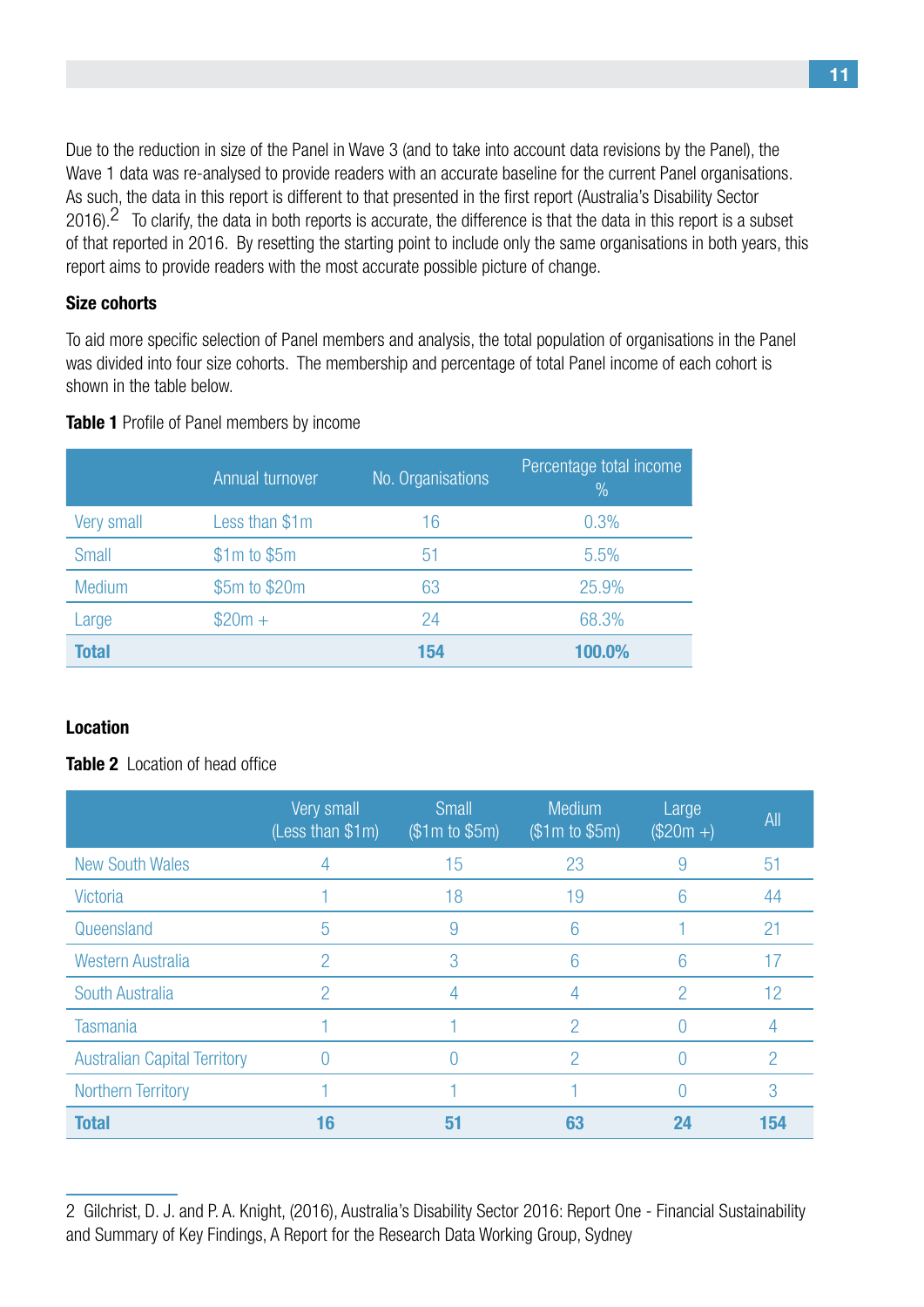#### **Our Panel**

The disability services sector is complex and varied, reflecting the needs of the people it serves.

In presenting consolidated data and statistics, it is easy to lose sight of the enormous variability of the organisations that form the Panel and the wider sector. The members of our Panel include:

Some of the largest providers of disability services in Australia, including those with income over \$100m per year, many hundreds of staff and serving clients in more than one State or Territory.

Organisations operating solely in metropolitan areas and those operating in some of Australia's most remote locations.

Some of the smallest disability service providers, with less than three employees and who serve a very small population of people living with disability.

Organisations providing residential accommodation services for people with severe and complex disabilities that require 24-hour care and those providing therapy services, in-home support, aids and equipment and employment services. Some specialise in one service area, others provide a wide range of services.

Large and small organisations that mostly provide other human services, such as aged care, child protection and support for the homeless, whilst still providing some disability services.

Organisations that have not yet provided services under NDIS and those whose income is sourced solely through NDIS.

Faith-based and secular organisations, as well as those that arose through government outsourcing.

Not-for-profit organisations (many of which are charities) driven by a mission to serve, and For-profit organisations with shareholders.

Small and large organisations that are more than 70 years old that are established and respected members of their community, and others that have only a year or two of experience in the provision of disability services.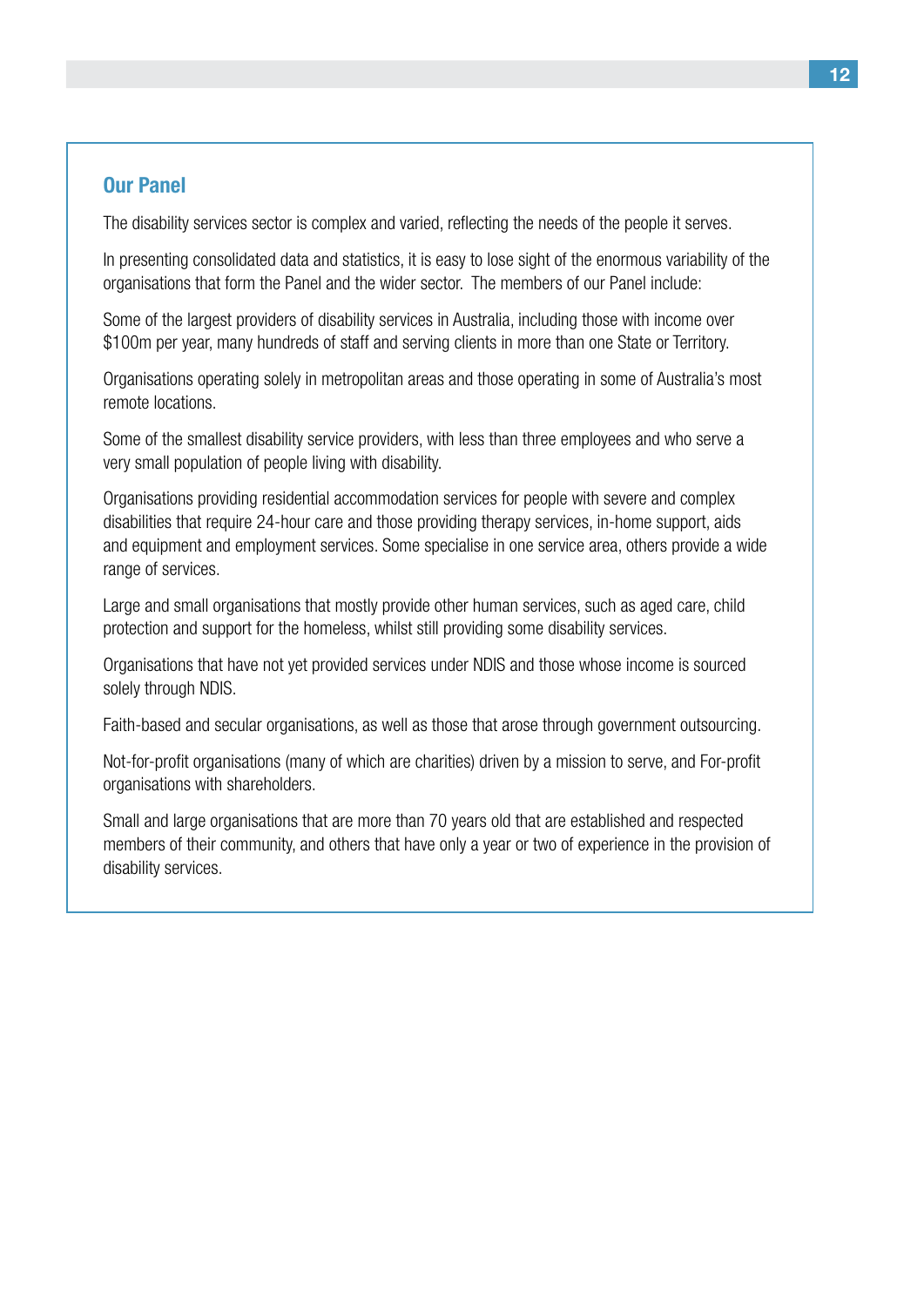## **2. The starting point: The Panel's activity and outcomes for 2014/15**

#### **Income, expenditure and profit for 2014/15**

#### **Aggregate Income**

For the financial year ending 30 June 2015, the total income for all Panel members (Aggregate Income) was \$2,403m. Given that this is the income for only the 154 organisations in our Panel, these organisations alone represent a significant economic group.

Of total income, two thirds (66%) was sourced from State and Territory Governments. Income from the NDIA was only \$37.4m or 1.6%. As such, the 2014/15 data essentially provides a snapshot of the financial performance and outcomes of the sector prior to the introduction of the NDIS.

It should be noted that this is the total income of the Panel. Thirty five per cent (54 organisations) of the Panel provide services other than disability services and the income reported here includes the income for all sources. We examine total income, expenses and profit as this provides an indication of the financial strength and performance of the whole organisation and, therefore, its capacity to transition through change. In addition, as total income, expenditure and profit data is sourced from annual financial statements, this data is the most robust measure of financial performance.

Income from disability services alone for 2014/15 is estimated to be 76% or approximately \$1,818m.<sup>3</sup> Larger organisations were more likely to be providing disability services along with other human services.



#### **Figure 2** All sources of income 2014/15

<sup>3</sup> Some organisations had difficulty in separately identifying income and expenses related to the provision of disability services from other sources of income. Under previous funding models, there was no reason to separate income or expenses into service types and therefore accounting systems are not yet structured to do so. Others had contracts and/or provided services that combined funding for disability with the provision of other human services. All organisations providing services under the NDIS will in future be required to account for NDIS funded services and therefore will be able to provide more accurate measures in future.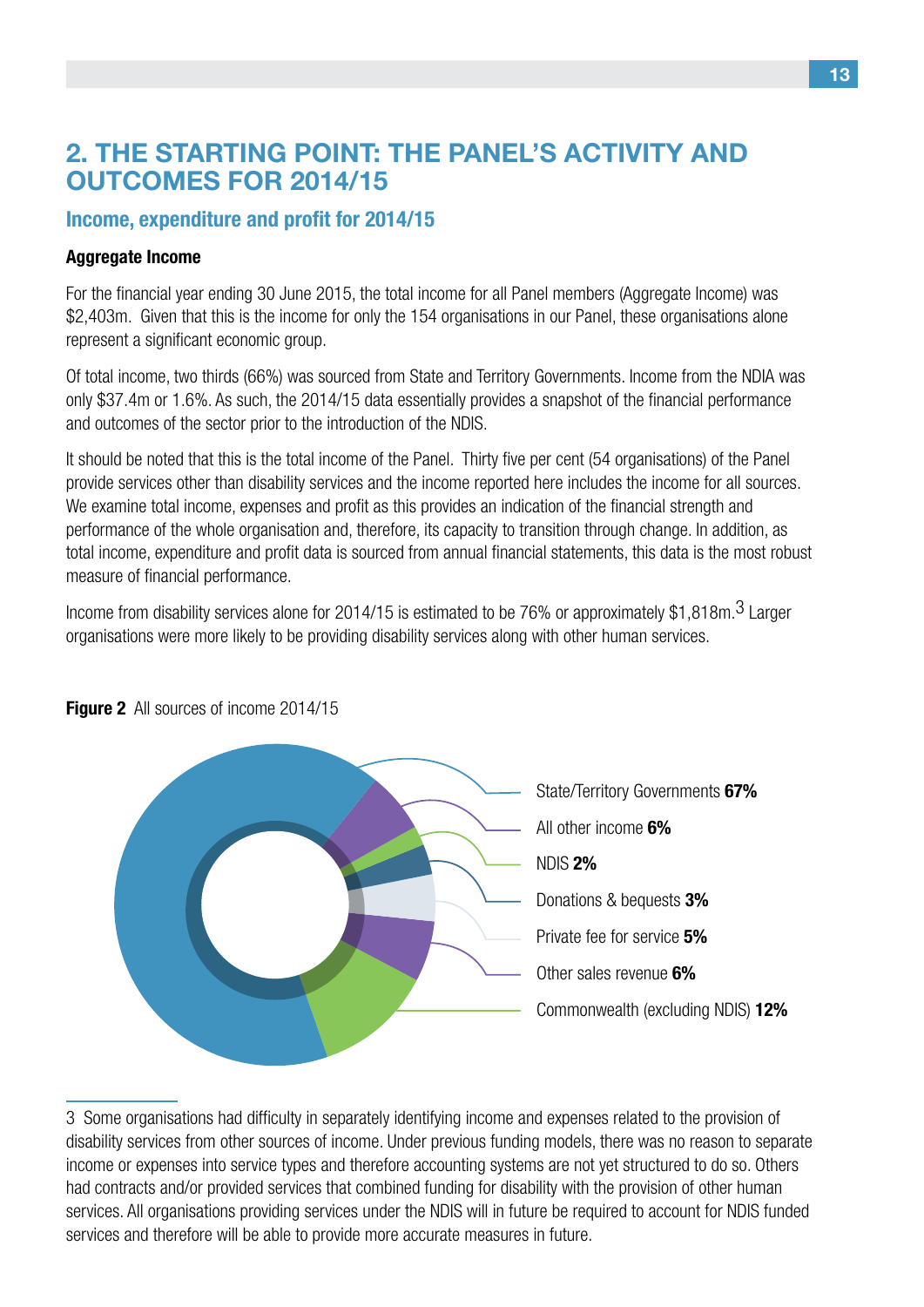#### **Table 3** Sources of aggregate income 2014/15

| Source of income                     | <b>Total income</b><br>All Orgs<br>$\mathsf{m}$ | Proportion of<br><b>Total Income</b><br>$\%$ |
|--------------------------------------|-------------------------------------------------|----------------------------------------------|
| <b>State/Territory governments</b>   | \$1,600.8                                       | 66.6%                                        |
| <b>Commonwealth (excluding NDIS)</b> | \$281.7                                         | 11.7%                                        |
| Other sales revenue                  | \$135.5                                         | 5.6%                                         |
| Private fee for service              | \$124.6                                         | 5.2%                                         |
| All other income                     | \$119.9                                         | 5.0%                                         |
| Donations and bequests               | \$75.5                                          | 3.1%                                         |
| <b>NDIS</b>                          | \$37.4                                          | 1.6%                                         |
| Interest income                      | \$21.8                                          | 0.9%                                         |
| Local governments                    | \$5.5                                           | 0.2%                                         |
| <b>Total Income</b>                  | \$2,402.7                                       | 100.0%                                       |

#### **Aggregate expenses**

Total aggregate expenses for the Panel in 2014/15 were \$2,315m. Employee costs accounted for the majority of expenditure (\$1,644m or 71%) and were by far the single largest expense for all organisations.

As such, any changes to the costs or efficiency of the workforce will have the largest impact on financial performance.

Given that most of the income received by disability service providers is spent on employee expenses, these organisations also have an impact on the local economies in which they operate.

The organisations that have the lowest ratio of employment to total costs are generally those that manufacture or resell products, such as Australian Disability Enterprises (ADEs) that purchase materials for production and provision of aids and equipment. These expenses fall under the category of 'cost of sales' and reach as high as 68% of total expenses for individual organisations.



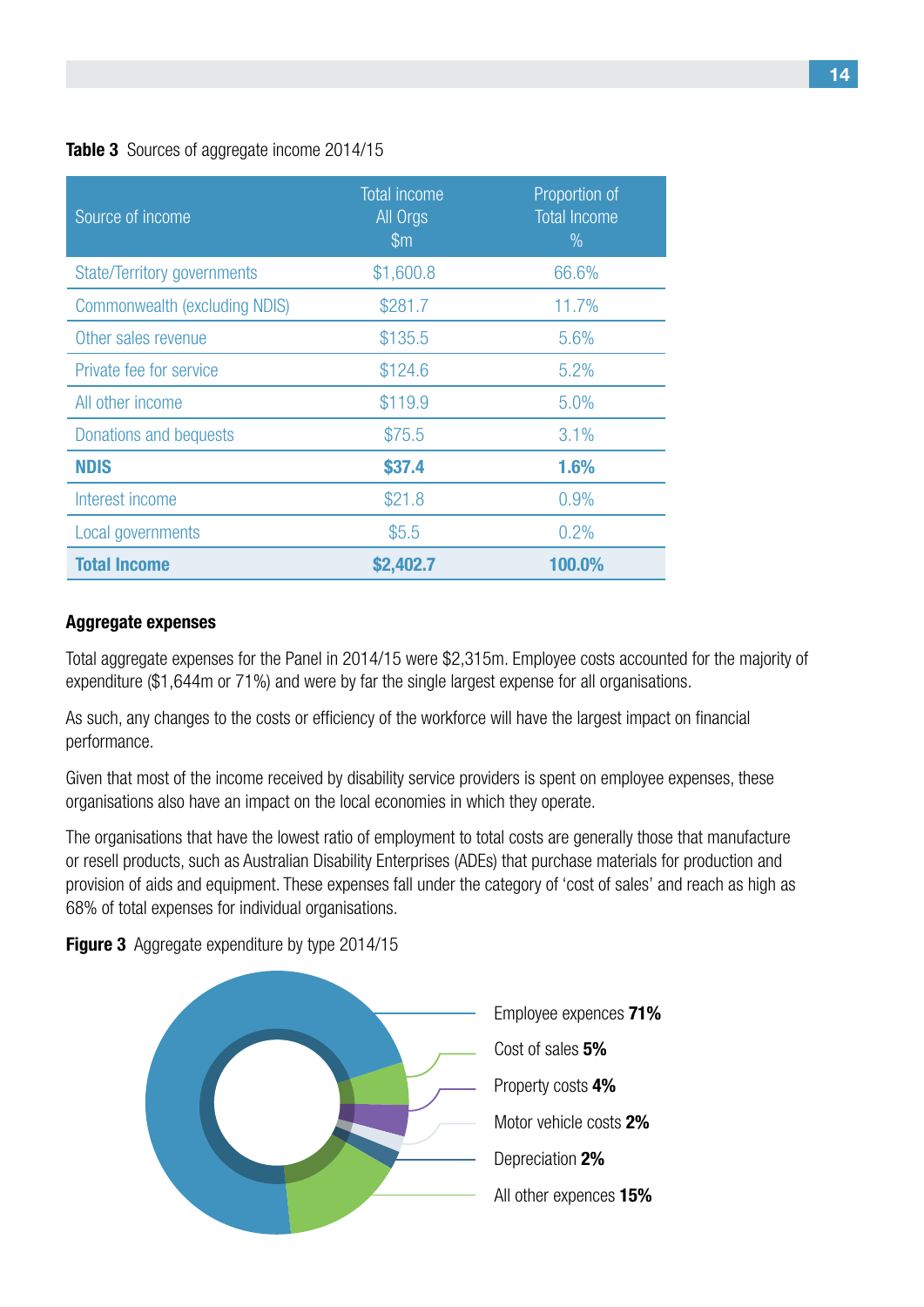#### **Table 4** Aggregate expenditure by type 2014/15

| <b>Expense classification</b>  | <b>Total expenses</b><br>All orgs<br>$\mathsf{m}$ | Proportion of<br>total expenses<br>$\%$ |
|--------------------------------|---------------------------------------------------|-----------------------------------------|
| Employee expenses              | 1,644.8                                           | 71.1%                                   |
| Cost of sales                  | 106.8                                             | 4.6%                                    |
| <b>Property costs</b>          | 98.6                                              | 4.3%                                    |
| Motor vehicle costs            | 57.1                                              | 2.5%                                    |
| Supported employee wages       | 21.5                                              | 0.9%                                    |
| Marketing and public relations | 16.7                                              | 0.7%                                    |
| Accounting and audit           | 8.0                                               | 0.3%                                    |
| <b>Bad debts</b>               | 1.0                                               | 0.0%                                    |
| Interest expense               | 2.2                                               | 0.1%                                    |
| Depreciation                   | 53.4                                              | 2.3%                                    |
| All other expenses             | 304.5                                             | 13.2%                                   |
| <b>Total Expenses</b>          | 2,314.6                                           | 100.0%                                  |

### **Aggregate profit**

The profit ratio (or profit margin) indicates how much income is retained by the organisation after expensing all costs and is an indicator of efficiency. It is calculated as:

## **Total Income – Total Expenses**

## **Total Income**

And usually presented as a percentage.

While aggregating the operating results of organisations is not an accounting process, it does give the reader an understanding of the magnitude of the financial performance of the Panel. The aggregate profit was \$88.0m or 3.7%. Again, it should be noted that this is the profit ratio or margin for organisations as a whole and not for disability services alone. When donations and bequests are removed, the total aggregate profit is reduced to 0.5%.

There was considerable variation in the profit margins achieved by Panel members. The majority (136 or 88%) reported making a profit and nine broke-even. Eighteen organisations (12%) reported making a loss. Of those making a profit, 49 organisations (32%) reported making a profit of between 0.5% and 3.0%.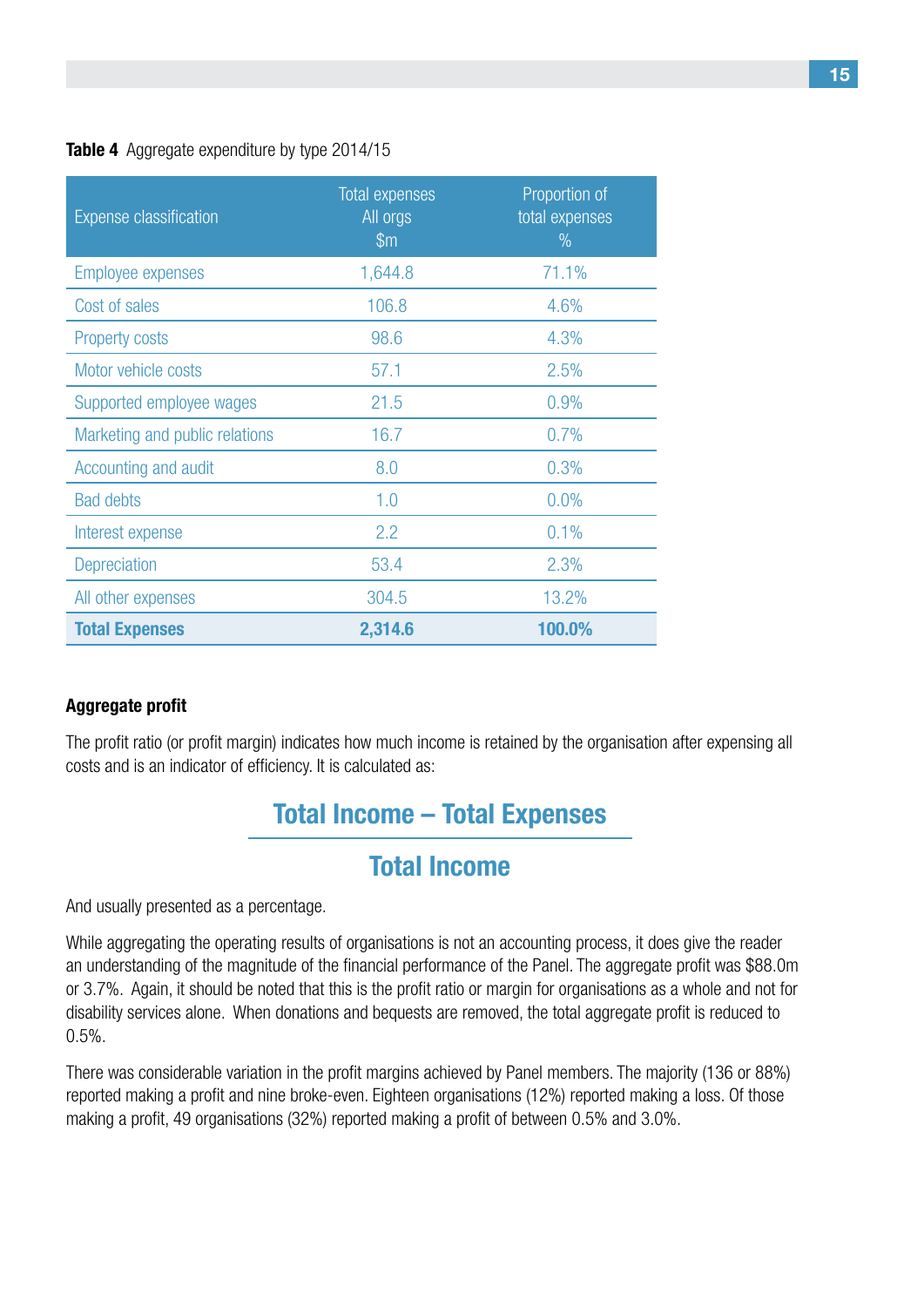



There was also a large variation in median profit ratios across the size cohorts. This may challenge some common assumptions about organisational sustainability and in particular, that larger organisations are likely to be more profitable and sustainable. This is further addressed in Section 3.

The median profit of smaller organisations was higher than that of the larger organisations. The Very Small organisations achieved a median profit of 6.3%, whereas the median profit of the Large organisations was 2.8%.



**Figure 5** Median net profit ratio by organisation size 2014/15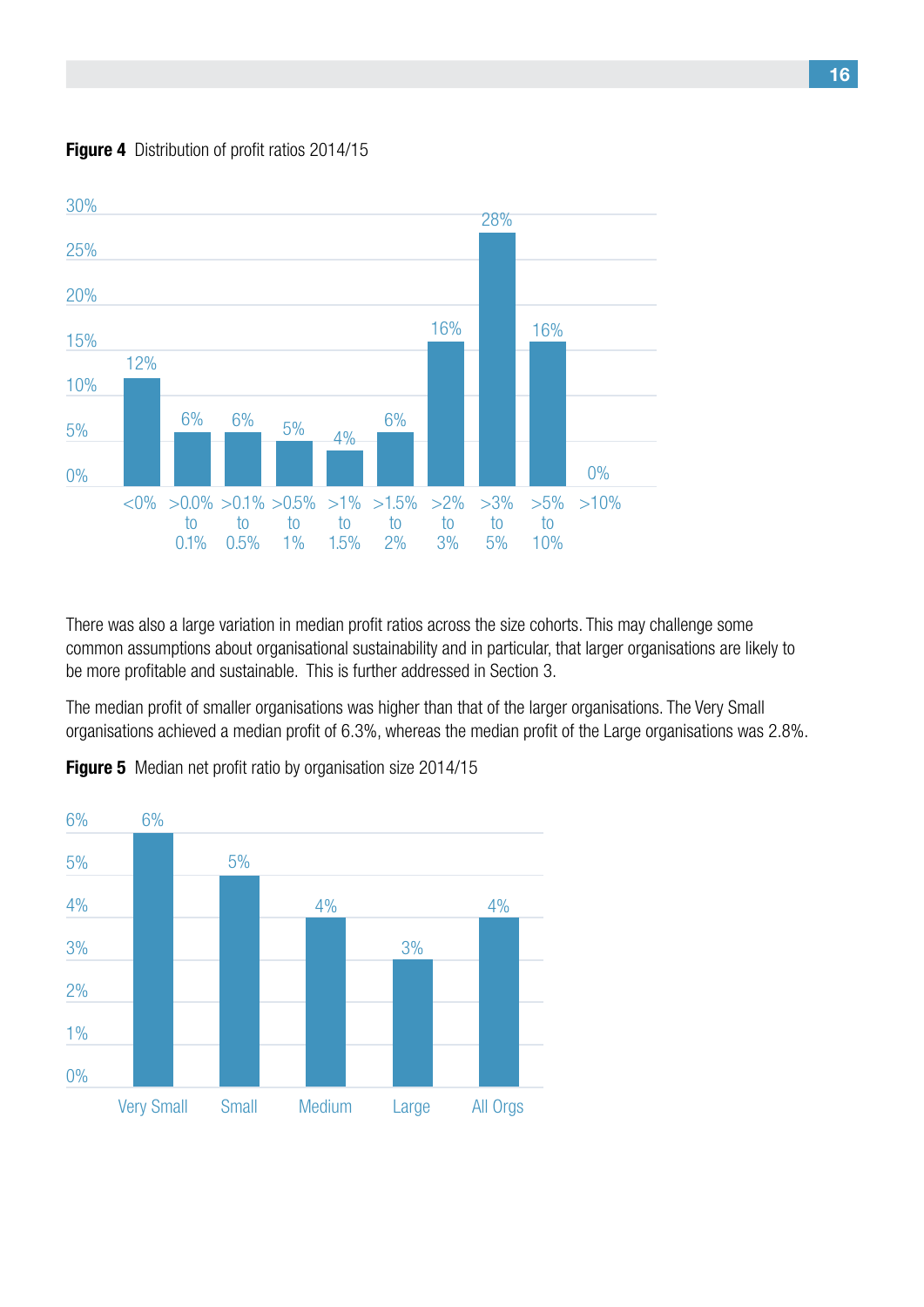#### **Table 5** Profit by size 2014/15

| Org size          | <b>Median</b><br><b>Net Profit</b><br>$\%$ | <b>Median</b><br><b>Net Profit</b><br>$\$\$ |
|-------------------|--------------------------------------------|---------------------------------------------|
| <b>Very small</b> | 6.3%                                       | \$21,125                                    |
| Small             | 5.1%                                       | \$145,517                                   |
| <b>Medium</b>     | 3.5%                                       | \$317,458                                   |
| Large             | 2.8%                                       | \$1,093,713                                 |
| <b>All orgs</b>   | 3.9%                                       | \$173,159                                   |

There are a number of reasons that small disability service providers may be more profitable in general than other cohorts. These include:

- Larger organisations may be spending relatively more on NDIS readiness than smaller organisations.
- Larger organisations hold more plant and equipment and so amortisation and depreciation are larger expenses for them.
- Smaller organisations may not be accounting fully for increases in liabilities caused by employee entitlement increases, outstanding GST or other liabilities due to cash accounting processes and the limited reporting requirements of small charities.<sup>4</sup>
- Smaller organisations may be involved in the provision of services which are peripheral to larger organisations and generate a higher profit.
- Smaller organisations may be operating with fewer levels of management and administration and with fewer specialist administration staff (e.g they do not have a specialist Human Resources or Information Technology manager). They may also have more volunteer board members involved in direct management of the organisation.

The analysis of the relative profitability of each size cohort needs to be examined more closely in order to identify the substantive causes of this differentiation. However, this data challenges commonly-held beliefs that larger organisations are more efficient and, therefore, profitable. It is, therefore, critical to ensure policy makers have actual data on financial performance available in support of decision making as opposed to anecdotal evidence and assumptions.

<sup>4</sup> For instance, see the Australian Charities and Not-for-profits Commission at acnc.gov.au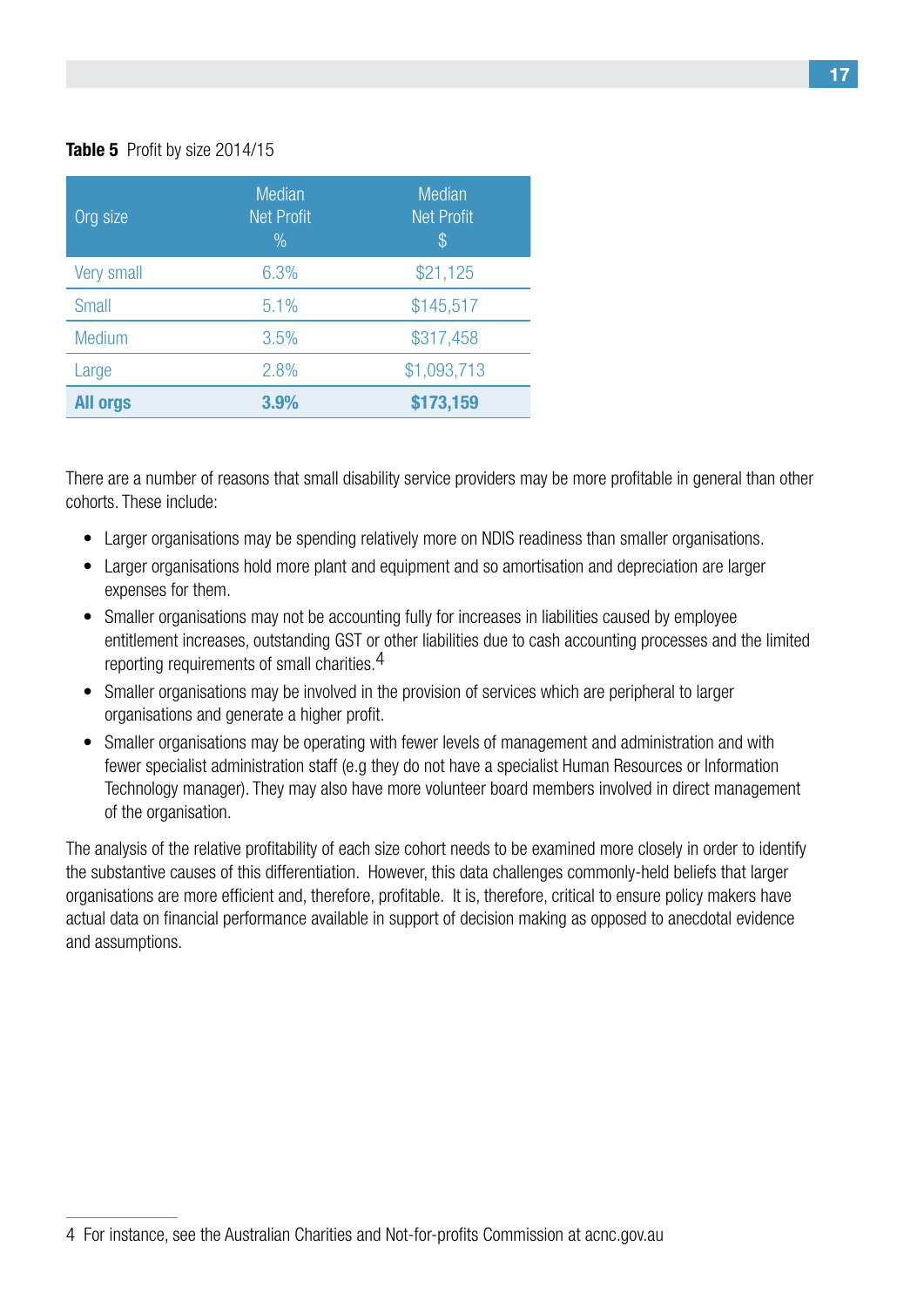### **Disability services income, expenses and profit for 2014/15**

Of the 154 organisations in the Panel, 54 provided services in addition to disability services. Removing the recorded income and expenses for the provision of 'non-disability' services enables examination of disability services provision alone.<sup>5</sup>

#### **Disability Income**

A total of \$1,818m or 76% of the aggregate income received was recorded as disability services income, of which approximately two-thirds (68%) was received from State/Territory governments and only 2.1% was received via the NDIS. Donations and bequests effectively subsidise the cost of service and are therefore important to consider when assessing financial sustainability and financial risk. For 2014/15 the donations and bequests mostly or exclusively for disability services totalled \$30.1m (1.7% of total disability services income).



**Figure 10** Disability services income 2014/15 (\$m)

<sup>5</sup> As noted previously, some organisations were unable to easy separate disability income and expenses from other income and expenses as this stage and provided estimates. The quality of this data will improve as more services are funded through the NDIS as organisations will have records of these sales and will need to track expenses against these.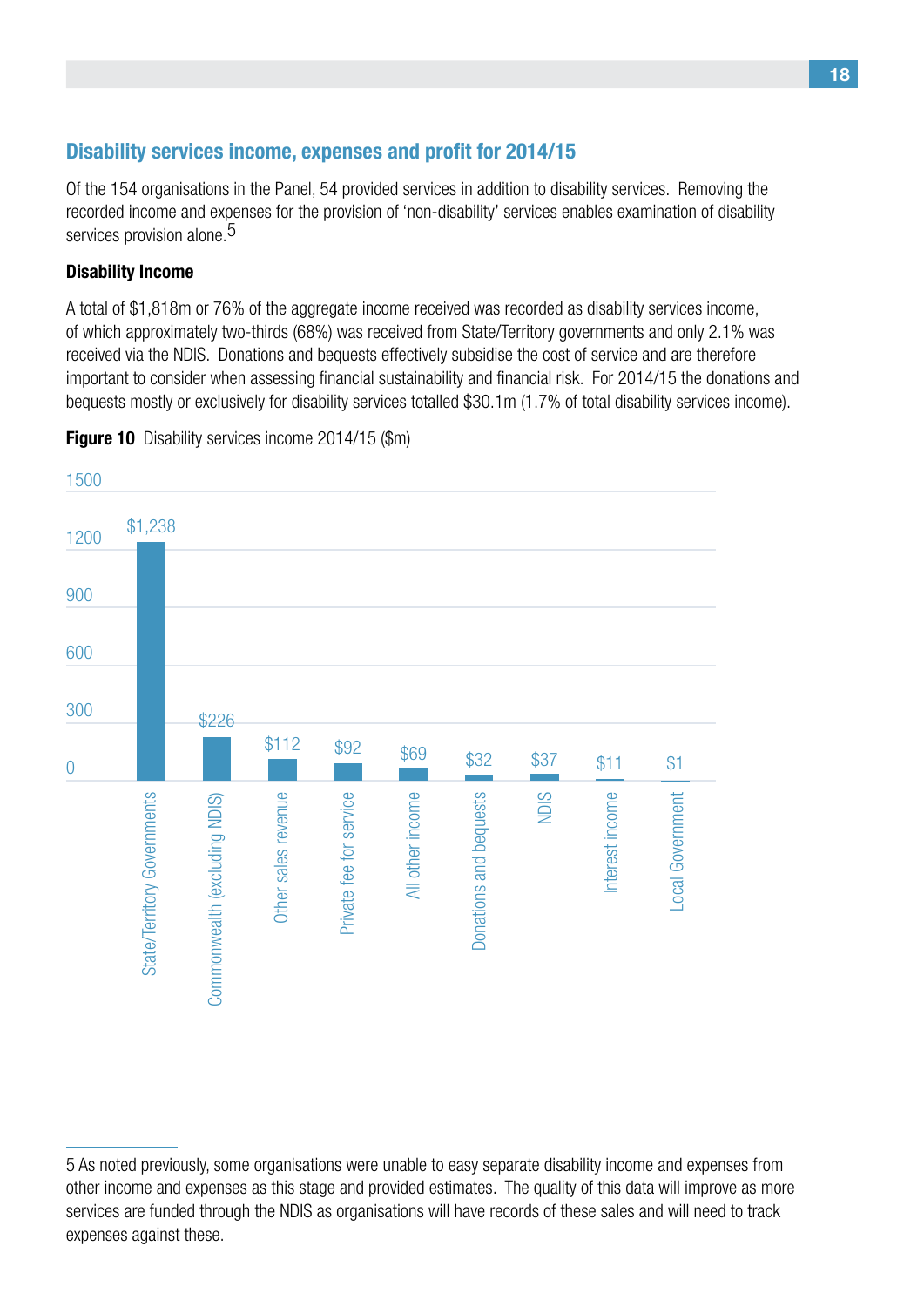#### **Table 6** Disability services income 2014/15 (\$m)

| Source of income                   | <b>Total income</b><br>All orgs<br>$\mathsf{m}$ | Proportion of<br>total income<br>$\%$ |
|------------------------------------|-------------------------------------------------|---------------------------------------|
| <b>State/Territory governments</b> | \$1,237.9                                       | 68.1%                                 |
| Commonwealth (excluding NDIS)      | \$225.8                                         | 12.4%                                 |
| Other sales revenue                | \$112.0                                         | 6.2%                                  |
| Private fee for service            | \$91.9                                          | 5.1%                                  |
| All other income                   | \$69.0                                          | 3.8%                                  |
| Donations and bequests             | \$31.7                                          | 1.7%                                  |
| <b>NDIS</b>                        | \$37.4                                          | 2.1%                                  |
| Interest income                    | \$11.2                                          | 0.6%                                  |
| Local governments                  | \$1.2                                           | 0.1%                                  |
| <b>Total Income</b>                | \$1,818.2                                       | 100.0%                                |

#### **Disability expenses**

Aggregate disability expenses totalled \$1,728m or which \$1,257m (72%) were allocated to employee expenses.

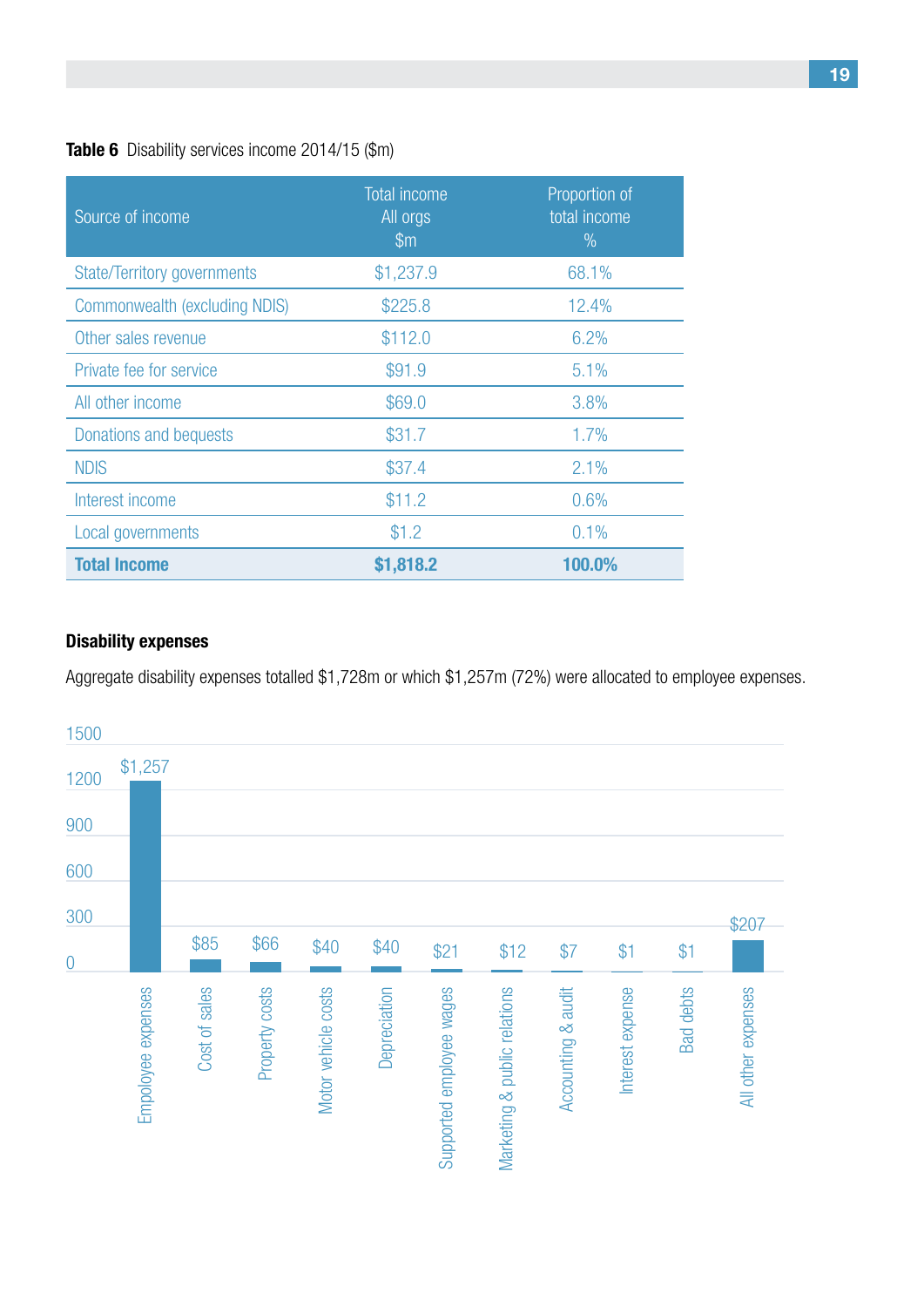#### **Table 7** Disability expenses 2014/15

| <b>Expense classification</b>  | <b>Total expenses</b><br>All orgs<br>$\mathsf{Sm}$ | Proportion of<br>total expenses<br>$\%$ |
|--------------------------------|----------------------------------------------------|-----------------------------------------|
| <b>Employee expenses</b>       | \$1,257.3                                          | 72.3%                                   |
| Cost of sales                  | \$85.0                                             | 4.9%                                    |
| <b>Property costs</b>          | \$66.0                                             | 3.8%                                    |
| Motor vehicle costs            | \$40.1                                             | 2.3%                                    |
| Depreciation                   | \$40.2                                             | 2.3%                                    |
| Supported employee wages       | \$21.5                                             | 1.2%                                    |
| Marketing and public relations | \$12.3                                             | 0.7%                                    |
| Accounting and audit           | \$7.1                                              | 0.4%                                    |
| Interest expense               | \$1.1                                              | 0.1%                                    |
| <b>Bad debts</b>               | \$0.8                                              | 0.0%                                    |
| All other expenses             | \$207.4                                            | 11.9%                                   |
| <b>Total Expenses</b>          | \$1,738.7                                          | 100.0%                                  |

#### **Disability profit**

The aggregate profit from disability services was \$79.5m or 4.4%.

## **The Balance Sheet as at 30 June 2016**

The aggregate balance sheet shows that the total assets and liabilities of the Panel came to \$1,737m and \$644m respectively, leaving net assets of \$1,092m or 63%. Current assets represented 45% (\$778m) of all assets, and of total assets, 31% (\$531m) was held as cash. This reflects the sources of income – 65% received funding in advance from State/Territory governments in the form of block funding for the provision of services, and have a corresponding current liability to provide services.

Almost all organisations in the Panel are Not-for-profit (NFP) organisations, and as noted in the report on Wave 1 of this study, the assets of NFP organisations (or of sectors dominated by NFP organisations) cannot be compared directly with those of For-profit organisations.

NFPs balance sheets include assets that can be identified as "restricted" and "unrestricted" assets. Restricted assets are usually sourced from donors or government with restrictions as to their use. As such, they are often unable to be deployed in the way the organisation wishes—for instance, they may not be able to be sold or used for purposes other than the purposes for which they were provided. Therefore, they are not able to be realised for cash or used as collateral when seeking to borrow from banks or other lenders. Unrestricted assets, on the other hand, are assets that are able to be deployed or realised at the discretion of the NFP. However, often these assets are also unable to be used as collateral or sold as they are critical to the operation of the organisation, and their sale (say, upon realisation by a bank) would result in significant dislocation for people accessing services. Even where assets are owned outright and with no limitations on their use, the value of the asset can be lower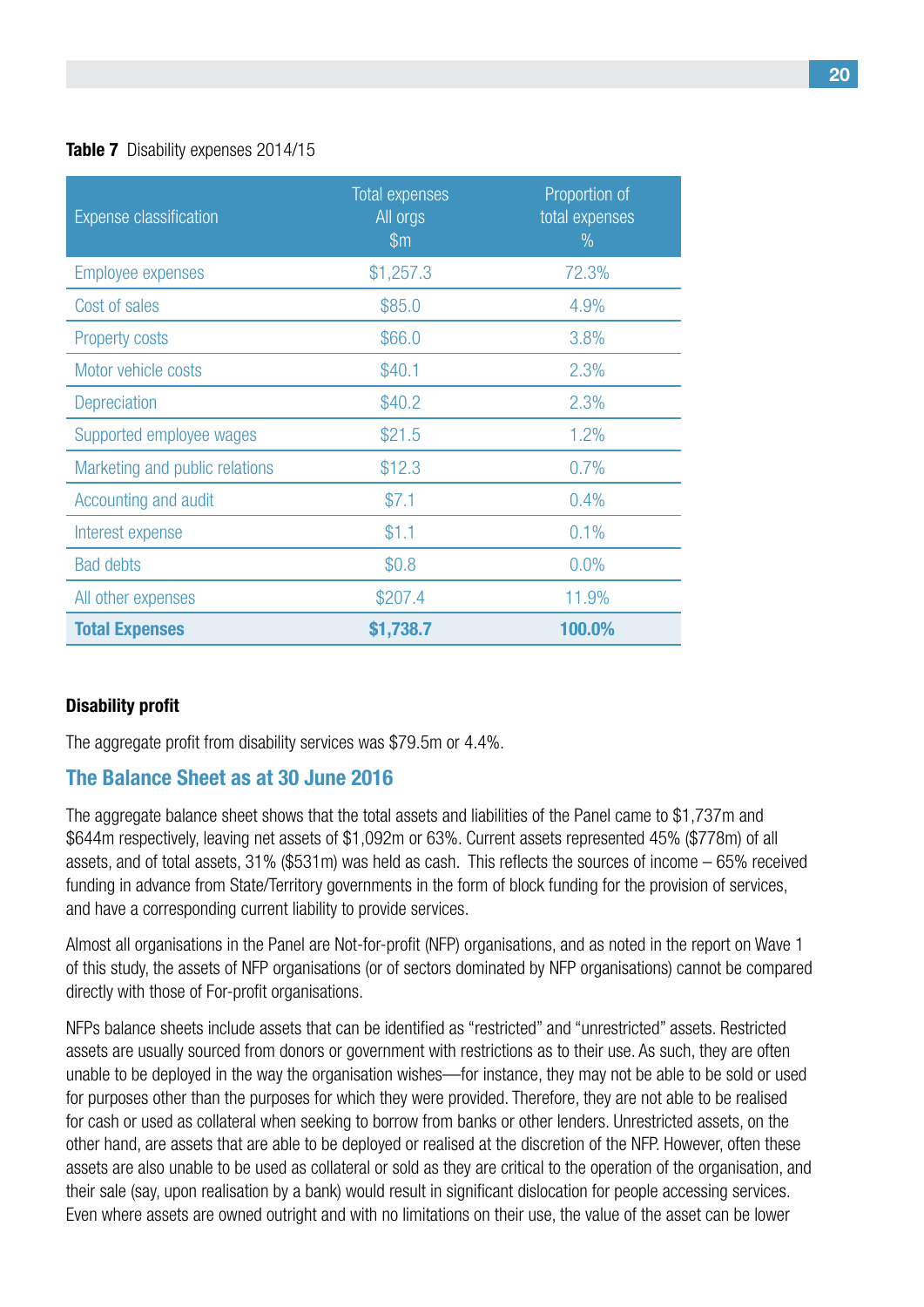than is recorded on the balance sheet as they cannot be easily liquidated (for example, land zoned for provision of community services) or cannot be foreclosed on as this would tarnish the image of the lender (for example, a bank foreclosing on a loan to a disability accommodation provider).

In addition to the limits on the use of their assets, and unlike For-profits, NFPs are also not able to raise funds and increase net assets via increased shareholder investment or the sale of equity. This means they must rely on their retained earnings (net profit) or donations to increase net assets. As they have fewer options for raising funds, NFPs can appear to have comparatively stronger balance sheets and be more conservative in their stewardship and use of assets than equivalent For-profit organisations.

| Description                          | Total<br>$\mathsf{m}$ | Proportion<br>Median<br>$\frac{0}{0}$<br>$\$\$ |             |
|--------------------------------------|-----------------------|------------------------------------------------|-------------|
| <b>Assets</b>                        |                       |                                                |             |
| Cash                                 | \$531.4               | 31%                                            | \$1,446,772 |
| Accounts receivable                  | \$95.3                | 5%                                             | \$112,177   |
| Other current assets                 | \$151.5               | 9%                                             | \$123,758   |
| <b>Total current assets</b>          | \$778.1               | 45%                                            | \$1,928,539 |
| <b>Total non-current assets</b>      | \$958.7               | 55%                                            | \$2,132,007 |
| <b>Total Assets</b>                  | \$1,736.8             | 100%                                           | \$4,576,879 |
| <b>Liabilities</b>                   |                       |                                                |             |
| Overdraft                            | \$0.6                 | 0%                                             | \$57,198    |
| Accounts payable                     | \$205.8               | 32%                                            | \$347,464   |
| Other current liabilities            | \$327.9               | 51%                                            | \$787,109   |
| <b>Total current liabilities</b>     | \$534.3               | 83%                                            | \$1,084,524 |
| <b>Borrowings</b>                    | \$44.3                | 7%                                             | \$192,602   |
| Other non-current liabilities        | \$65.4                | 10%                                            | \$147,301   |
| <b>Total non-current Liabilities</b> | \$109.7               | 17%                                            | \$164,200   |
| <b>Total Liabilities</b>             | \$644.0               | 100%                                           | \$1,508,611 |
| <b>Net Assets</b>                    | \$1,092.8             |                                                | \$2,430,963 |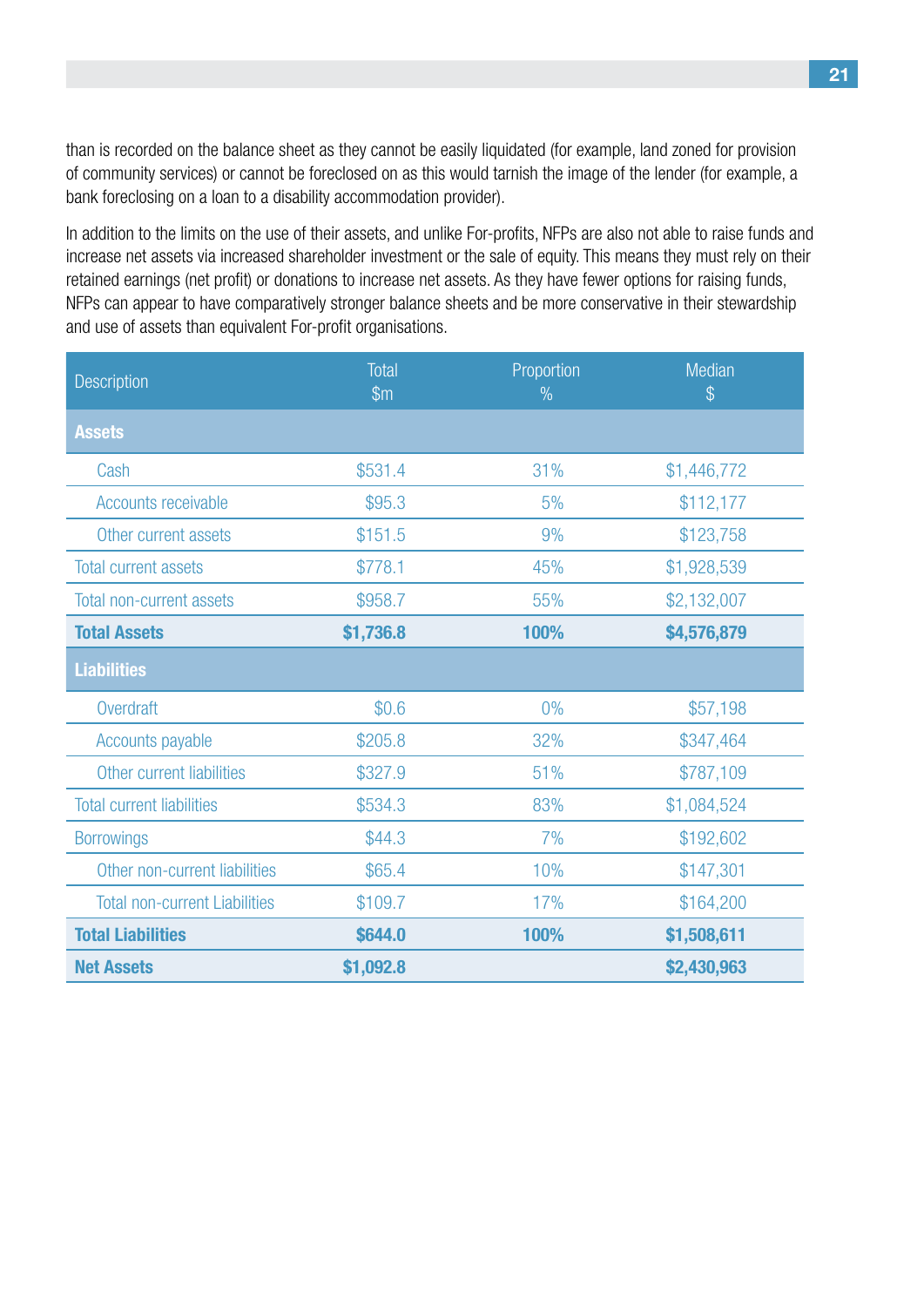## **Key ratios report card**

Many financial ratios could be calculated from the financial data. This section focuses on four key ratios that, along with the profit ratio (discussed above), provide base-level indicators of sustainability or efficiency. It is important to remember that ratios are indicators only and do not categorically indicate performance. Usually, they are used to identify areas of operation where the executive/board should undertake further analysis.

| Ratio               | Calculation                                                 | Purpose                                                                                                                                                                                                                                                                                         |
|---------------------|-------------------------------------------------------------|-------------------------------------------------------------------------------------------------------------------------------------------------------------------------------------------------------------------------------------------------------------------------------------------------|
| Current             | <b>Current Assets</b><br><b>Current Liabilities</b>         | Current assets (such as cash) need to be sufficient<br>to cover the realisation of current liabilities (such as<br>employee entitlements). This ratio can indicate short-<br>term survivability. Service organisations are likely to aim<br>to have a ratio of at least 1.5 but usually higher. |
| Asset               | <b>Total Assets</b><br><b>Total Liabilities</b>             | The ratio of assets to liabilities indicates the capacity<br>of the organisation to repay all its debts in the case of<br>winding up. Most service organisations aim to have a<br>ratio of over 1.0.                                                                                            |
| Non-current         | <b>Non-current Assets</b><br><b>Non-current Liabilities</b> | Non-current assets include assets such as property<br>and investments and Non-current liabilities include<br>borrowings and long-service leave obligations. This ratio<br>provides an indicator of long-term sustainability.                                                                    |
| Return on<br>Assets | <b>Net Profit</b><br><b>Total Assets</b>                    | The ratio of profit to assets is an indicator of efficiency or<br>productivity.                                                                                                                                                                                                                 |

| Ratio               | Aggregate result | <b>Implications</b>                                                                                                                                                                                                   |
|---------------------|------------------|-----------------------------------------------------------------------------------------------------------------------------------------------------------------------------------------------------------------------|
| Current             | 1.46             | This is likely to be satisfactory, but at the lower boundary.                                                                                                                                                         |
| Asset               | 2.70             | This appears satisfactory, but will be important to monitor over time.                                                                                                                                                |
| Non-current         | 8.74             | This appears high, but as discussed in this section, may not reflect<br>the effective asset values of the Panel or the relative contributions to<br>sustainability such assets can make.                              |
| Return on<br>Assets | 5.07%            | The ROA must be sufficient to retain suppliers in the market and to<br>attract new supply, particularly for For-profit providers. At 5.1% it is<br>similar to the ROA reported for the aged care sector. <sup>5</sup> |

<sup>6</sup> Aged Care Financing Authority, Annual Report on the Funding and Financing of the Aged Care Sector, July 2016.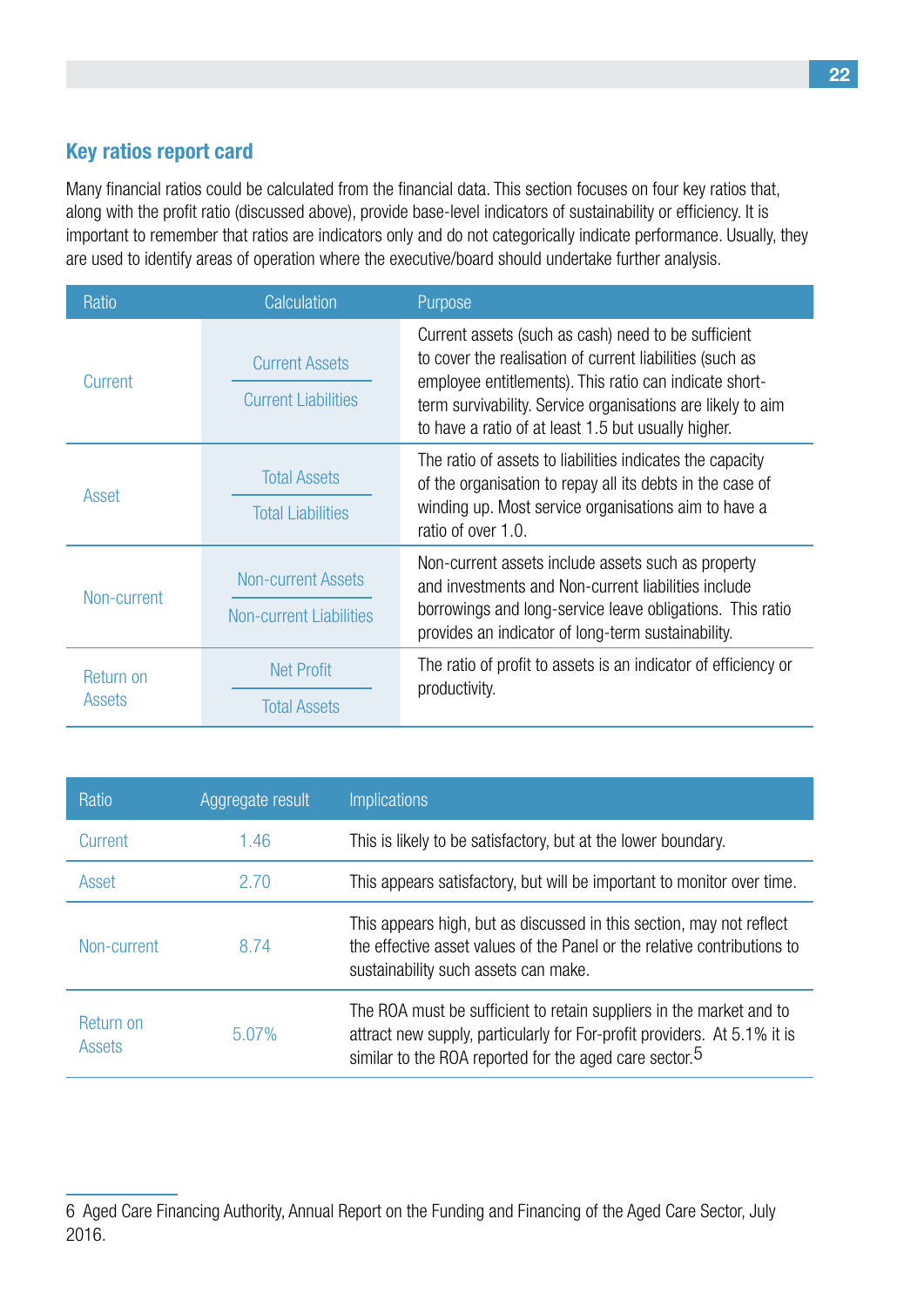#### **Distribution of Current ratios**

In total, 16% of organisations reported a current ratio below 1.0, which would indicate these organisations may struggle to pay their debts when they fall due. This should be of concern to the boards of directors and management of these organisations as this may indicate an organisation that is, or will, become insolvent.

At the other end of the scale, nearly half (48%) of organisations have a current ratio of more than 2.0, which suggests that they may be holding too many assets in short-term (one year) accounts. To prepare for the shift from payment in advance (which has been the usual practice under the State/Territory funding models) to payment in arrears (the NDIS payment policy) organisations have been **Figure 6** Distribution of current ratios 2014/15



Current assets divided by current liabilities

encouraged to improve their current ratio by increasing their working capital. Working capital is the amount of money required to self-fund services between service delivery (that is, the spending of money on salaries and other costs to deliver services) and receiving payment from the NDIS. This, and the additional risks involved in sector transition, may have encouraged organisations to aim for higher current ratios than will be needed when the NDIS is fully rolled out. It can be an indicator of savings for purpose.

#### **Distribution of Asset ratios**

The number of organisations with a high ratio of total assets to total liabilities reflects the nature of the asset bases of NFPs. Nearly all organisations (98%) report that their ratio of assets to liabilities is greater than 1.0, and nearly half (49%) report that their ratio is greater than 3.0, showing that (on paper at least) these organisations could repay all of their debts if wound up. However, as discussed above, these ratios are not necessarily indicators of bankability or sustainability.

#### **Figure 7** Distribution of asset ratios 2014/15



Total assets divided by total liabilities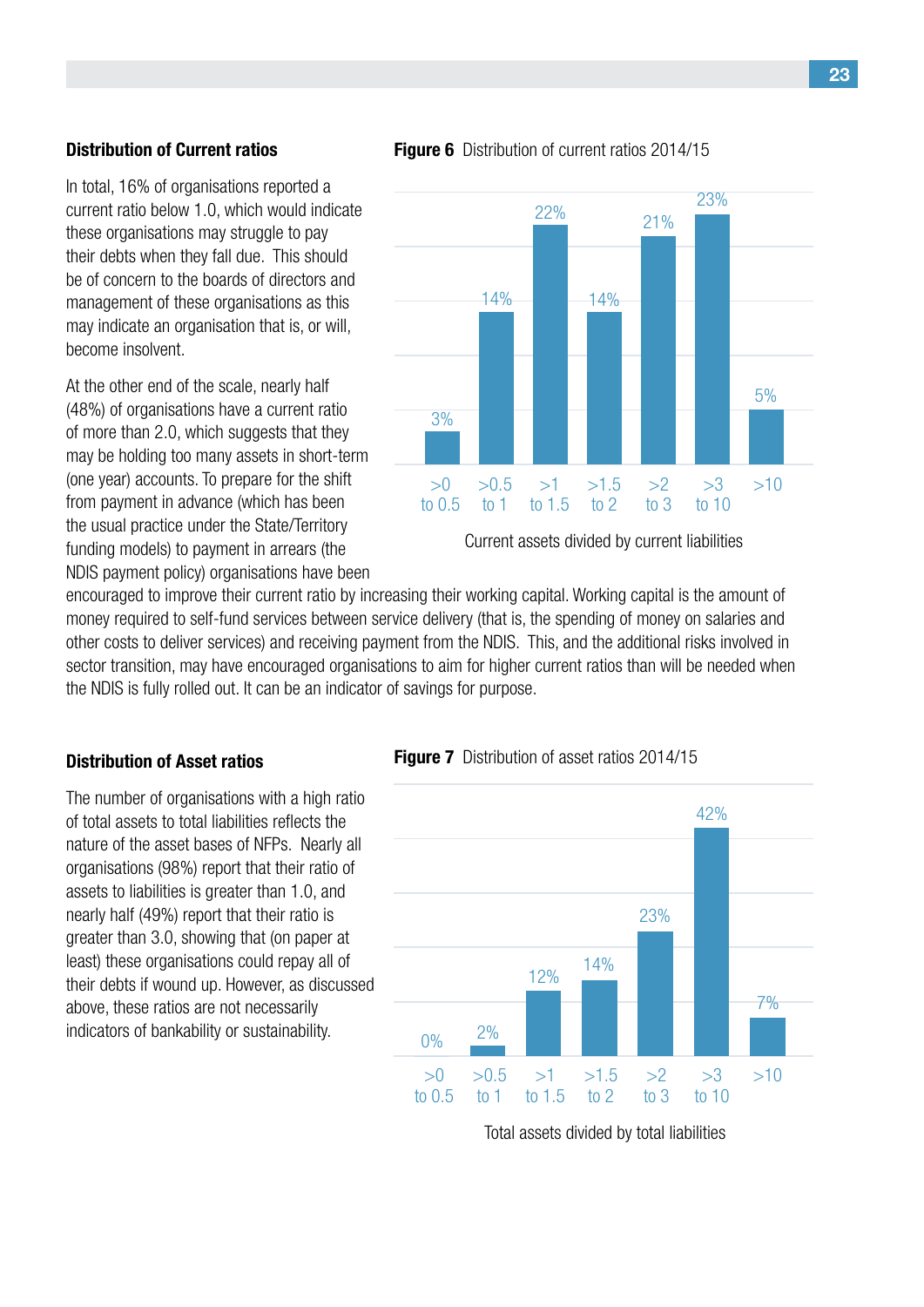#### **Distribution of Non-current ratios**

Most organisations (77%) had non-current ratios above 1.0, and 61% had a non-current ratio of above 3.0, indicating that for every dollar in non-current liabilities, they had three or more dollars in non-current assets.

Typically, organisations with ratios above 10.0 would raise questions about asset leveraging. However, given the nature of NFPs' assets (discussed above), more investigation would be required. NFPs are often less able or willing to borrow against non-current assets, instead relying on donations to replace items like vehicles and property.

#### **Distribution of Return on Assets ratios**

The distribution of the Return on Assets (ROA) ratios reflects the distribution of profit ratios. An organisation making a loss will have a ROA below zero.

The 'right' level of ROA depends on a range of factors and varies across services types. For example, organisations that are capital intensive, such as residential accommodation providers (who own their properties) will have more assets and may achieve significantly lower ROA than those providing in-home support, that require less assets.

A third (34%) of organisations were achieving an ROA above 10% and a further 29% are achieving an ROA of between 3% and 10%. This indicates strong returns are being achieved by some organisations.

#### **Figure 8** Distribution of non-current ratio 2014/15



Non current assets divided by non current liabilities

#### **Figure 9** Distribution of return on assets ratios 2014/15

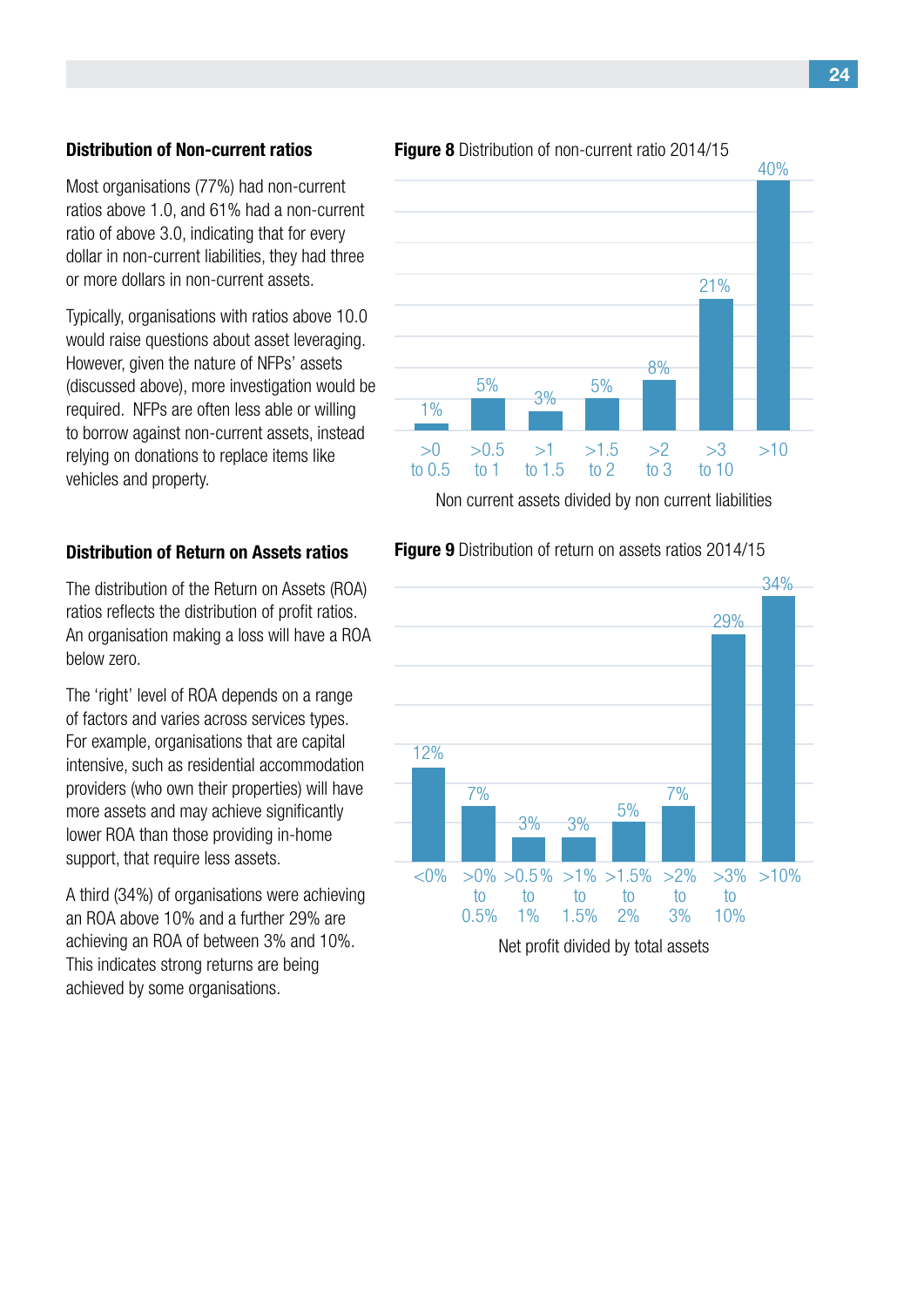## **Ratings of overall financial strength**

Comparison of the 2014/15 and forcast 2015/16 rating of financial strength shows that most sector leaders feel that their organisation was 'strong' or 'very strong' in 2014/15, but many expected that their performance would get worse over the 2015/16 financial year.

For example, 44% of Panel members rated their organisation as 'strong' and 16% as 'very strong' for the 2014/15 year, but only 35% expected their organisation to be 'strong' and 5% 'very strong' in the following year.



**Figure 11** Financial strength distribution

## **Staff profile – all and disability services**

As at 30 June 2015, the Panel reported employing a total of 30,173 staff, of which 11,311 worked full time and 18,862 worked part time. In the last pay period of the 2014/15 financial year, the total employment was 22,268 FTE.

The staff working in disability services accounted for 81% or 24,456 staff, of which 35% (8,564) worked full time while 65% (15,892) worked part time.

The overall ratio of administrative support staff to direct service workers in terms of FTE was 21%, but this ratio varied significantly by the size of organisation. Very Small organisations had a ratio of 67% of support to direct disability services workers, whereas, for Large organisations, this ratio was 19%, suggesting levels of efficiency or productivity vary by organisation size, and that larger organisations may achieve higher productivity.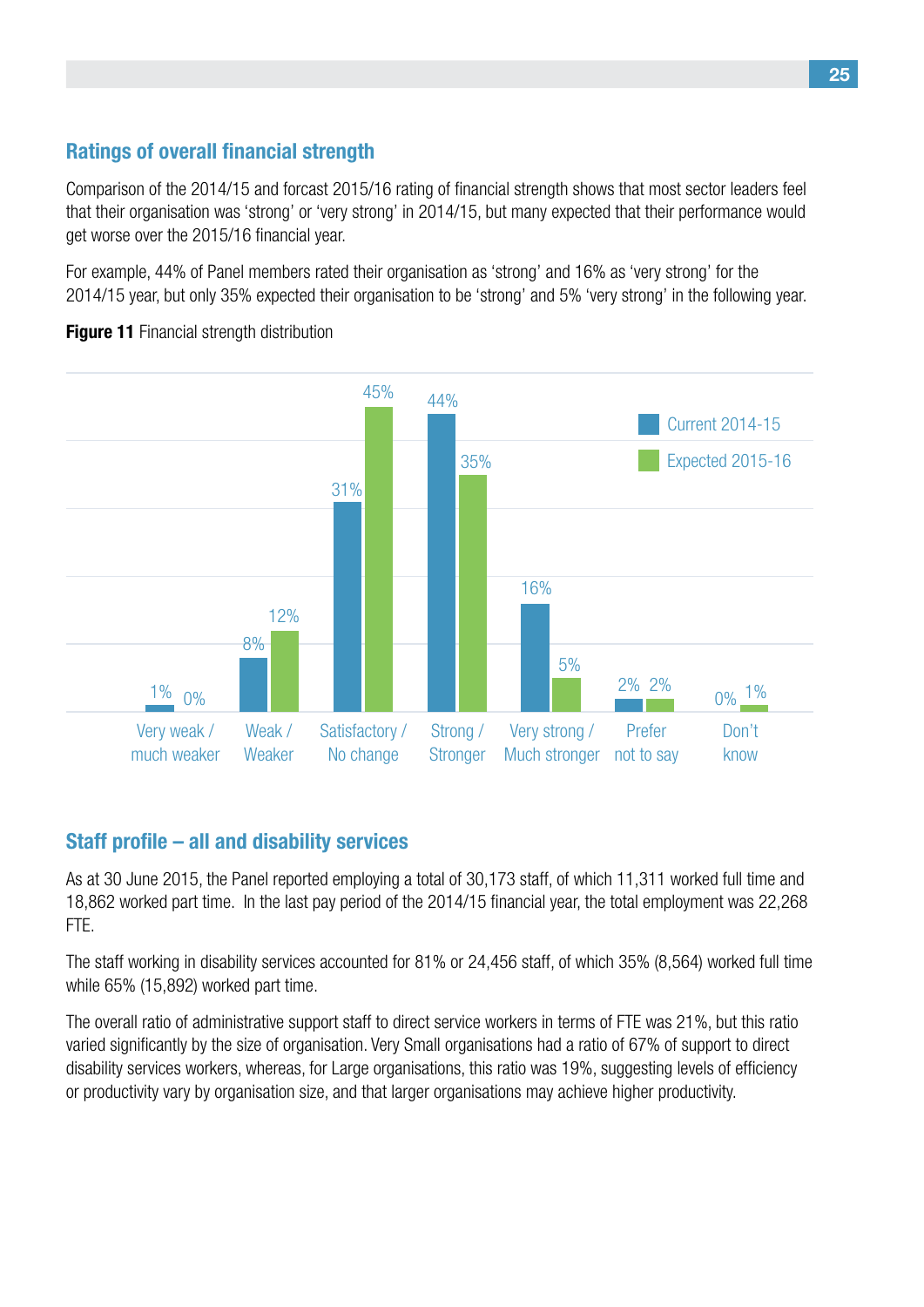## **Figure 12** Employment of full and part time staff (headcount) by organisation size 2014/15

|                                                                                                |                   |       | 2014-15 |        |        |
|------------------------------------------------------------------------------------------------|-------------------|-------|---------|--------|--------|
| <b>Total headcount</b>                                                                         | <b>Very Small</b> | Small | Medium  | Large  | Total  |
| <b>Full time</b>                                                                               |                   |       |         |        |        |
| <b>DISABILITY services direct workers (including</b><br>allied health staff)                   | 13                | 473   | 1,944   | 4,041  | 6,471  |
| <b>DISABILITY services support, administration</b><br>and management staff                     | 17                | 275   | 689     | 1,112  | 2,093  |
| <b>Total disability - Full time</b>                                                            | 30                | 748   | 2,633   | 5,153  | 8,564  |
| <b>Part time</b>                                                                               |                   |       |         |        |        |
| <b>DISABILITY services direct workers (including)</b><br>allied health staff)                  | 48                | 1576  | 3,355   | 9,631  | 14,610 |
| <b>DISABILITY services support, administration</b><br>and management staff-Part-time headcount | 21                | 332   | 304     | 625    | 1,282  |
| <b>Total disability - Part time</b>                                                            | 69                | 1908  | 3,659   | 10,256 | 15,892 |
| <b>All</b>                                                                                     |                   |       |         |        |        |
| <b>DISABILITY services direct workers (including</b><br>allied health staff)                   | 61                | 2,049 | 5,299   | 13,672 | 21,081 |
| <b>DISABILITY services support, administration</b><br>and management staff                     | 38                | 607   | 993     | 1,737  | 3,375  |
| <b>Total disability</b>                                                                        | 99                | 2,656 | 6,291   | 15,409 | 24,456 |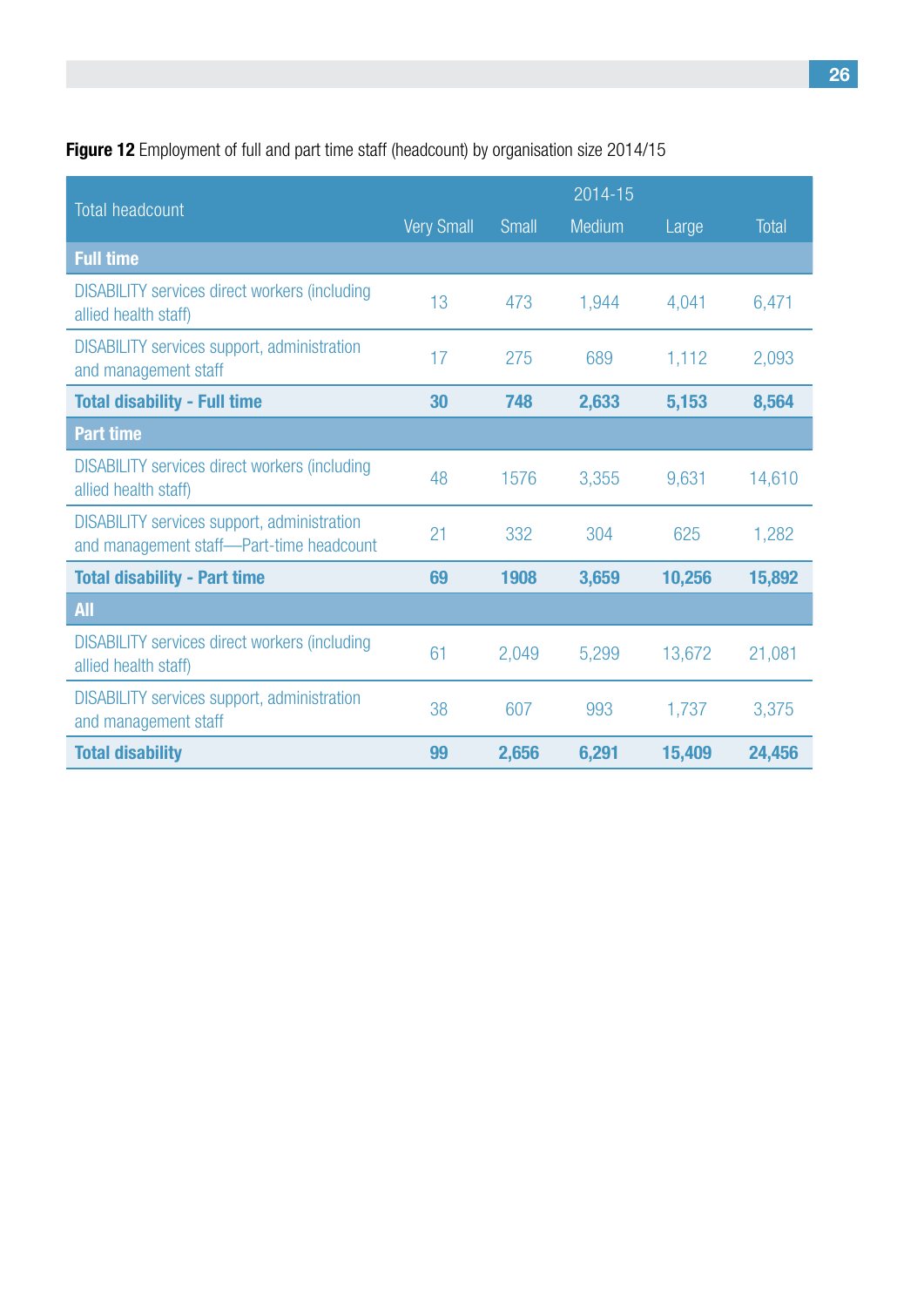**Figure 13** Employment of full time and part time staff (headcount) by organisation size 2014/15 (percentage)

|                                                                                                   | 2014-15           |            |        |       |       |  |
|---------------------------------------------------------------------------------------------------|-------------------|------------|--------|-------|-------|--|
| Total headcount (%)                                                                               | <b>Very Small</b> | Small      | Medium | Large | Total |  |
| <b>Full time</b>                                                                                  |                   |            |        |       |       |  |
| <b>DISABILITY services direct workers (including</b><br>allied health staff)                      | 0%                | 7%         | 30%    | 63%   | 100%  |  |
| <b>DISABILITY</b> services support, administration and<br>management staff                        | 1%                | 13%        | 33%    | 53%   | 100%  |  |
| <b>Part time</b>                                                                                  |                   |            |        |       |       |  |
| <b>DISABILITY services direct workers (including)</b><br>allied health staff)—Part-time headcount | 0%                | 11%        | 23%    | 66%   | 100%  |  |
| <b>DISABILITY services support, administration and</b><br>management staff-Part-time headcount    | 2%                | 26%        | 23%    | 49%   | 100%  |  |
| <b>All</b>                                                                                        |                   |            |        |       |       |  |
| <b>DISABILITY services direct workers (including)</b><br>allied health staff)                     | 0%                | 10%        | 25%    | 65%   | 100%  |  |
| <b>DISABILITY</b> services support, administration and<br>management staff                        | 1%                | 18%        | 29%    | 52%   | 100%  |  |
| <b>Total</b>                                                                                      | 0%                | <b>11%</b> | 26%    | 63%   | 100%  |  |

## **Figure 14** Employment (Full Time Equivalent – FTE) by organisation size 2014/15

|                                                                               |                   |         | 2014-15    |          |              |
|-------------------------------------------------------------------------------|-------------------|---------|------------|----------|--------------|
| <b>FTE</b>                                                                    | <b>Very Small</b> | Small   | Medium     | Large    | <b>Total</b> |
| <b>Full time</b>                                                              |                   |         |            |          |              |
| <b>DISABILITY services direct workers (including)</b><br>allied health staff) | 44.1              | 1,168.7 | 3,833.6    | 9,544.8  | 14,591.2     |
| <b>DISABILITY</b> services support, administration and<br>management staff    | 29.7              | 342.1   | 850.1      | 1,775.9  | 2,997.8      |
| <b>Ratio of support to direct staff</b>                                       | 67%               | 29%     | <b>22%</b> | 19%      | 21%          |
| <b>Total disability - FTE</b>                                                 | 73.8              | 1,510.8 | 4,683.7    | 11,320.7 | 17,589.0     |
| All other staff (not related to the provision of<br>disability services)      | 3.7               | 156.4   | 575.7      | 3,943.0  | 4,678.8      |
| <b>Total FTE</b>                                                              | 77.5              | 1,667.2 | 5,259.4    | 15,263.7 | 22,267.8     |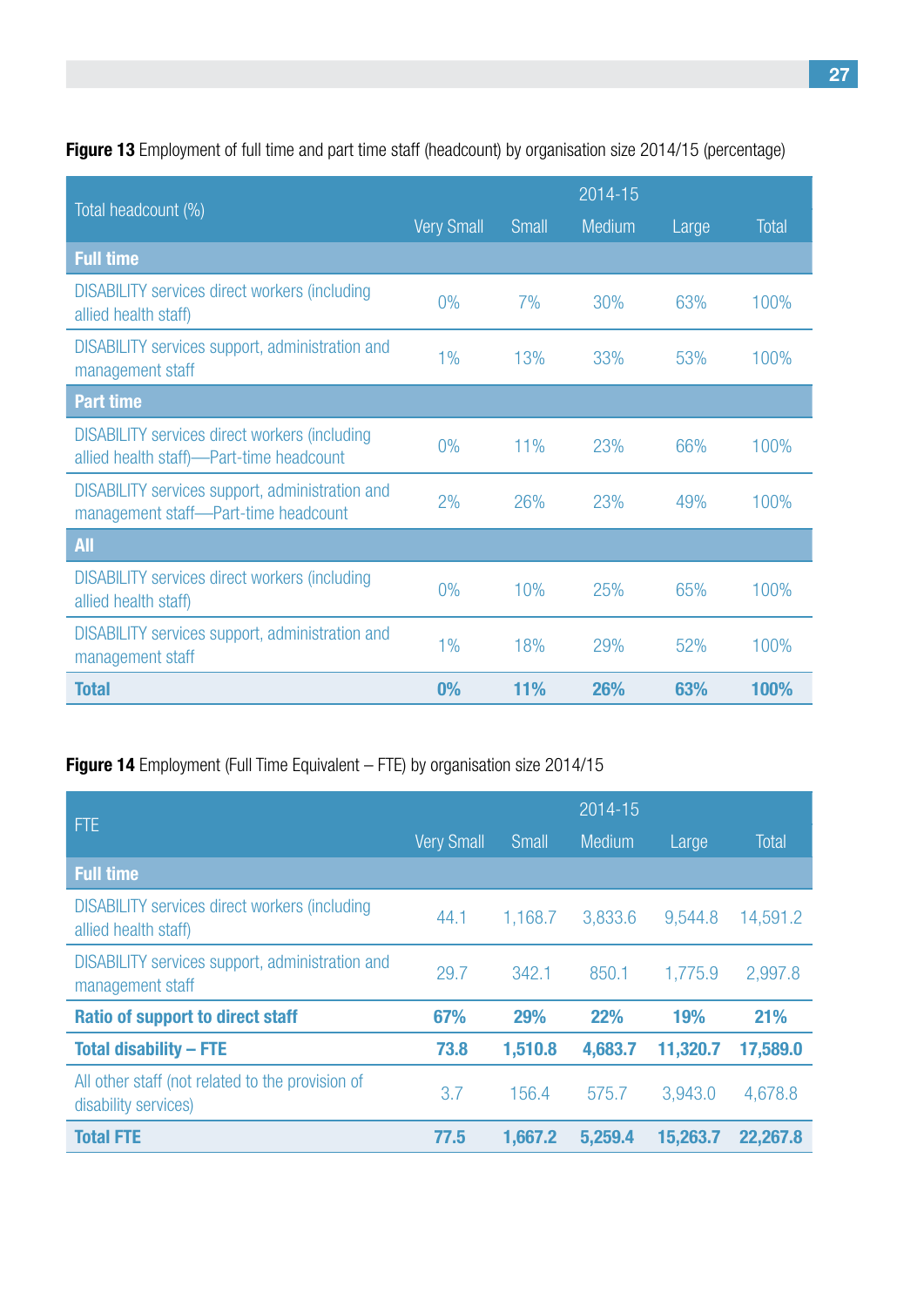## **Volunteers**

In addition to their paid staff, the Panel members reported receiving support from more nearly 13,000 volunteers, of which over 6,000 were supporting the provision of services for people with disability. This represents a very large and low cost resource supporting the provision of disability service. It is unclear if the NDIS will have an impact on volunteer numbers, but it is likely that the ratio of volunteer to paid staff will fall as more For-profit organisations enter the market.

|                                                                 | <b>Very Small</b> | <b>Small</b> | <b>Medium</b> | Large | Total  |
|-----------------------------------------------------------------|-------------------|--------------|---------------|-------|--------|
| Volunteers mostly supporting<br><b>DISABILITY services</b>      | 448               | 1.258        | 1.750         | 2.651 | 6107   |
| Volunteers mostly supporting<br>other (not disability) services | 169               | 735          | 533           | 5.163 | 6600   |
| <b>Total</b>                                                    | 617               | 1,993        | 2,283         | 7,814 | 12,707 |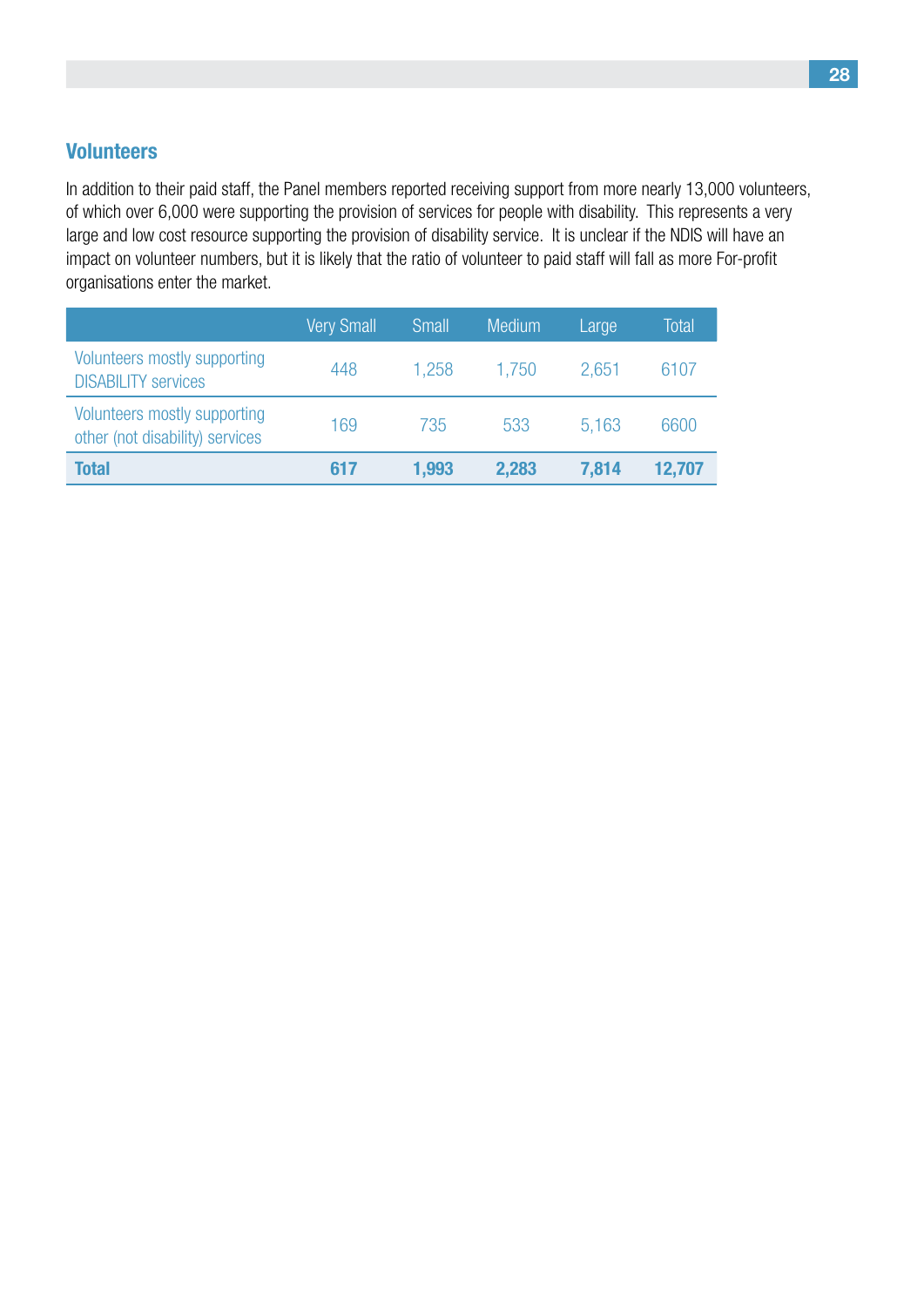## **3. How did the Panel perform in Year 2?**

## **Introduction**

This section compares the performance of the 154 members of the Panel that provided usable data in 2015/16 with the base year (2014/15) and identifies changes.

## **Changes in income, expenditure and profit 2014/15 and 2015/16**

### **Aggregate income**

In 2015/16 financial year, the total income for the Panel increased by \$221m (9.2%) to reach \$2,623m.

Although the Panel was impacted by the rollout of the NDIS, and NDIS income increased by 108% from \$37.4m to \$77.9m, NDIS sourced income still represented only 3.0% of total income. In absolute terms, the growth in State/Territory funding – an increase of \$111m, was almost three times the increase in NDIS income.

In 2014/15 all organisations in the Panel were providing disability services, and most were registered to provide services under the NDIS, but only 41 organisations reported receiving income under the NDIS. This increased to 50 organisations in 2015/16. Of these, six reported receiving more than 20% of their income under the NDIS.

As such, the impact of the NDIS on the income and profits of the Panel is still to be felt, and the growth in service provision reflected in the 2015/16 year was funded mostly through State and Territory Governments. This finding also highlights that the preparedness of disability service providers is likely still to be tested as the NDIS rolls out into the future.

The number of organisations that provided services other than disability services remained at 54 (35%).

**Figure 15** Income by Source 2014/15 and 2015/16 (\$m)

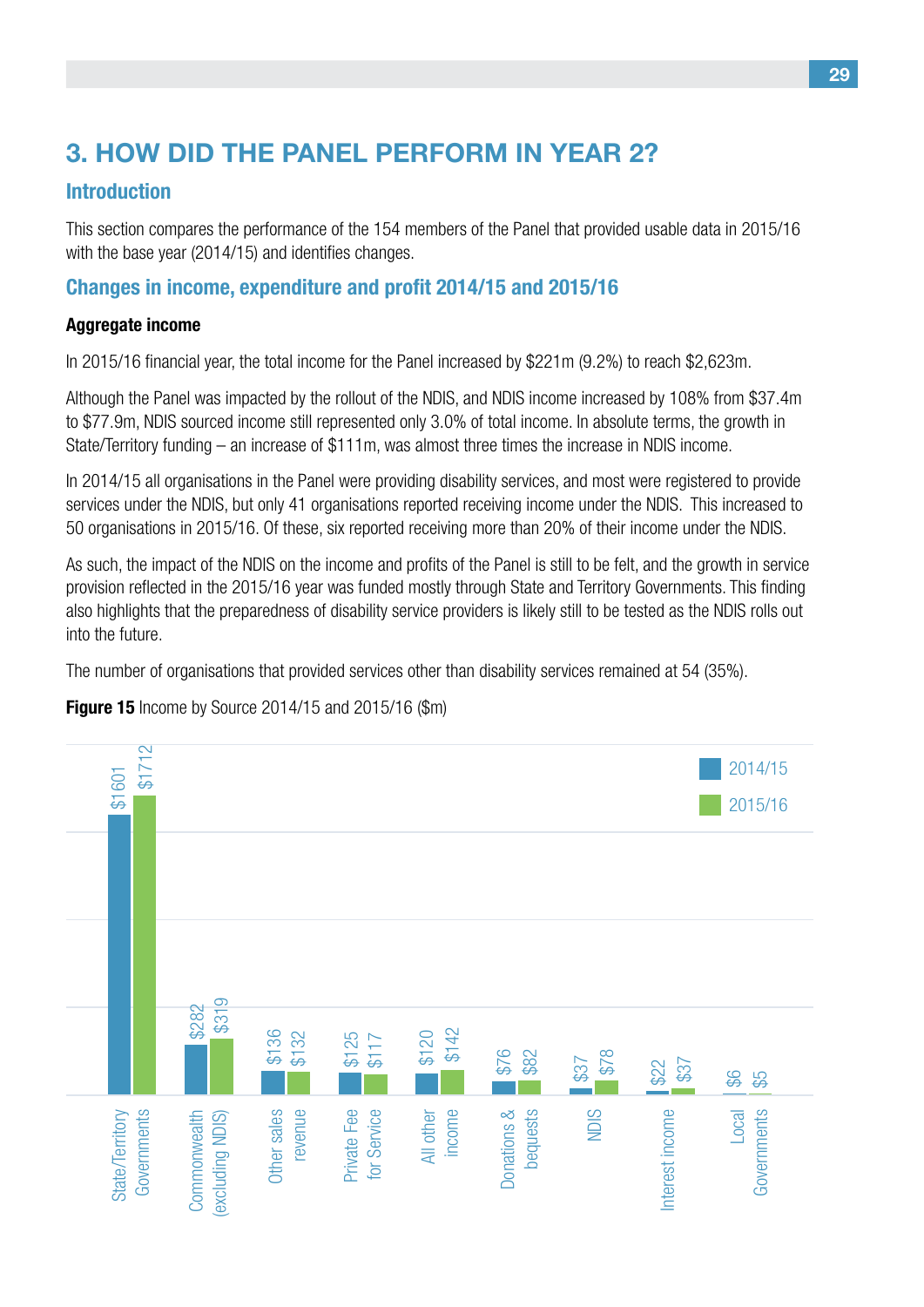#### **Table 8** Income by source 2014/15 and 2015/16

|                                       |                | 2014-15 |                | 2015-16 | Change        |           |
|---------------------------------------|----------------|---------|----------------|---------|---------------|-----------|
| Source of income                      | $\mathbb{S}$ m | $\%$    | $\mathbb{S}$ m | $\%$    | $\mathsf{Sm}$ | $\%$      |
| <b>State/Territory</b><br>governments | \$1,600.8      | 66.6%   | \$1,712.1      | 65.3%   | \$111.3       | 6.9%      |
| Commonwealth<br>(excluding NDIS)      | \$281.7        | 11.7%   | \$319.1        | 12.2%   | \$37.4        | 13.3%     |
| Other sales revenue                   | \$135.5        | 5.6%    | \$131.6        | 5.0%    | \$(3.9)       | $(2.9\%)$ |
| Private fee for service               | \$124.6        | 5.2%    | \$116.9        | 4.5%    | \$(7.7)       | $(6.2\%)$ |
| All other income                      | \$119.9        | 5.0%    | \$141.7        | 5.4%    | \$21.8        | 18.2%     |
| Donations and bequests                | \$75.5         | 3.1%    | \$82.3         | 3.1%    | \$6.8         | 9.0%      |
| <b>NDIS</b>                           | \$37.4         | 1.6%    | \$77.9         | 3.0%    | \$40.5        | 108.0%    |
| Interest income                       | \$21.8         | 0.9%    | \$36.5         | 1.4%    | \$14.7        | 67.7%     |
| Local governments                     | \$5.5          | 0.2%    | \$5.3          | 0.2%    | \$(0.2)       | $(4.0\%)$ |
| <b>Total Income</b>                   | \$2,402.7      | 100.0%  | \$2,623.4      | 100.0%  | \$220.7       | 9.2%      |

#### **Aggregate expenses**

In 2015/16, the total expenses for the Panel increased by \$193m or 8.3% to reach \$2,508m. The majority of this increase was growth in employee expenses from \$1,645m to \$1,778m, an increase of \$133m or 8.1%.

After employee expenses, the single largest increase in costs in dollar terms was All Other Expenses, which rose by \$44.0m, or 15% on the previous year. Interest expenses reportedly increased from \$2.2m to \$11.2m, an increase of over 400%. However, this was due mostly to a single organisation that reported paying over \$6m in interest expenses in 2015/16.

In addition to funding increases in service provision, the Panel's expenditure reflected the expenses they incurred to transform their organisations to meet the needs of the NDIS. Most transition costs have to be incurred prior to any possible increase in service provision, and thus increases in income. For example, investment in new the client records and accounting systems required to operate under the NDIS must be incurred before income from the NDIS has commenced. Similarly, organisations are investing in human resources capacity—from the board to the frontline—in order to understand, manage and implement change.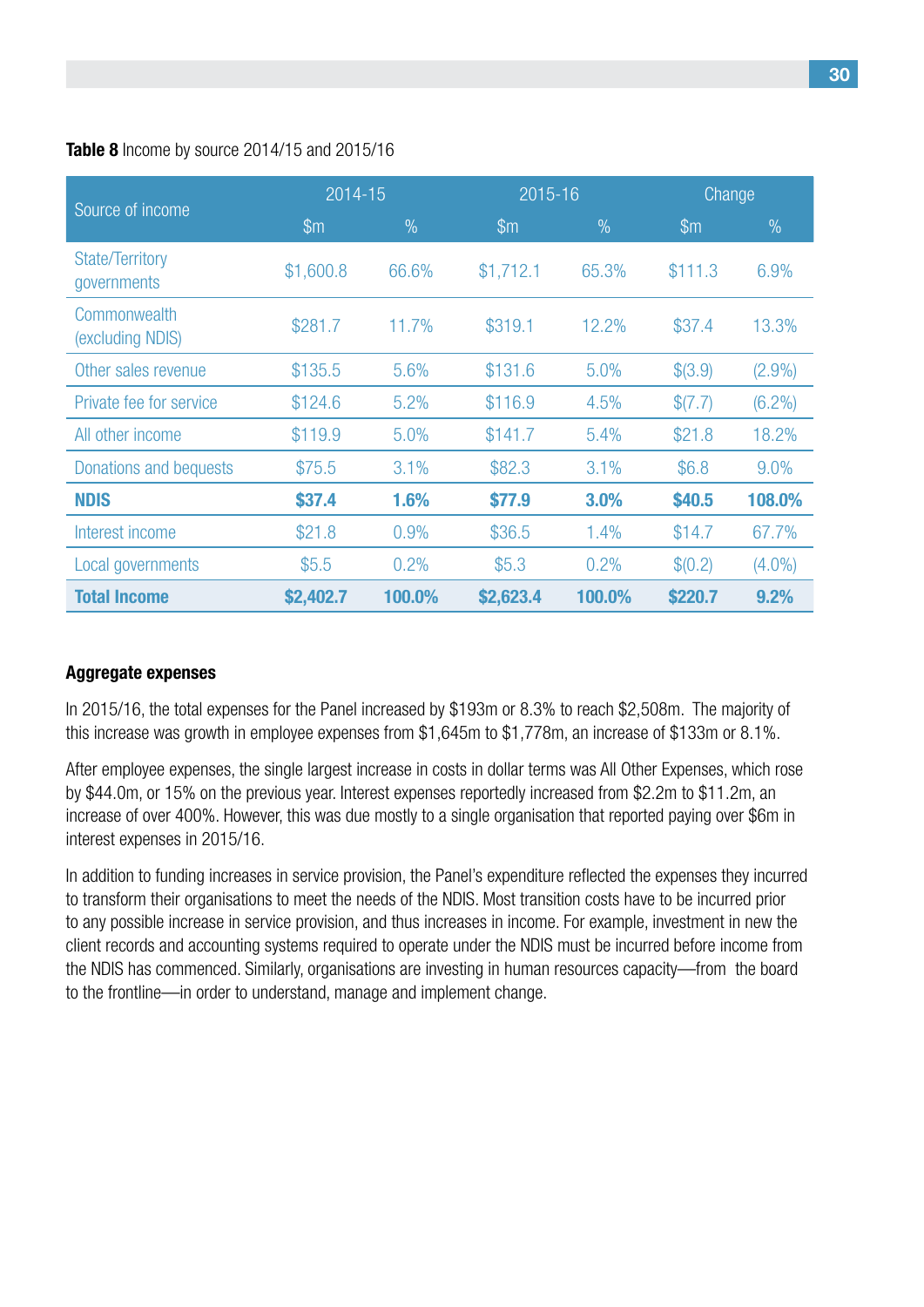#### **Figure 16** Expenses by type 2014/15 and 2015/16 (\$m)



### **Table 9** Expense by type 2014/15 to 2015/16

| 778<br>\$1645                                     |               |               |                |               |                |                                   |                                                                 |                     |                  |                       |
|---------------------------------------------------|---------------|---------------|----------------|---------------|----------------|-----------------------------------|-----------------------------------------------------------------|---------------------|------------------|-----------------------|
|                                                   |               |               |                |               |                |                                   |                                                                 |                     |                  |                       |
|                                                   |               |               |                |               |                |                                   |                                                                 |                     |                  |                       |
|                                                   |               |               |                |               |                |                                   |                                                                 |                     |                  |                       |
|                                                   |               |               |                |               |                |                                   |                                                                 |                     |                  |                       |
|                                                   |               |               |                |               |                |                                   |                                                                 |                     |                  |                       |
|                                                   |               |               |                |               |                |                                   |                                                                 |                     |                  | \$349<br>\$305        |
|                                                   | 8107<br>501\$ | \$99<br>\$105 | $$57$<br>\$54  | $$53$<br>\$57 | \$22           | $rac{6}{2}12$                     | $\overset{\infty}{\mathfrak{B}} \overset{\infty}{\mathfrak{B}}$ | $\frac{2}{5}$       | <u>रु स्र</u>    |                       |
|                                                   | sales         | costs         | costs          |               |                |                                   |                                                                 |                     |                  |                       |
| expenses<br>Employee                              | Cost of       | Property      |                | Depreciation  | Supported      |                                   | Accounting<br>& audit                                           | Interest<br>expense | <b>Bad debts</b> | expenses<br>All other |
|                                                   |               |               | Motor vehincle |               | employee wages | Marketing &  <br>public relations |                                                                 |                     |                  |                       |
|                                                   |               |               |                |               |                |                                   |                                                                 |                     |                  |                       |
| <b>Table 9</b> Expense by type 2014/15 to 2015/16 |               |               |                |               |                |                                   |                                                                 |                     |                  |                       |
|                                                   |               |               |                |               |                |                                   |                                                                 |                     |                  |                       |
|                                                   |               |               |                |               |                |                                   |                                                                 |                     |                  |                       |
|                                                   |               |               |                | 2014/15       |                |                                   | 2015/16                                                         |                     |                  | Change                |
| <b>Expenses</b>                                   |               |               | $\mathsf{m}$   |               | $\frac{0}{0}$  | \$m                               | $\%$                                                            |                     | \$m              | $\%$                  |
| <b>Employee expenses</b>                          |               |               | \$1,644.8      |               | 71.1%          | \$1,777.6                         | 70.9%                                                           |                     | \$132.8          | 8.1%                  |
| Cost of sales                                     |               |               | \$106.8        |               | 4.6%           | \$109.3                           | 4.4%                                                            |                     | \$2.5            | 2.3%                  |
| <b>Property costs</b>                             |               |               | \$98.6         |               | 4.3%           | \$104.5                           | 4.2%                                                            |                     | \$5.9            | 6.0%                  |
| Motor vehicle costs                               |               |               | \$57.1         |               | 2.5%           | \$54.1                            | 2.2%                                                            |                     | \$(3.0)          | $-5.3%$               |
| <b>Depreciation</b>                               |               |               | \$53.4         |               | 2.3%           | \$57.3                            | 2.3%                                                            |                     | \$3.9            | 7.3%                  |
| Supported employee wages                          |               |               | \$21.5         |               | 0.9%           | \$22.0                            | 0.9%                                                            |                     | \$0.5            | 2.3%                  |
| Marketing and public relations                    |               |               | \$16.7         |               | 0.7%           | \$13.4                            | 0.5%                                                            |                     | \$(3.3)          | $-19.8%$              |
| Accounting and audit                              |               |               | \$8.0          |               | 0.3%           | \$9.2                             | 0.4%                                                            |                     | \$1.2            | 15.0%                 |
| Interest expense                                  |               |               | \$2.2          |               | 0.1%           | \$11.2                            | 0.4%                                                            |                     | \$9.0            | 409.1%                |
| <b>Bad debts</b>                                  |               |               | \$1.0          |               | 0.0%           | \$0.7                             | 0.0%                                                            |                     | \$(0.3)          | $-30.0%$              |
| All other expenses                                |               |               | \$304.5        |               | 13.2%          | \$348.6                           | 13.9%                                                           |                     | \$44.1           | 14.5%                 |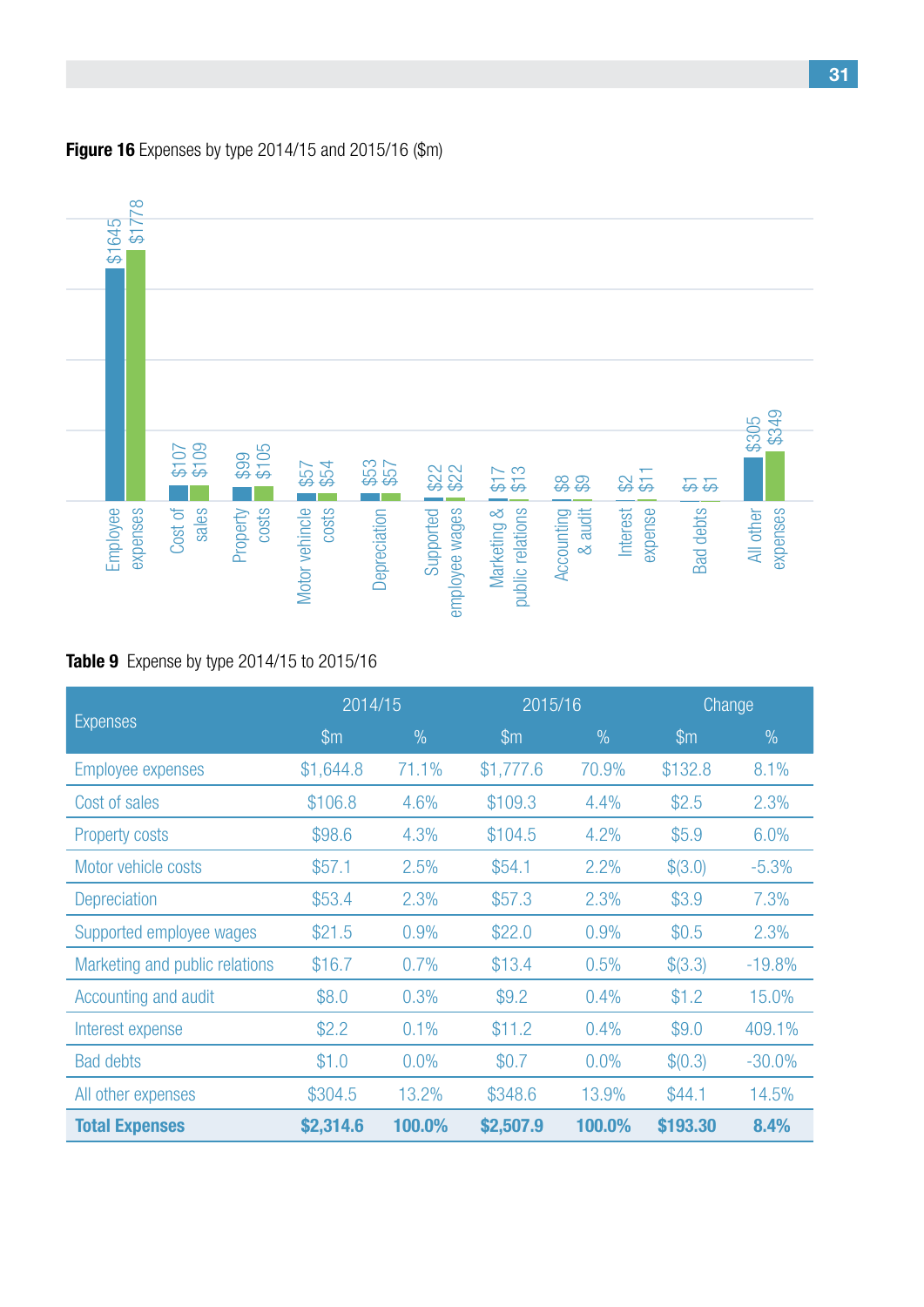## **Aggregate profit**

In 2015/16, the Panel achieved a total profit of 4.4% or \$115m, an increase over the profit of \$88.0m or 3.7% achieved in 2014/15, which is a very positive outcome. The overall profit increased by \$27.4m, an increase of 31% on the prior year's profit.

However, when donations and bequests are considered, the adjusted profit margin increased from 0.5% to 1.3%. A much tighter return.

To attract new entrants into service delivery, particularly For-profit providers, and to encourage existing providers to increase supply, the profit margins in the sector must be attractive. Typically, in the absence of an industry benchmark, market attractiveness is assessed by comparison with current bank deposit or government bond rates and these returns are above these levels at the time of writing.<sup>7</sup> However, these results may also be compared with the Health CPI figure which may be a better indicator of sustainability as it measures the cost increases incurred in health service provision generally.<sup>8</sup>



**Figure 16** Comparison of profit ratios 2014/15 and 2015/16

In 2014/15, 18 members of the Panel (12%) reported making a loss and a further nine (6%) broke-even. <sup>9</sup> For 2015/16, the number of organisations making a loss increased to 26 (17%) and those breaking even increased from 9 to 10 (7%). Therefore, the organisations making a profit fell from 127 to 118. Of these, the number reporting a profit of 3% or less increased from 59 (38%) to 63 (41%).

<sup>7</sup> At 6 August 2017, Commonwealth Government 5 Year Bond Yield was 2.162%. 

<sup>8</sup> The Australian Bureau of Statistics published a Health CPI change in costs of 3.8% for the year ended 30 June 2017. See: http://www.abs.gov.au/ausstats/abs@.nsf/mf/6401.0.

<sup>9</sup> For this analysis, break-even is defined as making a profit of between 0% and 0.5%.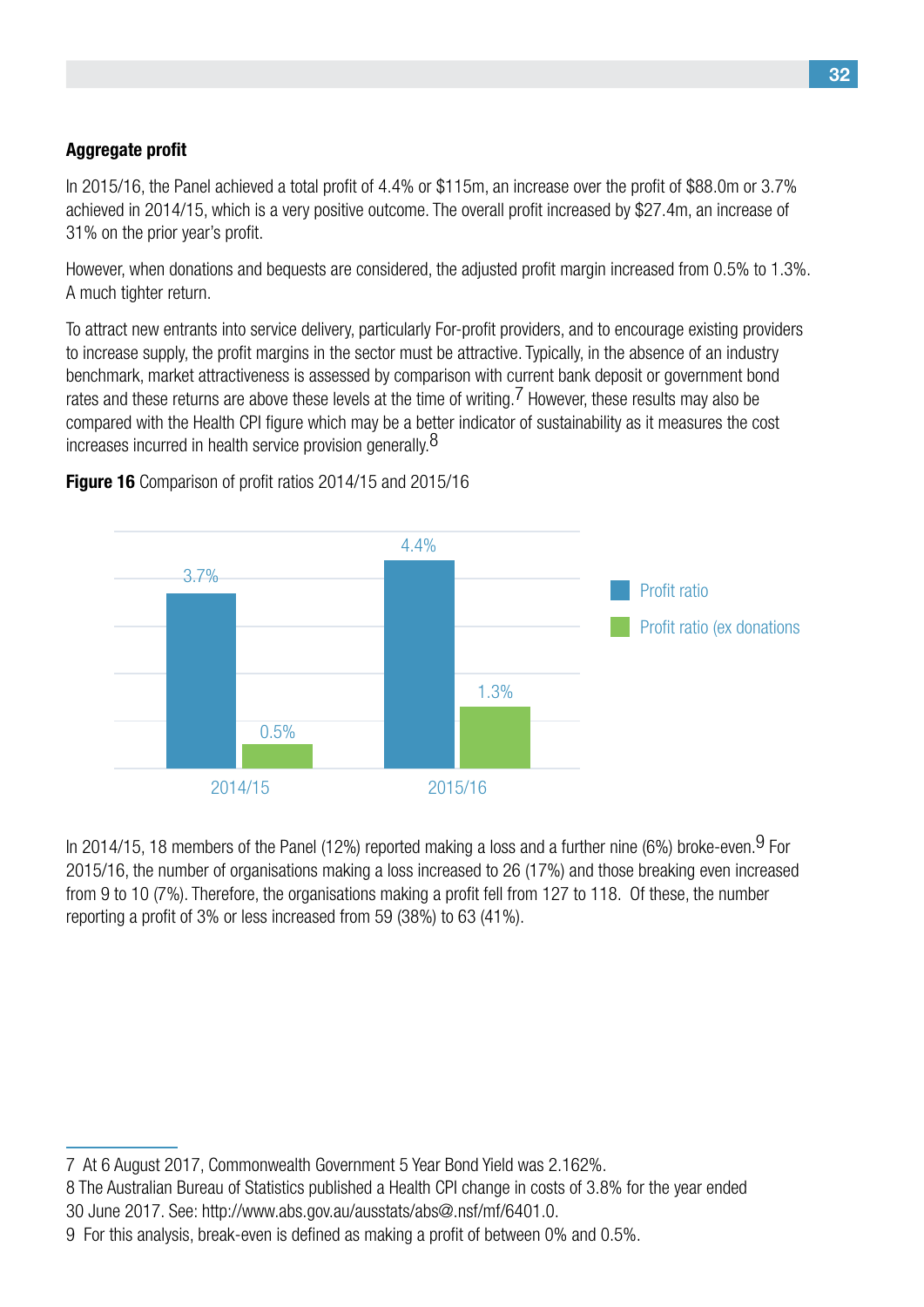

#### **Figure 18** Profit distribution (number of organisations) 2014/15 and 2015/16

Figure 19 shows the overall median profit declined from 3.9% in 2014/15 to 3.8% 2015/16. When analysed by size, median profits for Large organisations increased to be equal to that of the Medium sized organisations. The median profits of the Very Small and Small organisations have declined significantly but are still higher than median profits for the Medium and Large organisations.



**Figure 19** Comparisons of median profit margins 2014/15 and 2015/16 by size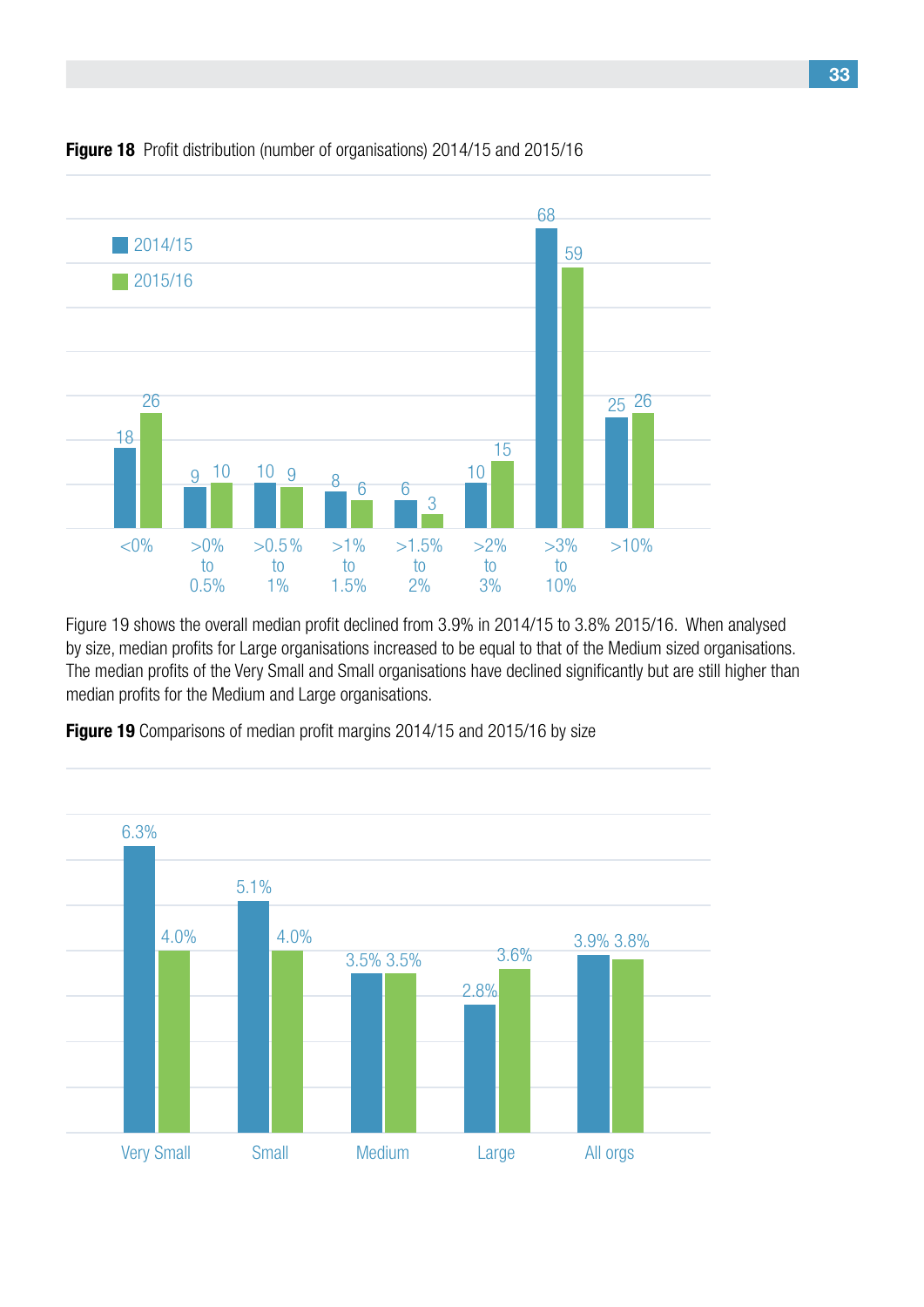|               |               | 2014-15     |               | 2015-16     | Change        |               |  |
|---------------|---------------|-------------|---------------|-------------|---------------|---------------|--|
|               | $\frac{9}{6}$ | \$          | $\frac{0}{0}$ | \$          | $\frac{0}{0}$ | $\mathcal{S}$ |  |
| Very small    | 6.3%          | \$21,125    | 4.0%          | \$23,565    | $-2.3%$       | \$2,440       |  |
| <b>Small</b>  | 5.1%          | \$145,517   | 4.0%          | \$110,289   | $-1.1\%$      | \$(35,228)    |  |
| <b>Medium</b> | 3.5%          | \$317,458   | 3.5%          | \$384,896   | $-0.1\%$      | \$67,438      |  |
| Large         | 2.8%          | \$1,093,713 | 3.6%          | \$1,150,300 | 0.8%          | \$56,587      |  |
| All orgs      | 3.9%          | \$173,159   | 3.8%          | \$147,874   | $-0.1\%$      | \$(25,285)    |  |

#### **Figure 20** Comparison of median profits margins 2014/15 to 2015/16

#### **Comparison of disability services income, expenses and profit 2014/15 and 2015/16**

#### **Change in disability income**

There were 54 organisations that provided services other than disability services and when the income and expenditure related to these 'non-disability' services were removed, the total income attributed to disability services increased from \$1,818m to \$2,030m, a growth of 11.7%. This disability income represents 77% of total income; a proportion similar to the 76% reported in 2014/15.

The growth in disability service income incorporates increases in both State/Territory-sourced income and income from the NDIS. The increase in State/Territory-sourced funding was 8.4%, equating to growth of \$135m. NDISsourced income increased by 108%, but this represented an increase of only \$40.5m, therefore the increase in State/Territory income outstripped the growth in NDIS by a factor of 2.6.

**Figure 21** Comparison of disability services income for 2014/15 and 2015/16 (\$m)

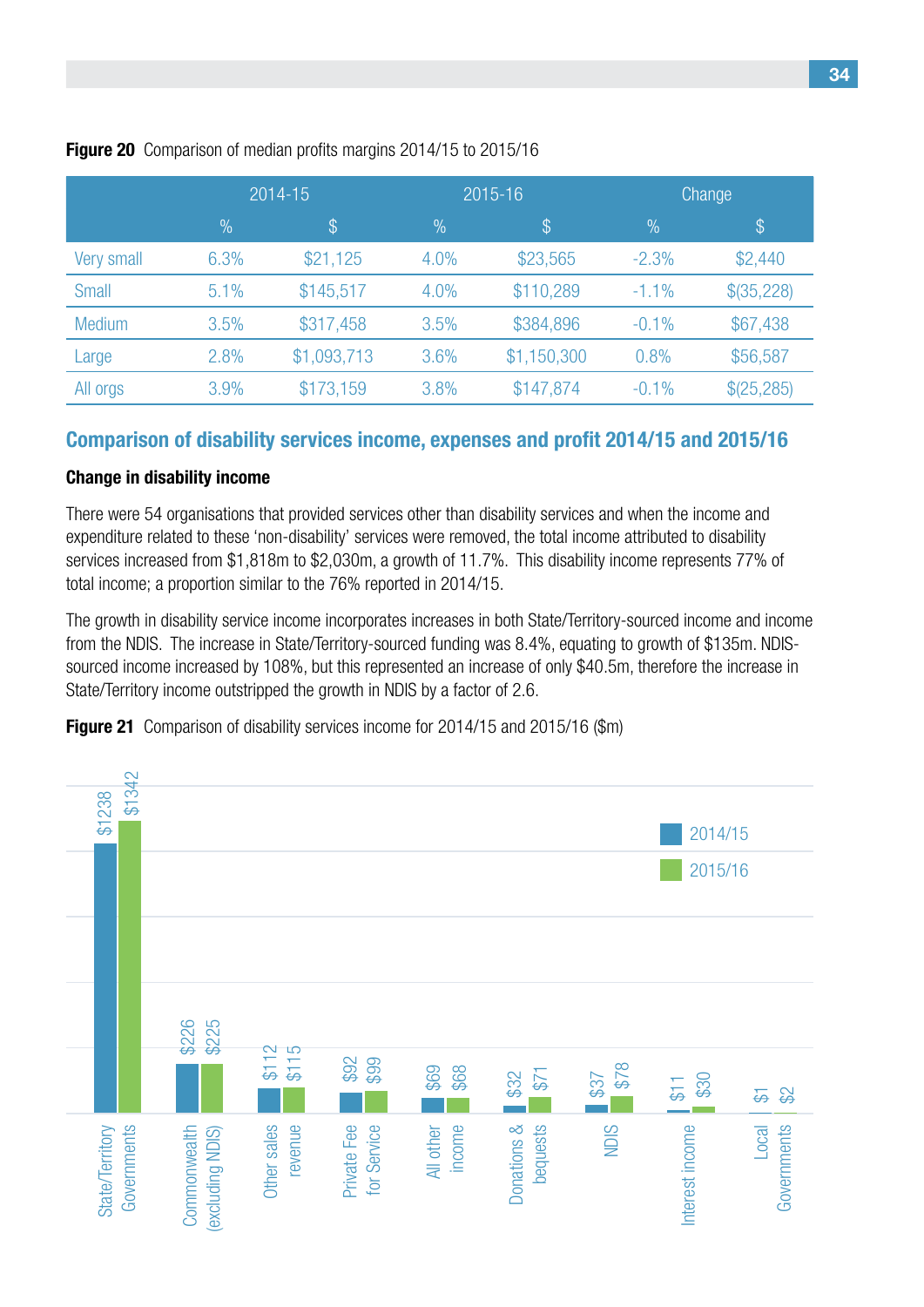|                                    | 2014/15        | 2015/16       | Change        |               |
|------------------------------------|----------------|---------------|---------------|---------------|
| Income                             | $\mathsf{S}$ m | $\mathsf{Sm}$ | $\mathsf{Sm}$ | $\frac{0}{0}$ |
| <b>State/Territory governments</b> | \$1,237.9      | \$1,342.3     | \$104.4       | 8.4%          |
| Commonwealth (excluding NDIS)      | \$225.8        | \$224.8       | (\$1.0)       | $-0.4%$       |
| Other sales revenue                | \$112.0        | \$115.1       | \$3.1         | 2.7%          |
| Private fee for service            | \$91.9         | \$99.4        | \$7.5         | 8.2%          |
| All other income                   | \$69.0         | \$68.3        | (\$0.7)       | $-1.0\%$      |
| Donations and bequests             | \$31.7         | \$70.9        | \$39.2        | 123.8%        |
| <b>NDIS</b>                        | \$37.4         | \$77.9        | \$40.5        | 108.0%        |
| Interest income                    | \$11.2         | \$29.9        | \$18.7        | 166.4%        |
| Local governments                  | \$1.2          | \$2.0         | \$0.8         | 66.1%         |
| <b>Total Income</b>                | \$1,818.2      | \$2,030.7     | \$212.53      | 11.7%         |

#### **Change in disability expenses**

Aggregate disability services expenses grew by 13% or \$220m. This growth was due mainly to an increase in Employee Expenses of \$125.3m. However, the ratio of employee to total expenses was similar to 2014/16 at 71%.

As mentioned above in the analysis of the aggregate results, the growth in interest expense was mostly the result of a single organisation that reported a large increase in interest compared with their 2014/15 costs.



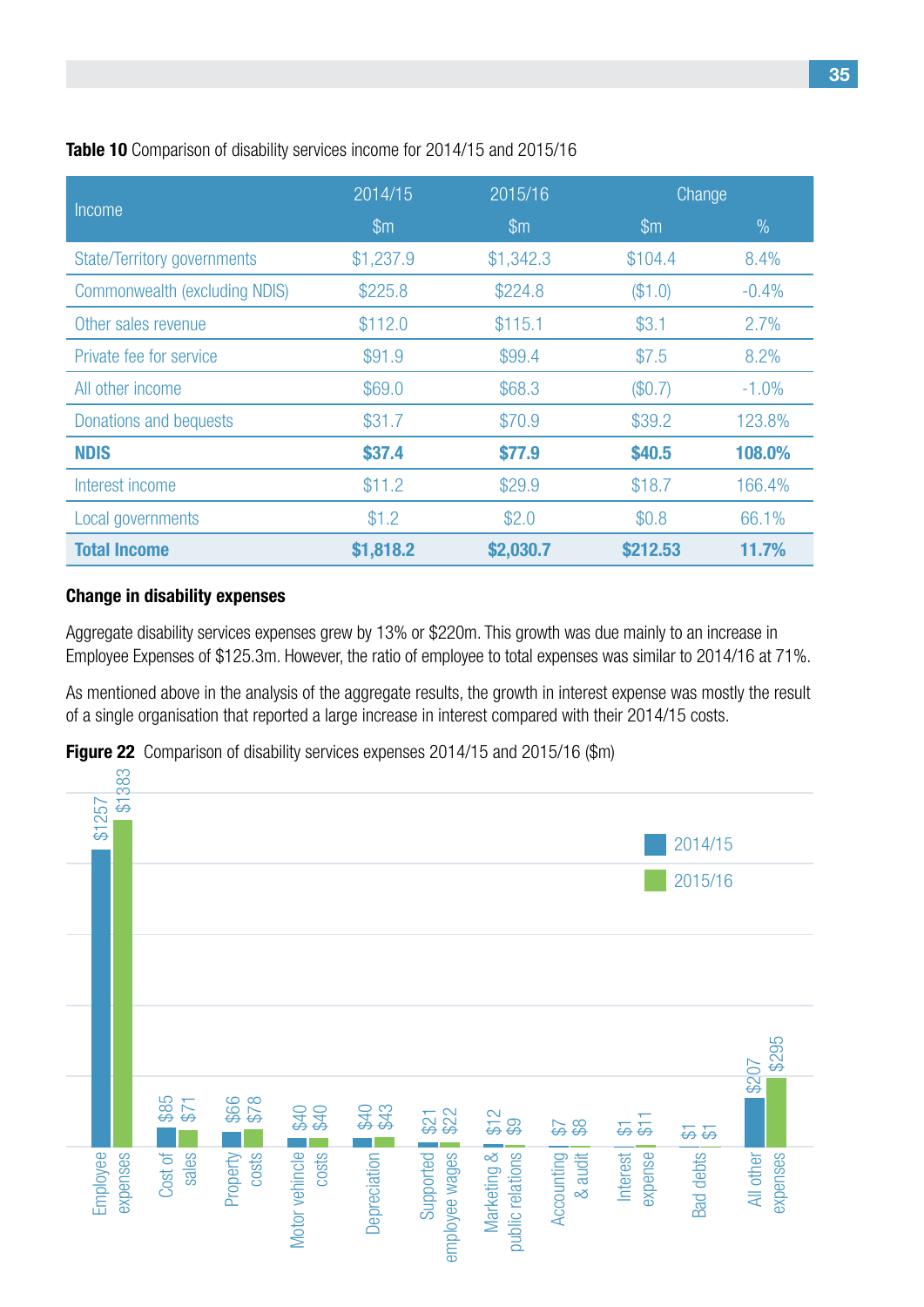|                                | 2014/15      | 2015/16       |               | Change        |  |
|--------------------------------|--------------|---------------|---------------|---------------|--|
| <b>Expenses</b>                | $\mathsf{m}$ | $\mathsf{Sm}$ | $\mathsf{Sm}$ | $\frac{0}{0}$ |  |
| <b>Employee expenses</b>       | \$1,257.3    | \$1,382.6     | \$125.3       | 10.0%         |  |
| Cost of sales                  | \$85.0       | \$70.9        | (\$14.1)      | $-16.6%$      |  |
| <b>Property costs</b>          | \$66.0       | \$78.2        | \$12.2        | 18.5%         |  |
| Motor vehicle costs            | \$40.1       | \$39.7        | (\$0.4)       | $-1.0%$       |  |
| <b>Depreciation</b>            | \$40.2       | \$42.5        | \$2.3         | 5.9%          |  |
| Supported employee wages       | \$21.5       | \$22.0        | \$0.5         | 2.4%          |  |
| Marketing and public relations | \$12.3       | \$8.7         | (\$3.6)       | $-29.3%$      |  |
| Accounting and audit           | \$7.1        | \$7.7         | \$0.6         | 9.4%          |  |
| Interest expense               | \$1.1        | \$10.5        | \$9.4         | 824.9%        |  |
| <b>Bad debts</b>               | \$0.8        | \$0.6         | (\$0.2)       | $-23.8%$      |  |
| All other expenses             | \$207.4      | \$295.4       | \$88.0        | 42.5%         |  |
| <b>Total Expenses</b>          | \$1,738.7    | \$1,958.9     | \$220.2       | 12.7%         |  |
| <b>Net Profit</b>              | \$79.5       | \$71.8        | (S7.7)        | $-9.7%$       |  |

#### **Table 11** Comparison of disability services expenditure 2014/15 and 2015/16

#### **Change in disability profit**

Figure 23 shows the changes in disability income, expenses and profit. Total profit fell from \$79.5m to \$71.8m, a decline of 9.68%. The median profit fell from 4.4% to 3.5%.

If income from donations and bequests is removed, the aggregate profits achieved in 2014/15 were 2.7% falling to 0.04% in 2015/16.

When analysed by size cohorts, the median profits fell in all groups other than for the Large organisations.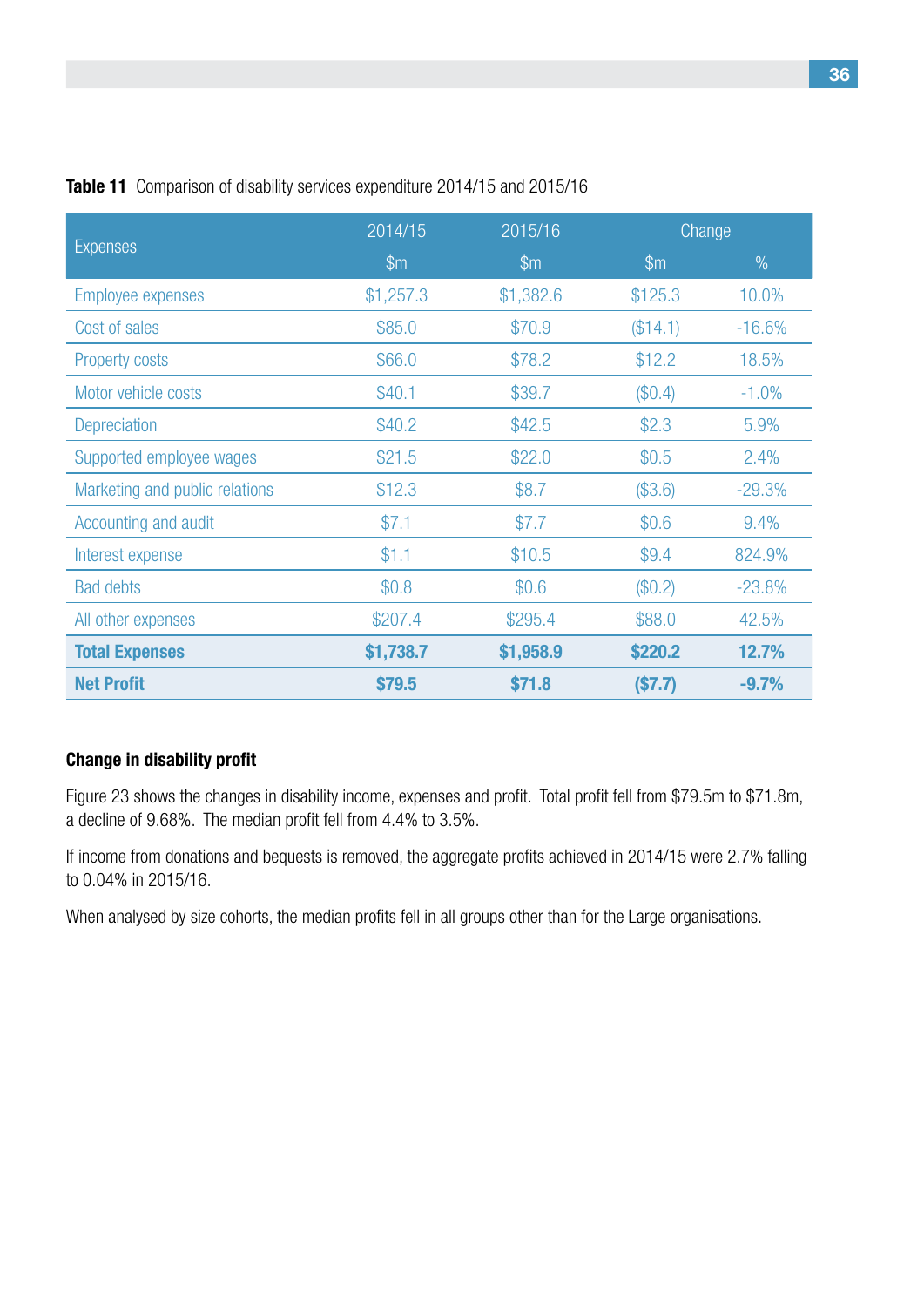

**Figure 23** Summary of changes in disability services income, expenditure and profit for 2014/15 and 2015/16 (\$m)





Declines in profit would be expected in an industry undergoing the scale of transformation currently being experienced within the disability sector. Many of the costs of transition are expended months or years prior to receiving any associated increase in income and/or profit.

It is important to note that, in addition to funding the transition, the disability sector is growing at a rapid pace. Organisations must increase their capacity to supply services (e.g., appoint additional staff, acquire additional properties and vehicles) ahead of the growth in their revenue, particularly now that services are paid for in arrears. The key challenge for many organisations is matching the pace of their growth in capacity with the growth in demand, as any unused capacity has a direct impact on sustainability.

There are also other issues impacting transition costs that are complex and unique to the NDIS. For example, comments from providers included reference to the 'underutilisation' of NDIS packages by clients. Organistions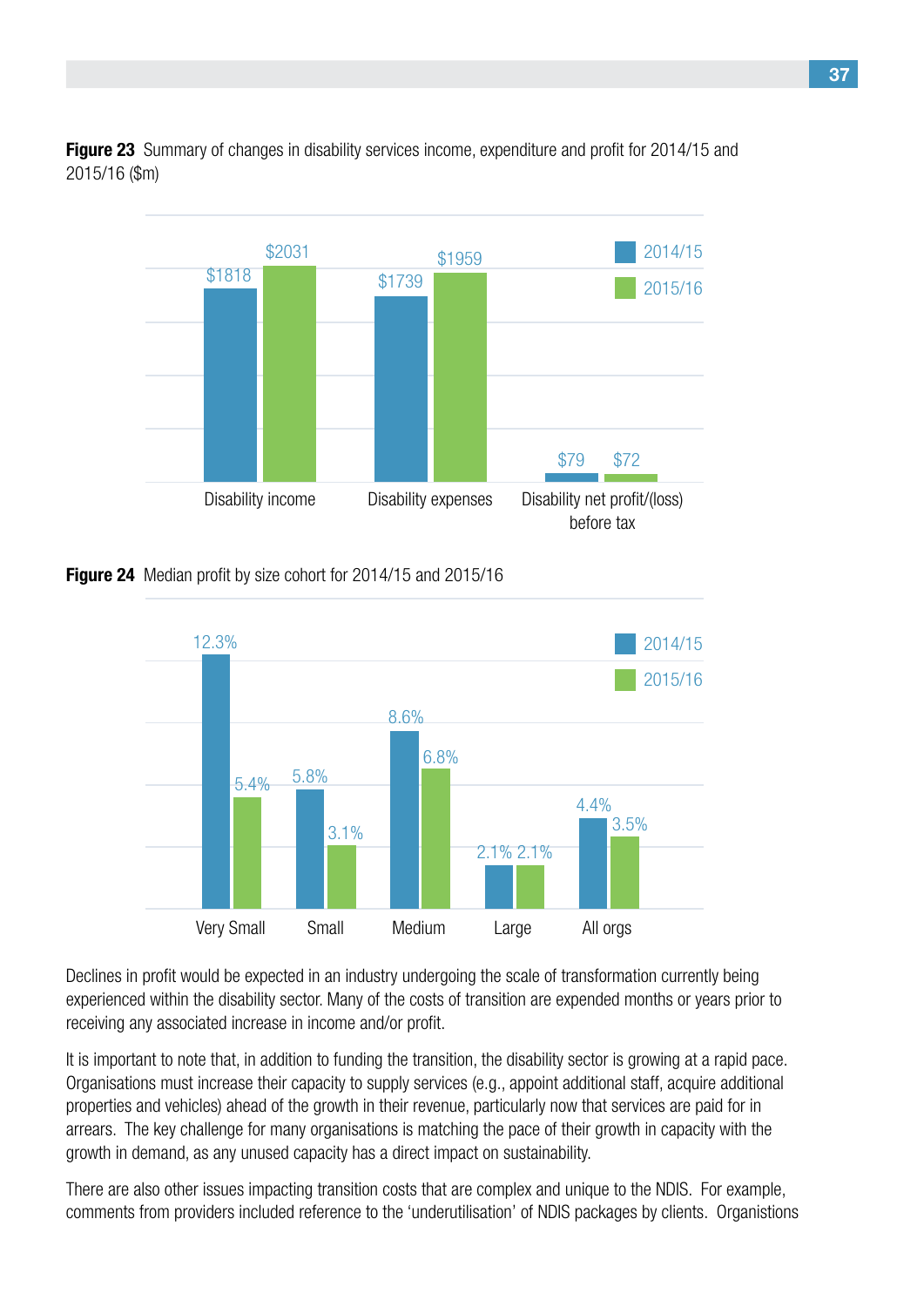had based their growth forecasts and budgets, including staff recruitment and expenditure, on the assumption that service users would spend most of the funding they were allocated in their plans. However, depending on the service and other factors, clients have spent less than 80% of their packages, significantly reducing income resulting in under-utilisation of staff and an overall increase in costs per unit of service.10

The key question that arises from this analysis is whether the sector has sufficient, suitable and available assets to fund the costs of transition and growth required to meet demand.

To answer this question requires consideration of:

- 1. The total cost of transition.
- 2. The price of services and the potential profitability of the NDIS. Will it be sufficient to enable organisations to return to profitably, and if so, how long it will take for them to rebuild their balance sheets?
- 3. The rate of growth and timing of expenditure in comparison with any expected growth in revenue.
- 4. The asset reserves of organisations and the types of assets that are held—whether they can be applied to support the costs of transition.
- 5. The length of time organisations will need to fund investment before they receive returns. That is, will they run out of available assets before they can return to profit?

Furthermore, the demand for, and the costs of services, the costs of transition and the financial viability of providing services varies significantly between service types, organisations and locations. Therefore, the answers to these questions need to be considered at both an aggregate and disaggregated level. Part of the value of considering these issues highlights the need for the development of an industry plan which can then be used to create certainty, structure the sector and identify deficiencies.

"We are currently running a planned deficit budget. This is to allow for extra staffing and system development in preparation for the NDIS. The planned deficit was marginally less than expected (2.5% rather than 3.2%).

Due to sustained financial constraints we are limited in our capacity to invest in growth strategies. As a result, our path back out of deficit position is a slow and steady one. The sector needs reassurance around future funding in order to create strategies around growth and future sustainability."

"At and present, we lose money on the provision of NDIS services. We plan to focus on our costs and calculate the volume required to be able to break even and make money."

"We have found we entered the NDIS Trial with significant reserves, however ongoing claiming issues and missed claiming opportunities due to systems issues have meant that we have provided services but not claimed this income. After 2 years, our reserves are decreasing as we work feverishly to address cash flow and income claiming and tracking issues."

"Our increase in profit was mainly due to donations & a fundraising dinner."

"\$170,000 of our profit was due to a grant from State Government for capital purchases."

"Very difficult circumstances to make large profits. We experienced one customer in administration which took over \$20,000 from our income. Times are difficult."

<sup>10</sup> Productivity Commission 2017, National Disability Insurance Scheme (NDIS) Costs, Position Paper, Canberra.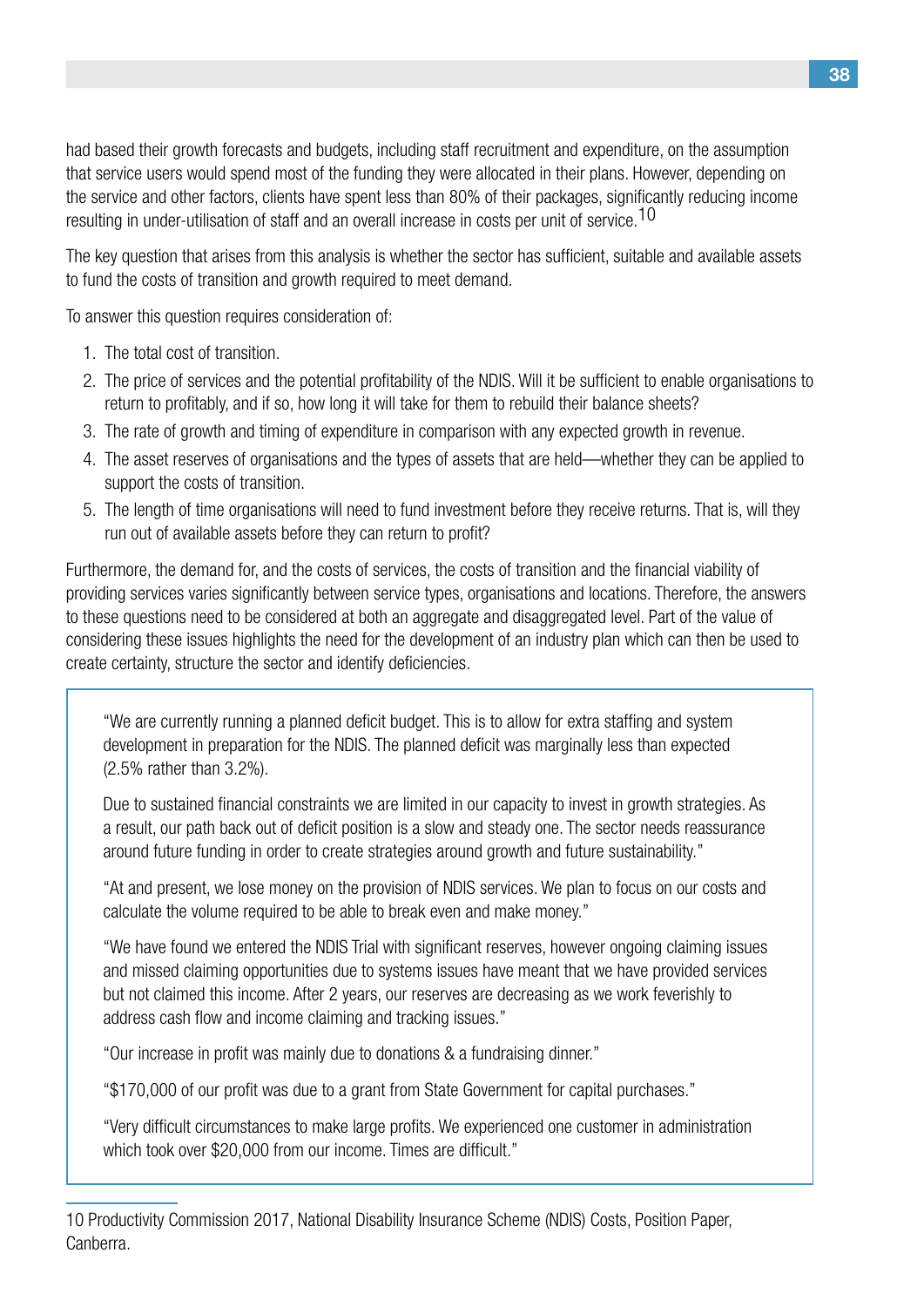## **Clients and income by service**

The Australian Institute of Health and Welfare collects data on disability support services under 34 service types that are grouped into seven service groups. The NDIA uses different service categories and these have been updated as the NDIS is being rolled out.

To enable tracking over time of the supply of key services, a series of service categories were developed that match the NDIA's list of service types being used in 2015/16.

Panel members provided information on the total headcount of all clients and client headcounts per service. They also provided data on the income per disability service type. This data was not readily available for some organisations and estimates were made.

#### **Clients by service type**

In total, the Panel reported serving 139,870 clients, of which 90,285 (65%) were clients receiving disability services (other than services provided by Australian Disability Enterprises (ADEs). This is a 55% increase in total clients over 2014/15, where the Panel reported serving 90,297 clients, of which 79,641 (88%) were clients receiving disability services. Of these, 4.3% were clients receiving services under NDIS.

The data reflects other published data on the ratio of clients who have transitioned to the NDIS.<sup>11</sup>

Panel members also provided data on the number clients by service type. As clients can receive more than one service type, the overall number of clients per service is greater than the total client count.

Over time, tracking this data will provide information to determine income and profitability by service type.

<sup>11</sup> AIHW 2017. Disability support services: services provided under the National Disability Agreement 2015–16. AIHW bulletin no. 140. Cat. no. AUS 212. Canberra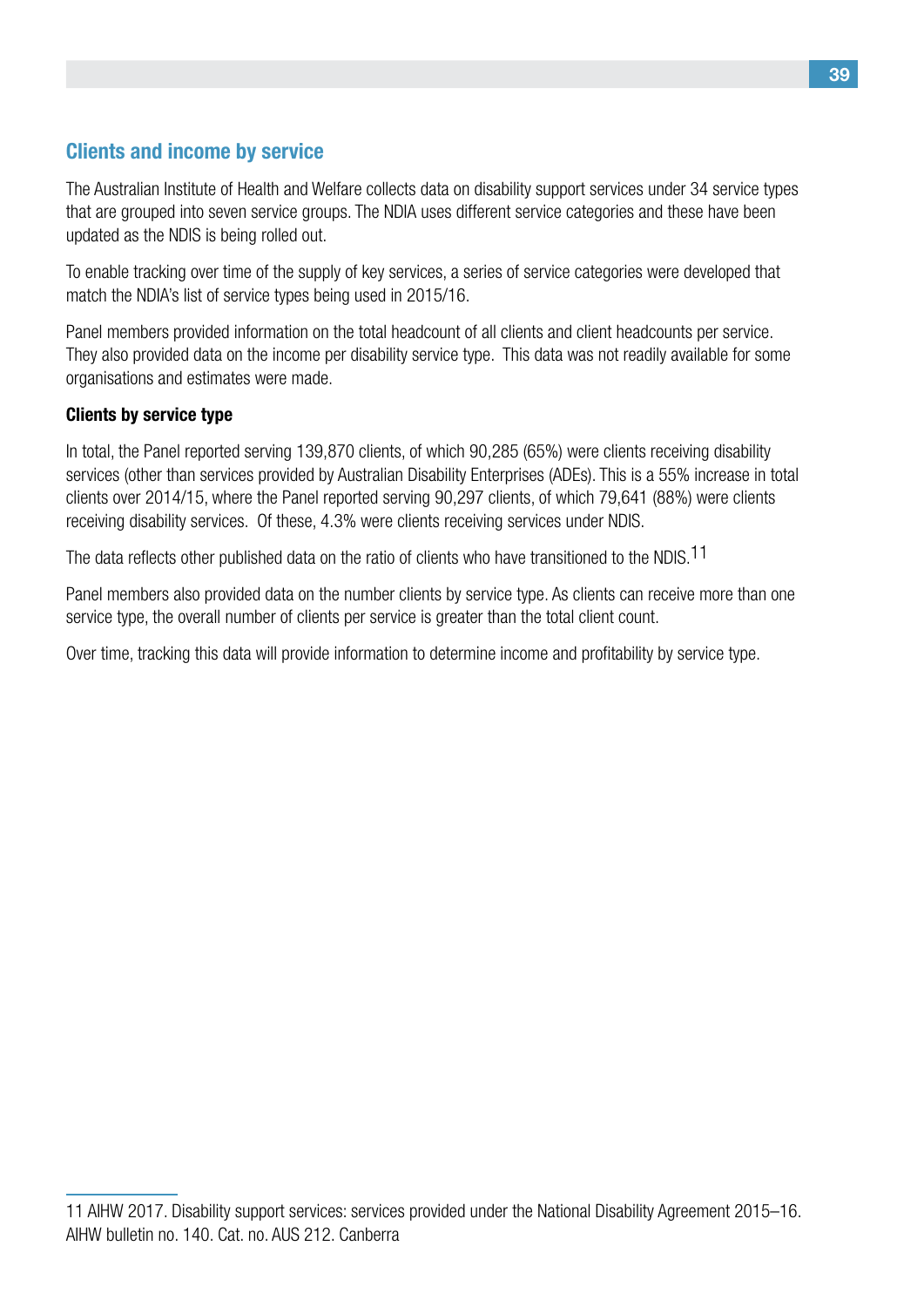#### **Table 12** Clients headcount by service type 2015/16

|                                                              | <b>NDIS</b> | <b>Not NDIS</b> | <b>Total clients</b> | $\frac{0}{0}$ |
|--------------------------------------------------------------|-------------|-----------------|----------------------|---------------|
| Daily Living Support (Group home)                            | 208         | 4,827           | 5,035                | 3%            |
| Daily Living Support (In home)                               | 671         | 16,939          | 17,610               | 10%           |
| Nursing Care (In home)                                       | 30          | 6,168           | 6,198                | 4%            |
| <b>Respite Services</b>                                      | 46          | 11,828          | 11,874               | 7%            |
| <b>Assistance with New Accommodation</b>                     | 33          | 7,272           | 7,305                | 4%            |
| <b>Daily Personal Activities</b>                             | 270         | 19,355          | 19,625               | 12%           |
| <b>Assistance with Social and Community</b><br>Participation | 1,698       | 30,340          | 32,038               | 19%           |
| <b>Employment Assistance (Open employment)</b>               | 63          | 8,408           | 8,471                | 5%            |
| <b>School and Education</b>                                  | ÷,          | 1,789           | 1,789                | $1\%$         |
| <b>Therapy Services</b>                                      | 1,095       | 7,789           | 8,884                | 5%            |
| <b>Early Intervention</b>                                    | 789         | 5,594           | 6,383                | 4%            |
| Life Skills (Social skills, Parenting support)               | 484         | 3,305           | 3,789                | 2%            |
| <b>Behaviour Support</b>                                     | 152         | 599             | 751                  | $0\%$         |
| <b>Assistance with Travel</b>                                | 191         | 11,571          | 11,762               | 7%            |
| <b>Interpreting and Translation</b>                          |             | 276             | 276                  | $0\%$         |
| <b>Assistive Technologies</b>                                | 102         | 1,053           | 1,155                | $1\%$         |
| <b>Planning &amp; Coordination</b>                           | 373         | 4,829           | 5,202                | 3%            |
| Advocacy (Individual clients)                                |             | 1,368           | 1,368                | 1%            |
| <b>Information and Advice</b>                                |             | 9,429           | 9,429                | 6%            |
| <b>Other</b>                                                 | 1,080       | 10,431          | 11,511               | 7%            |
| <b>Total</b>                                                 | 7,285       | 163,170         | 170,455              | 100%          |

#### **Income by service type**

Given the small proportion of income received via the NDIS, the data on income per service type is analysed based on the sum of disability services income received from all sources. As the proportion of income from the NDIS increases, the breakdown of NDIS and other income can be reported and provides a basis for examining financial performance data in more detail.

For 2015/16, Daily Living (Group home) represented the largest percentage of total income for the Panel (32%), followed by Assistance with Social and Community Participation (13%) and Daily Living Support (In home; 10%). This data is preliminary and will be refined over future iterations of the survey.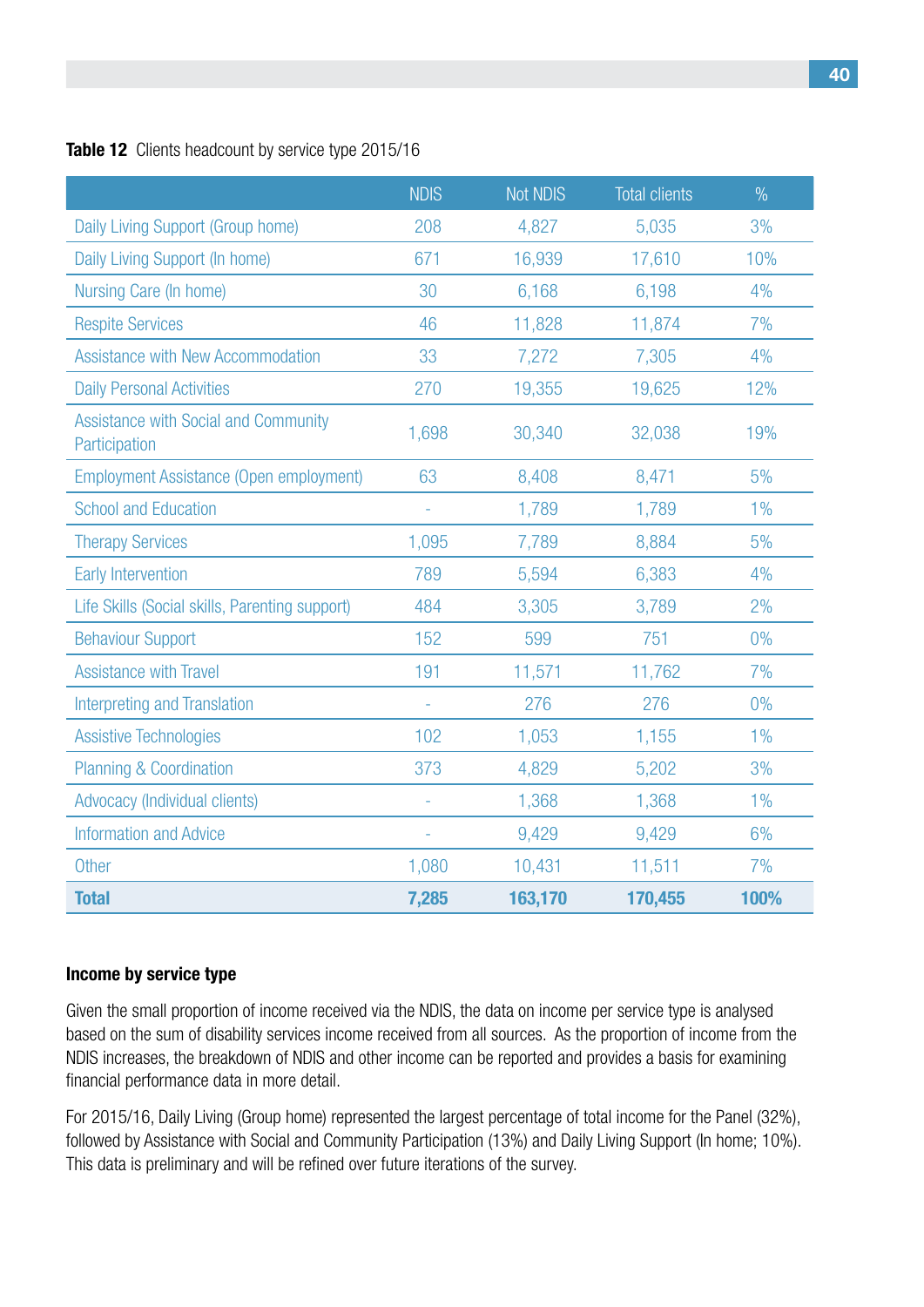| Service type                                              | % of disability<br>income received. |
|-----------------------------------------------------------|-------------------------------------|
| Daily Living Support (Group home)                         | 32.4%                               |
| Daily Living Support (In home)                            | 10.3%                               |
| Nursing Care (In home)                                    | <b>NR</b>                           |
| <b>Respite Services</b>                                   | 7.2%                                |
| <b>Assistance with New Accommodation</b>                  | 0.1%                                |
| <b>Daily Personal Activities</b>                          | 3.8%                                |
| <b>Assistance with Social and Community Participation</b> | 12.9%                               |
| <b>Employment Assistance (Open employment)</b>            | 4.6%                                |
| <b>School and Education</b>                               | 1.4%                                |
| <b>Therapy Services</b>                                   | 2.8%                                |
| <b>Early Intervention</b>                                 | 1.4%                                |
| Life Skills (Social skills, Parenting support)            | 2.8%                                |
| <b>Behaviour Support</b>                                  | 0.5%                                |
| <b>Assistance with Travel</b>                             | 0.1%                                |
| <b>Interpreting and Translation</b>                       | 0.0%                                |
| <b>Assistive Technologies</b>                             | 0.1%                                |
| <b>Planning &amp; Coordination</b>                        | 1.4%                                |
| Advocacy (Individual clients)                             | 0.1%                                |
| <b>Information and Advice</b>                             | 0.1%                                |
| <b>Other</b>                                              | 18.0%                               |
| <b>Total</b>                                              | 100.0%                              |

### **How did the balance sheet change from 30 June 2015 to 30 June 2016?**

Comparing the balance sheet from 30 June 2015 to 30 June 2016, the Total Assets of the Panel increased by \$160m (9.2%) to \$1,896m and Total Liabilities increased by \$41.6m (6.5%) to \$686m. As a result, Net Assets grew by \$118m (11%) in the 2015/16 year to reach \$1,211m.

There was little change in the proportion of assets and liabilities by type. The growth in assets was driven largely by growth in Other Current Assets, which grew by 28% (\$42.7m) and in an increase in cash of \$61.1m (12%).

The largest contribution to the growth in liabilities was a 19% increase in Non-Current Liabilities, which increased by \$20.6m. This was offset by a slight decrease in Current Liabilities, which declined by \$16.0m (3.0%).

As the net assets of NFPs can only be increased through retained earnings (that is, profits from operations or donations), and as profit margins have fallen, this growth in Net Assets reflects effective stewardship of assets by the Panel.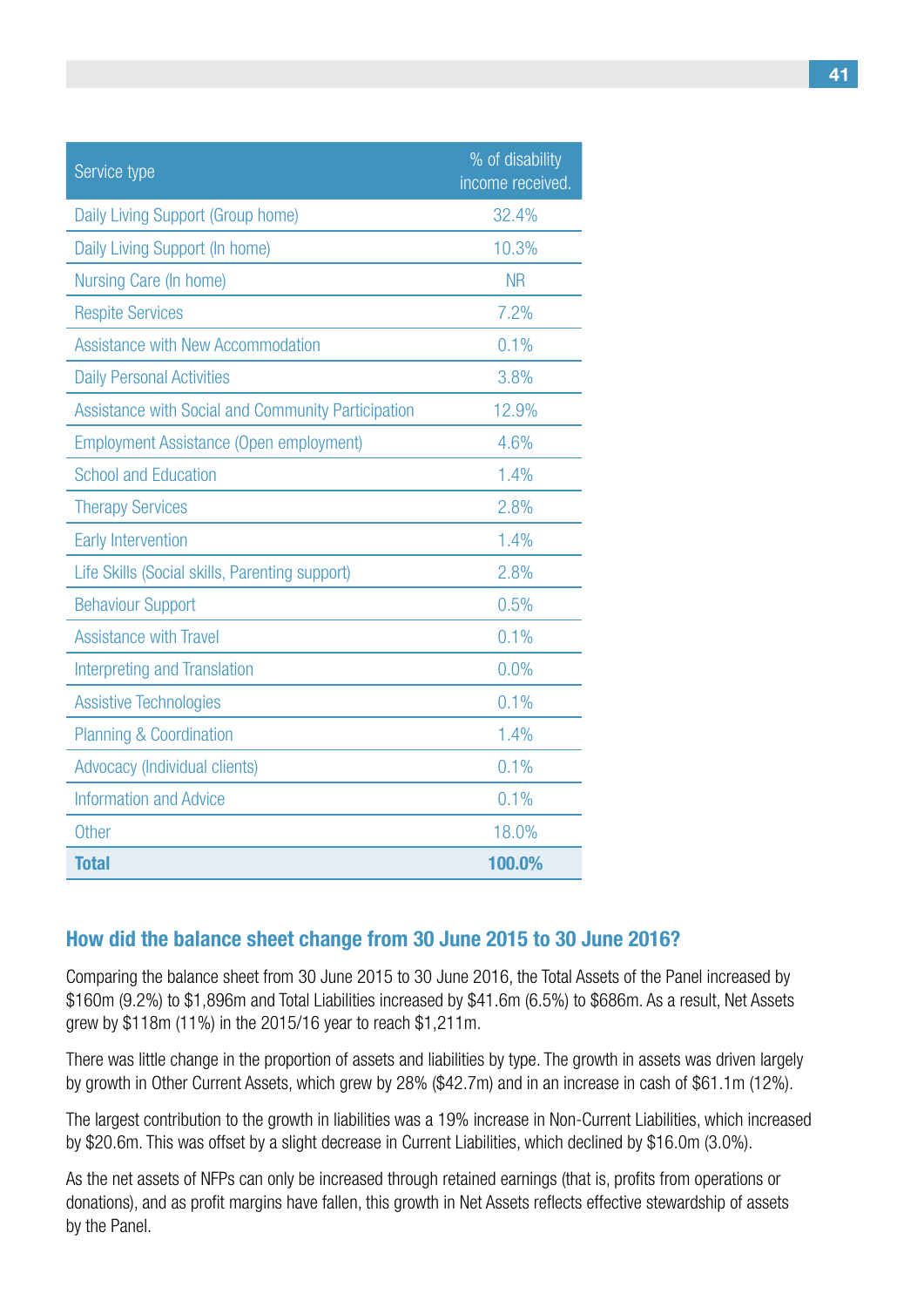

#### **Table 10** Comparison of aggregate balance sheet for 2014/15 and 2015/15

|                                                | 2014/15         |                  | 2015/16         |                         | Change          |                        |
|------------------------------------------------|-----------------|------------------|-----------------|-------------------------|-----------------|------------------------|
| <b>Description</b>                             | Total<br>\$'000 | Median<br>\$'000 | Total<br>\$'000 | <b>Median</b><br>\$'000 | Total<br>\$'000 | Total<br>$\frac{0}{0}$ |
| <b>Assets</b>                                  |                 |                  |                 |                         |                 |                        |
| Cash                                           | \$531,386       | \$1,447          | \$592,465       | \$1,417                 | \$61,079        | 11.5%                  |
| <b>Accounts receivable</b>                     | \$95,257        | \$112            | \$96,407        | \$119                   | \$1,150         | 1.2%                   |
| Other current assets                           | \$151,452       | \$124            | \$194,153       | \$95                    | \$42,701        | 28.2%                  |
| <b>Total current assets</b>                    | \$778,095       | \$1,929          | \$883,025       | \$2,297                 | \$104,930       | 13.5%                  |
| <b>Total non-current</b><br>assets             | \$958,700       | \$2132           | \$1,013,367     | \$2,276                 | \$54,667        | 5.7%                   |
| <b>Total Assets</b>                            | \$1,736,794     | \$4,577          | \$1,896,392     | \$4,516                 | 1\$59,597       | 9.2%                   |
| <b>Liabilities</b>                             |                 |                  |                 |                         |                 |                        |
| Overdraft                                      | \$618           | \$57             | \$570           | \$50                    | \$(48)          | $-7.8%$                |
| <b>Accounts payable</b>                        | \$205,763       | \$347            | \$238,221       | \$356                   | \$32,458        | 15.8%                  |
| Other current liabilities                      | \$327,919       | \$787            | \$316,459       | \$694                   | \$(11, 460)     | $-3.5%$                |
| <b>Total current liabilities</b>               | \$534,301       | \$1085           | \$555,250       | \$1,076                 | \$20,950        | 3.9%                   |
| <b>Borrowings</b>                              | \$44,344        | \$193            | \$54,408        | \$479                   | \$10,064        | 22.7%                  |
| Other non-current<br>liabilities               | \$65,378        | \$147            | \$75,928        | \$140                   | \$10,550        | 16.1%                  |
| <b>Total non-current</b><br><b>liabilities</b> | \$109,722       | \$164            | \$130,336       | \$158                   | \$20,614        | 18.8%                  |
| <b>Total Liabilities</b>                       | \$644,023       | \$1,509          | \$685,586       | \$1,454                 | \$41,564        | 6.5%                   |
| <b>Net Assets</b>                              | \$1,092,771     | \$2,431          | \$1,210,806     | \$2,510                 | \$118,033       | 10.8%                  |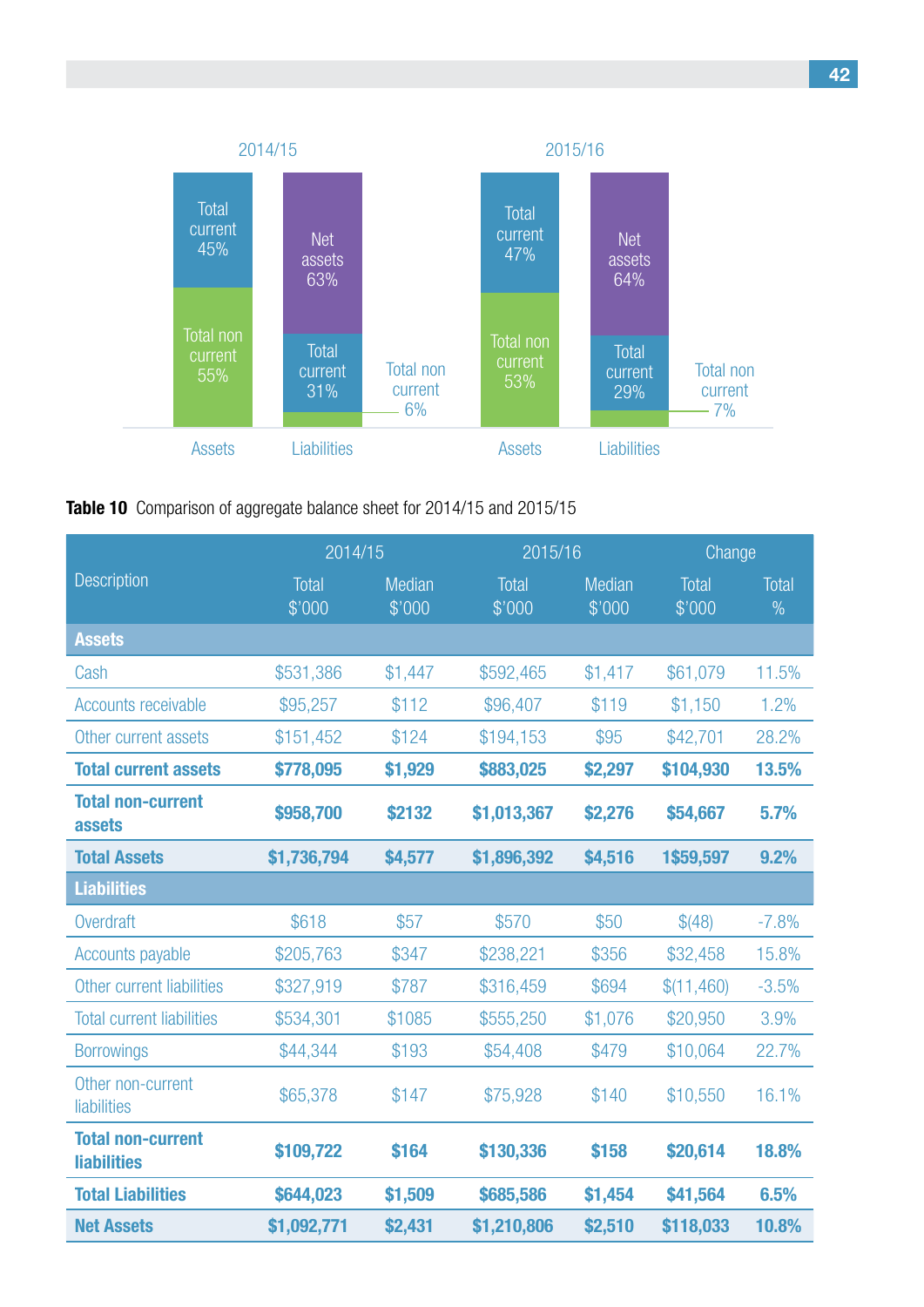## **Changes in the key financial position ratios**

The aggregate current ratio has increased from 1.46 to 1.59, reflecting the increase in current assets. As the introduction of NDIS will mean greater volatility in income and providers will be paid in arrears instead of in advance (as was common under many of the previous block funding arrangements), they were actively encouraged through media and training to increase their current asset ratios. The results suggest that, overall, the Panel has achieved this.

The ratio of total assets to total liabilities remains largely unchanged and at 2.77. The non-current ratio has decreased from 8.74 to 7.78. Although 7.78 might be considered to be healthy, the decline is of interest. There is no evidence from the study that NFPs are liquidating non-current assets to build working capital, but this data will be important to monitor over time.

The Return on Assets ratio has declined only slightly reflecting the reduction in profit margins, which is expected in an industry undergoing transition. Overall the Return on Assets ratio is still strong.

| Ratio                   | 2014/15 | 2015/16 | Change  |
|-------------------------|---------|---------|---------|
| <b>Current assets</b>   | 1.46    | 1.59    | 0.13    |
| Asset                   | 2.70    | 2.77    | 0.07    |
| Non-current assets      | 8.74    | 7.78    | (0.96)  |
| <b>Return on Assets</b> | $5.1\%$ | $6.1\%$ | $1.0\%$ |

**Table 11** Comparison of key financial performance ratios 2014/15 and 2015/16

#### **Current Ratio**

The shift in current ratios is evident in the comparison of distribution from 2014/15 to 2015/16. The number of organisations with current ratios of less than 1.0 dropped from 17% to 14% and there was a notable increase (5.2%) in those with current ratios above 3.0.

**Figure 21** Comparison of distributions of Current ratios for 2014/15 and 2015/16

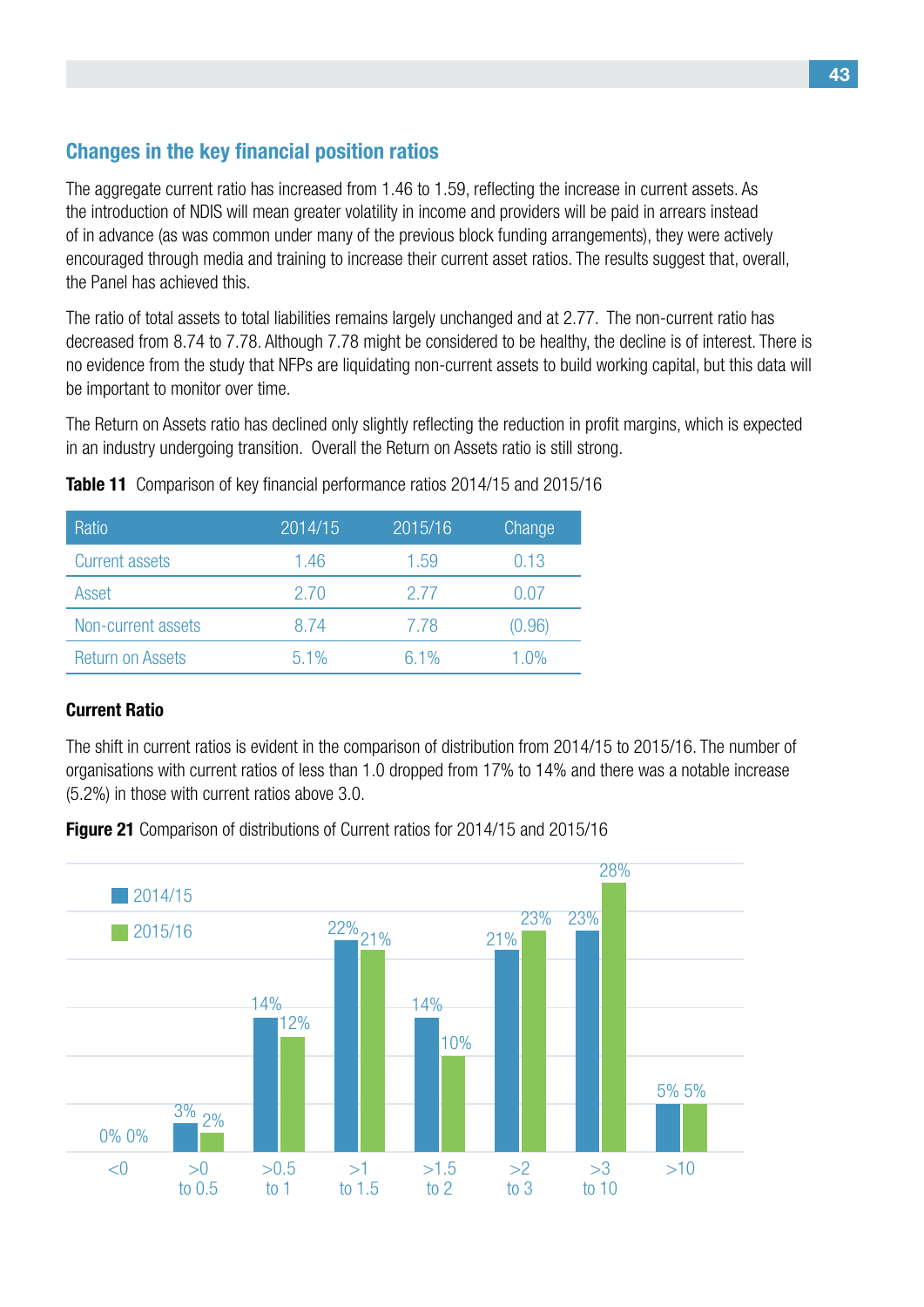#### **Asset ratio**

Examination of the asset ratios shows little change in the distributions between 2014/15 2015/16.

**Figure 22** Comparison of distributions of Asset ratios for 2014/15 and 2015/16



#### **Non-current ratio**

The aggregate non-current ratio declined overall, but analysis of the distribution of non-current ratios shows that this change was not uniform. There is a trend of polarisation in the distribution. Organisations with weaker noncurrent ratios (lower than 2.0) further worsened (skewed to the left), while the distribution of organisations with non-current ratios over 2.0 have improved (skewed to the right), despite the overall decline.

"Decrease in current assets (cash) was due to planned investment in rebranding, marketing, IT and other growth strategies."

"Large increases in our surplus and net assets is due to a capital campaign to upgrade our large facility in [Location]".

"Capital grant for purchase of new administration building added \$3.2m to the net equity."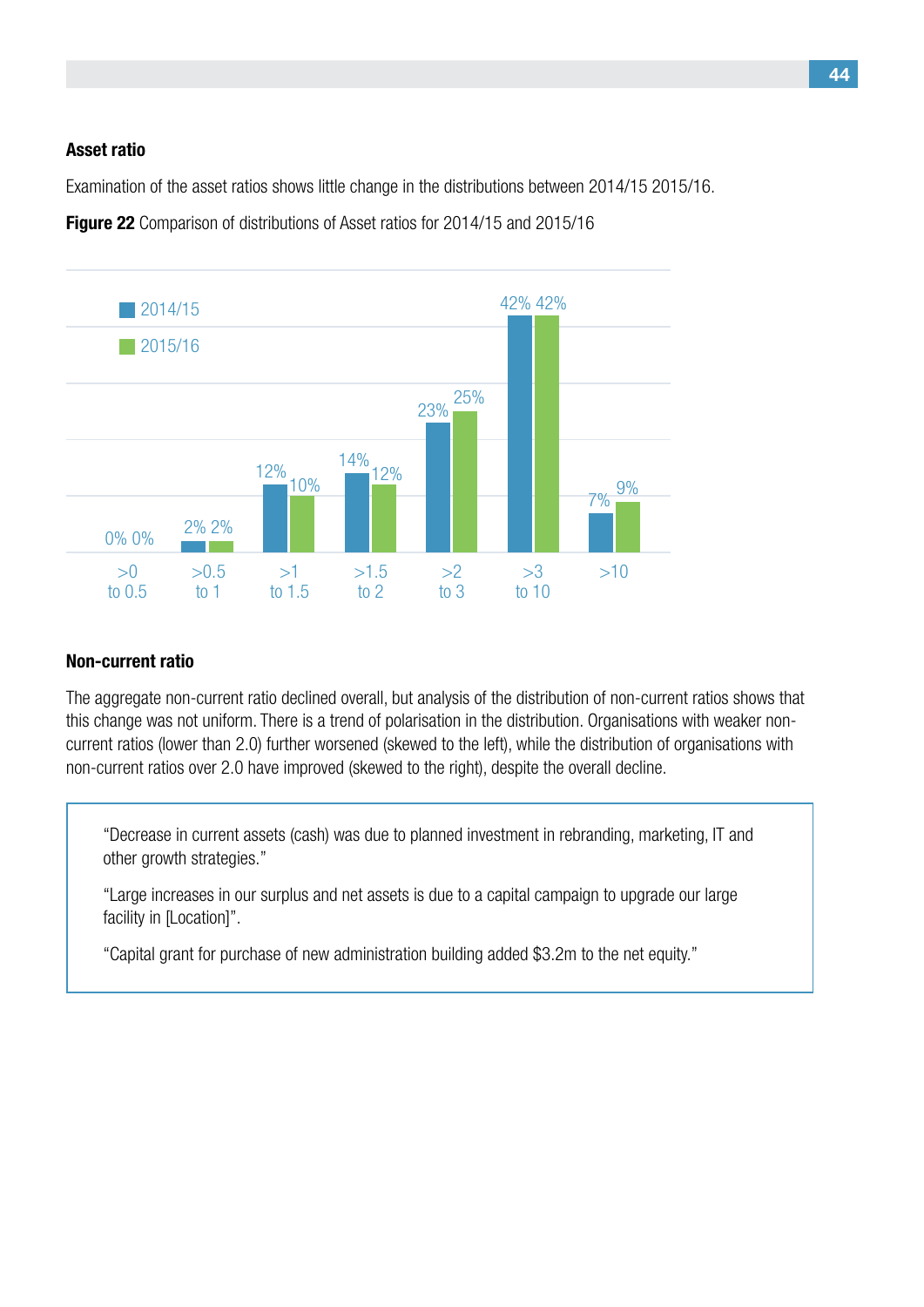

#### **Figure 23** Comparisons of distributions of non-current ratios for 2014/15 and 2015/16

#### **Return on Assets ratio**

In 2014/15, 63% of the Panel achieved a Return on Assets (ROA) ratio above 3.0%, however, this dropped to 59% in 2014/15, resulting in the decline in aggregate ROA.

As the distribution of Return on Assets ratios reflects profitability, more organisations had an ROA ratio of less than zero, as a higher proportion (17%; 27 organisations) made a loss in 2015/16 compared to last year (12%; 18 organisations).

The ROA will need to be sufficient to retain and attract service providers – particularly For-profit providers – and therefore any reduction in ROA is of concern and it will be important to watch this ratio over the next few years.

**Figure 24** Comparison of distributions of Return on Assets ratios for 2014/15 and 2015/16

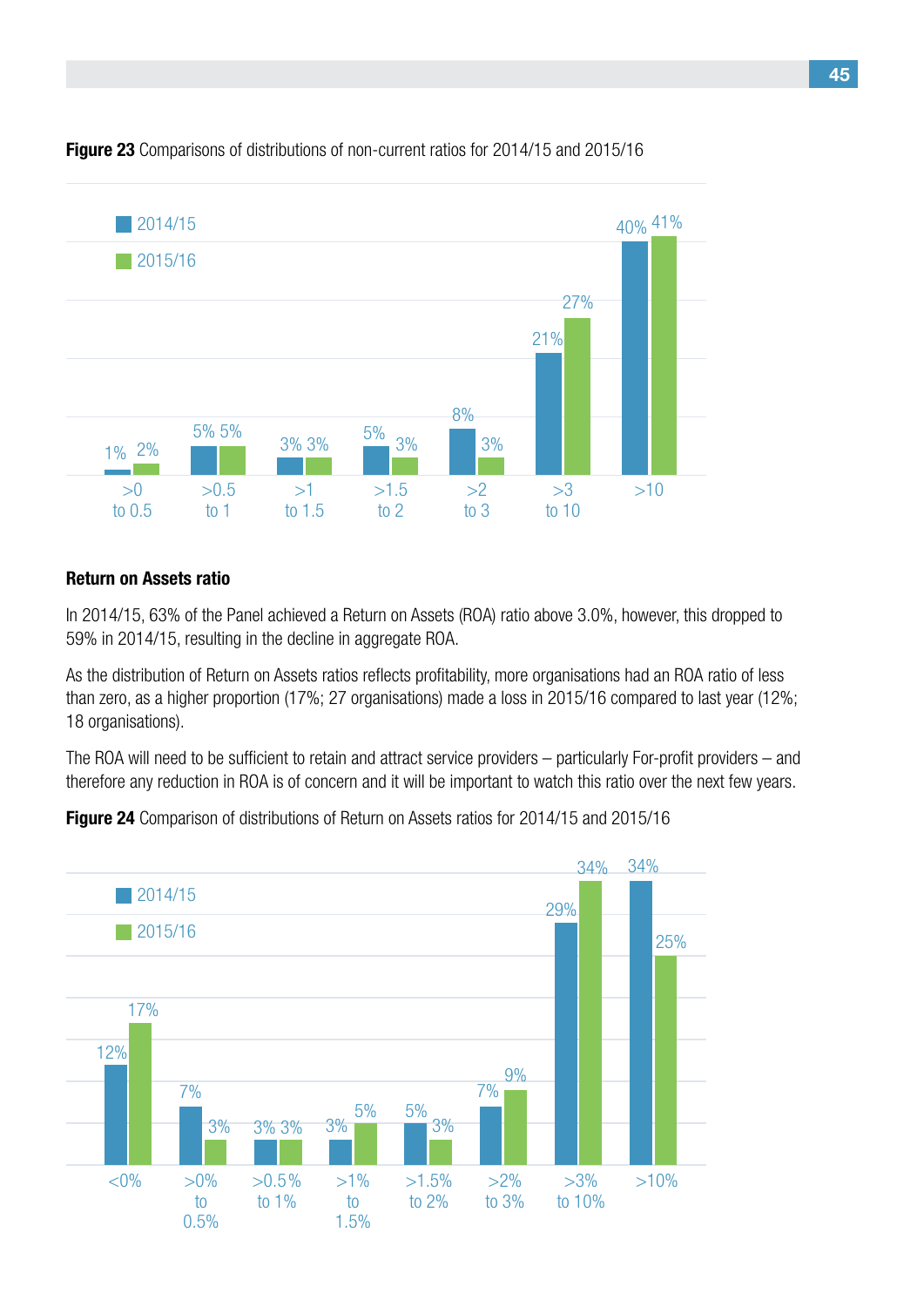## **Changes in ratings of financial strength**

In addition to a tracking reported financial data the study also assesses perceived financial performance and expectations of future financial performance.

The results show shifts in both perceived financial performance and expectations of future financial performance.

In 2014/15, 60% of Panel members rated their organisation as strong or very strong, but this fell to 53% into 2015/16. However, the proportion of Panel members rating their organisation as very strong alone increased from 16% to 18%. At the same time, the number of organisations that rated themselves as weak declined from 8% to 5%.



**Figure 29** Comparison of perceived financial performance for 2014/15 and 2015/16

Panel members' outlook on their future financial performance was less optimistic across the board. In 2014/15, 50% were predicting they would be stronger in the next financial year, and 45% predicted no change. In 2015/16, 34% believe they would be stronger and only 39% predicted no change. The number expecting to be weaker increased from 12% to 19%.



**Figure 30** Comparison of expectations of future financial performance for 2014/15 and 2015/16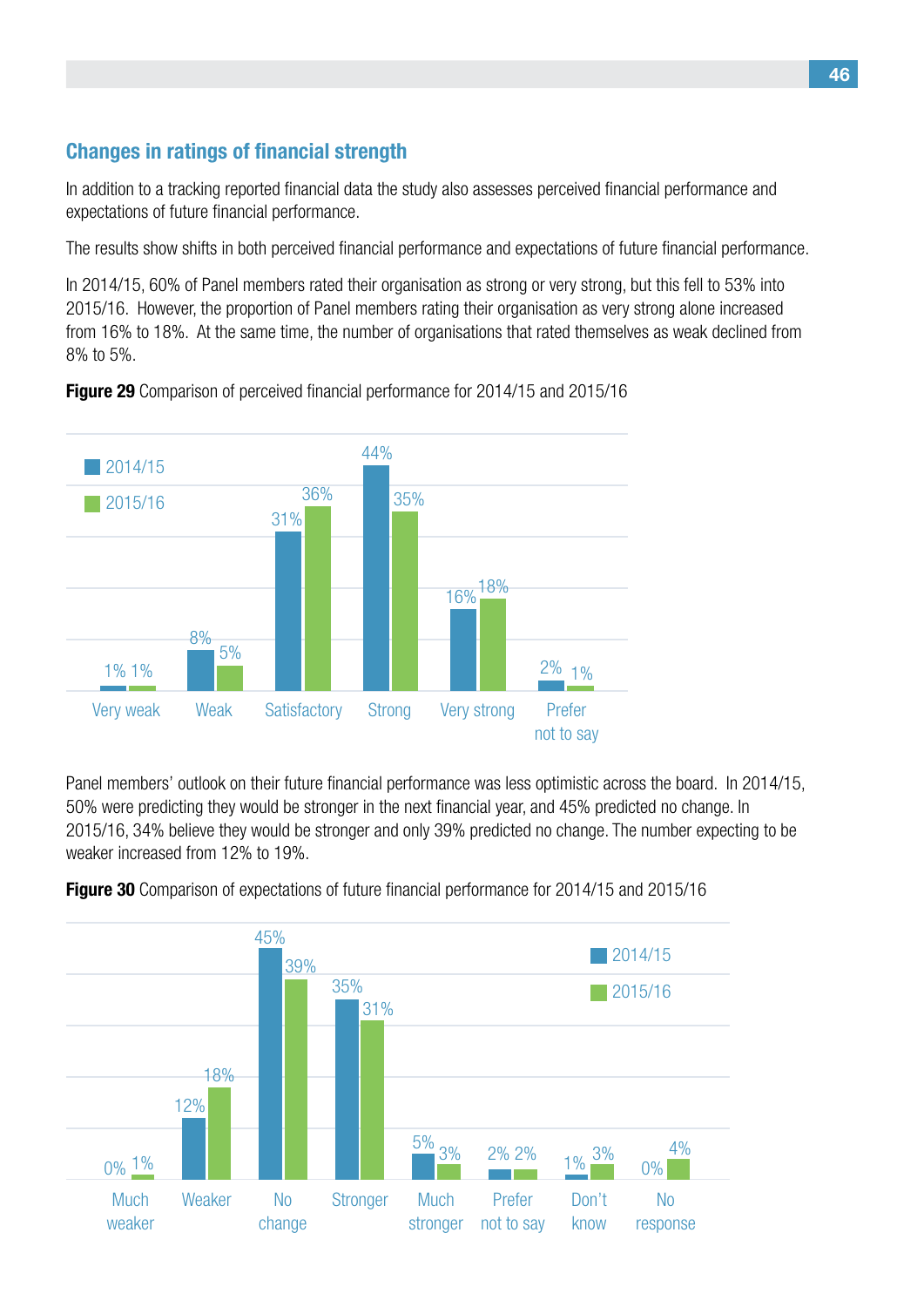#### **Staff**

The total disability staff headcount employed by the Panel remained stable, increasing slightly from 24,456 to 24,863 (1.7%; 407). Despite this, disability services FTE increased by 1,856, or 11%. This reflects anecdotal evidence that organisations are meeting increased demand with existing staff while expanding staff in other categories.

The total head count of all staff, including those not providing disability services, increased from 30,173 to 33,527, an increase of 3,354 staff or 11%. Total FTE grew proportionally by a reported 12%.

This data indicates that growth in the numbers of staff not providing disability services was higher than the growth in disability services staff. This confirms the findings from Wave 2 of this study, which found some organisations that provided services other than disability services, for example aged care, have focused their growth into these sectors.

The FTE ratio of disability support, administration and management staff to direct workers has declined from 0.21 to 0.19, indicating that organisations are changing staff ratios, perhaps to reduce costs.

|                                                                              | 2014/15 | 2015/16 | Change        |       |
|------------------------------------------------------------------------------|---------|---------|---------------|-------|
| Headcount                                                                    |         |         | <b>Number</b> | $\%$  |
| <b>Full time</b>                                                             |         |         |               |       |
| <b>DISABILITY services direct workers (including</b><br>allied health staff) | 6,471   | 6,597   | 126           | 2%    |
| <b>DISABILITY services support, administration</b><br>and management staff   | 2,093   | 2,456   | 363           | 17%   |
| <b>Total disability - Full time</b>                                          | 8,564   | 9,053   | 489           | 6%    |
| Ratio support to direct staff - Full time                                    | 0.32    | 0.37    |               |       |
| Part time                                                                    |         |         |               |       |
| <b>DISABILITY services direct workers (including</b><br>allied health staff) | 14,610  | 14,481  | (129)         | $-1%$ |
| <b>DISABILITY services support, administration</b><br>and management staff - | 1,282   | 1,329   | 47            | 4%    |
| <b>Total disability - Part time</b>                                          | 15,892  | 15,810  | (82)          | $-1%$ |
| Ratio of support to direct staff - Full time                                 | 0.09    | 0.09    |               |       |
| <b>Total</b>                                                                 |         |         |               |       |
| <b>DISABILITY services direct workers (including</b><br>allied health staff) | 21,081  | 21,078  | (3)           | 0%    |
| <b>DISABILITY services support, administration</b><br>and management staff   | 3,375   | 3,785   | 410           | 12%   |
| <b>Total disability staff</b>                                                | 24,456  | 24,863  | 407           | 2%    |
| <b>Ratio support to direct staff</b>                                         | 0.16    | 0.18    |               |       |

**Table 14** Changes in Headcount 2014/15 to 2015/16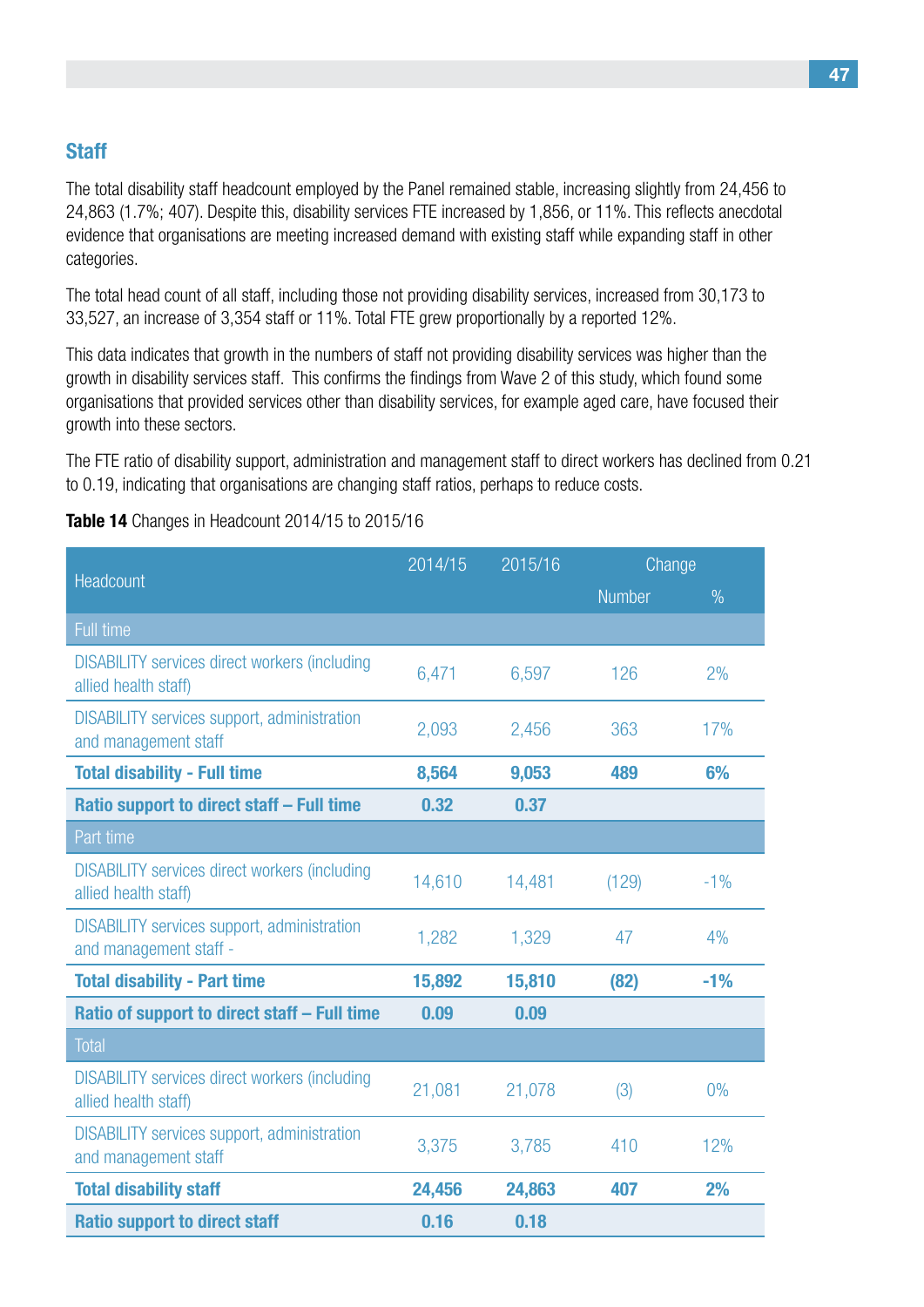#### **Table 15** Changes in FTE from 2014/15 to 2015/16

| <b>FTE</b>                                                                   | 2014/15  | 2015/15  | Change  |      |
|------------------------------------------------------------------------------|----------|----------|---------|------|
| Total                                                                        |          |          |         | $\%$ |
| <b>DISABILITY services direct workers</b><br>(including allied health staff) | 14,591.3 | 16,334.4 | 1,743.1 | 12%  |
| <b>DISABILITY services support,</b><br>administration and management staff   | 2,997.8  | 3,110.7  | 113.0   | 4%   |
| <b>Total disability FTE</b>                                                  | 17,589.1 | 19,445.1 | 1,856.1 | 11%  |
| Ratio support to direct FTE                                                  | 0.21     | 0.19     |         |      |
| All other staff (not related to the<br>provision of disability services)     | 4,678.8  | 5,486.9  | 808.15  | 17%  |
| <b>Total FTE</b>                                                             | 22,267.9 | 24,932.0 | 2,664.1 | 12%  |

## **Volunteering**

The Panel reported a drop in both volunteers supporting disability services and in total volunteers. Volunteers are an important resource for NFPs and it is not yet clear why volunteer numbers may have declined, but this is consistent with other data on volunteering rates.<sup>12</sup>

#### **Table 16** Changes in volunteers 2014/15 and 2015/16

|                                                                | 2014-15 | 2014-15 | Change        |               |
|----------------------------------------------------------------|---------|---------|---------------|---------------|
|                                                                |         |         | <b>Number</b> | $\frac{0}{0}$ |
| Volunteers mostly supporting<br>disability services            | 6,107   | 5,970   | (137)         | $-2%$         |
| Volunteers mostly supporting<br>other (not disability) service | 6,600   | 6,504   | (96)          | $-1\%$        |
| <b>Total</b>                                                   | 12,707  | 12,474  | (233)         | $-2%$         |

"[We] have excess capacity in volunteers so we are able to meet increased demand in the short term."

<sup>12</sup> Australian Bureau of Statistic, 2014, General Social Survey: Summary Results, cat. No. 4159.0 viewed 20 July 2017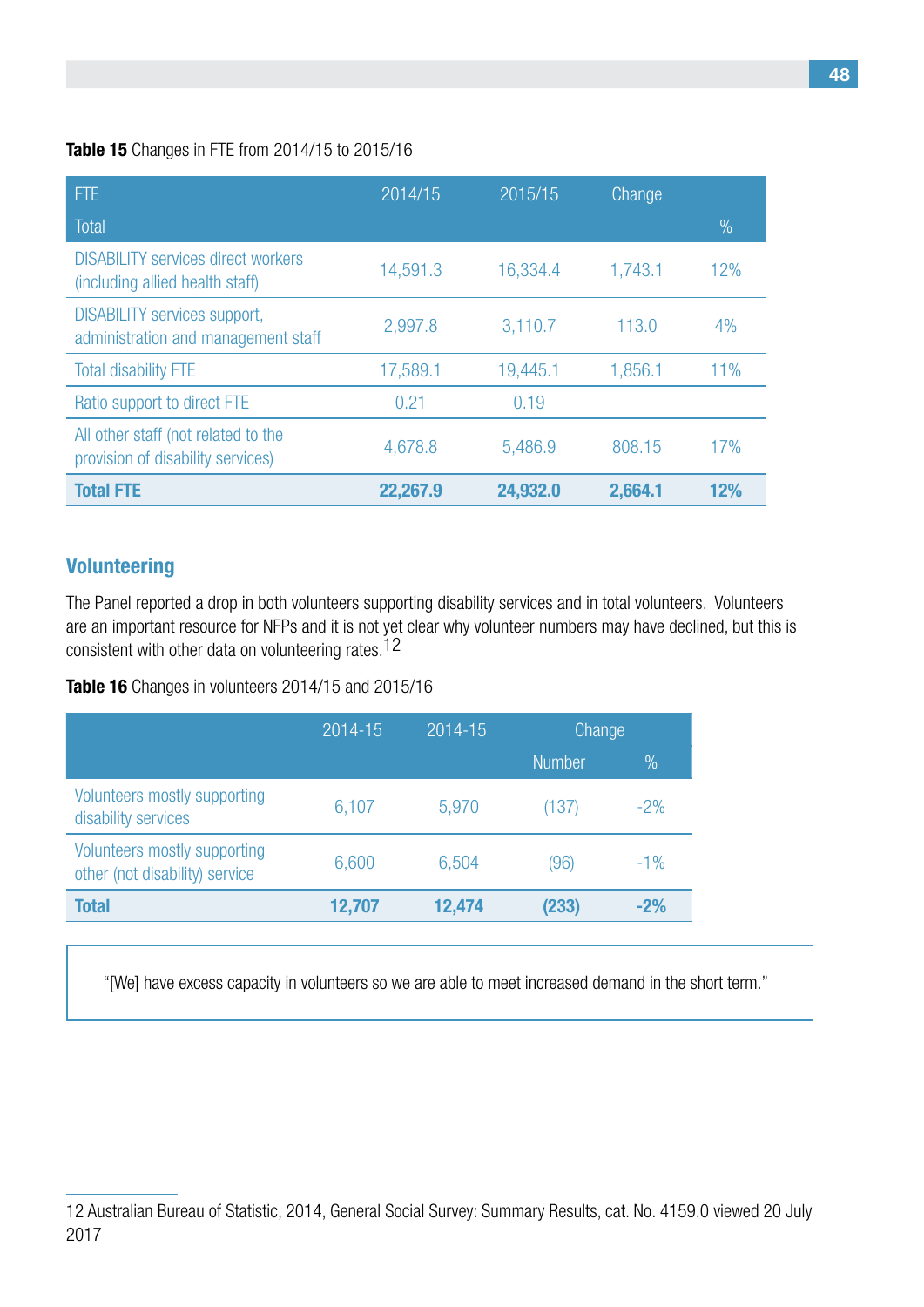## **4. The Panel's Outlook**

## **Demand for and supply of service**

Nearly three-quarters (73%) of the Panel reported that demand for their disability services increased in 2016, but a third (33%) reported they were unable to satisfy all requests for service.

The same proportion (77%) expected demand for their services to increase during 2017 and, again, 32% expected they would not be able to meet demand.

Panel members commented that their growth was constrained by NDIS prices, staff availability and resource limits. They also stated that they were reviewing their services and having to cease the provision of services that would not be financially sustainable or where there were insufficient profits from other services to cover the losses.

"There will be some services we will not be able to meet demand for since we are not able to offer them within NDIA prices. If we can meet the NDIA price, we will have enough resources to meet client demand."

"We will be able to meet client demand eventually but there is increasing pressure on our wait lists."

"As there's a shortage of early childhood practitioners working in rural/remote regions, our service will be challenged by the demand for these services."

"Demand is higher but the income associated with the support clusters is inadequate to cover the cost of actually providing the services."

"[We had] three recent referrals for supported accommodation but no accommodation available or too expensive. These clients therefore unable to move to our area to be closer to family."

"[Our] ability to meet demand will depend on workforce."

"We could meet demand but we need to have a profitable business model and that will mean deliberately not doing some services."

Several mentioned that long waiting lists for services existed and that they were not yet funded by State/Territory or NDIS income.

"Our State funding to provide services to clients with a disability is fully utilised and we have a waiting list of clients."

"Lack of availability of housing will severely restrict the number of people who can access these services."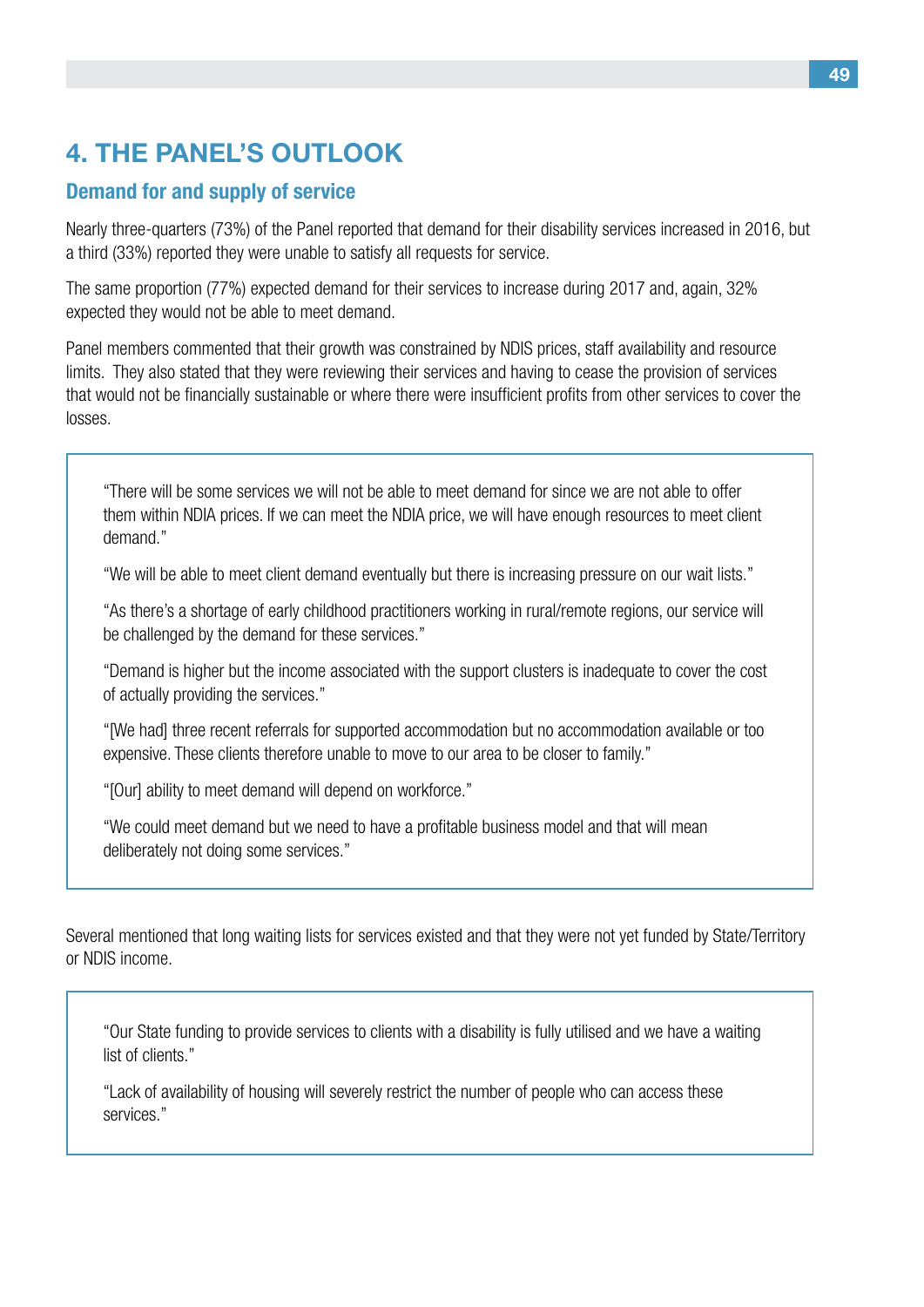### **Merger, exit and closure**

Two-thirds of Panel members reported that their board/senior management had discussed the idea of merger and 12% were currently undertaking a merger and/or had just completed a merger.13 However, of those discussing merger, only 15% believed it likely or very likely that they would merge in the next two years.

Thirteen percent had discussed stopping the provision of disability services but continuing the supply of other services, and 9% discussed winding-up the organisation.

"Generally speaking at this stage, providers seem to have little appetite or urgency to merge. This may change as organizations start to experience financial distress."

"Many organisations are talking about mergers but very few are actually doing anything. Heads in sand, etc."

"A year long process that involved financial commitment from Board as well as commitment to mission and benefit to customers as driver of decisions, extensive work for senior management, and a rigorous process designed by external trusted consultants."

"They are more complex than one may think & our view is that we would only invest in exploring one IF it REALLY created more value overall."

<sup>13</sup> Organisations can undertake more than one of these options at any time and therefore they are not mutually exclusive. That is, they can be concurrently discussing merger, undertaking a merger and discussing closure.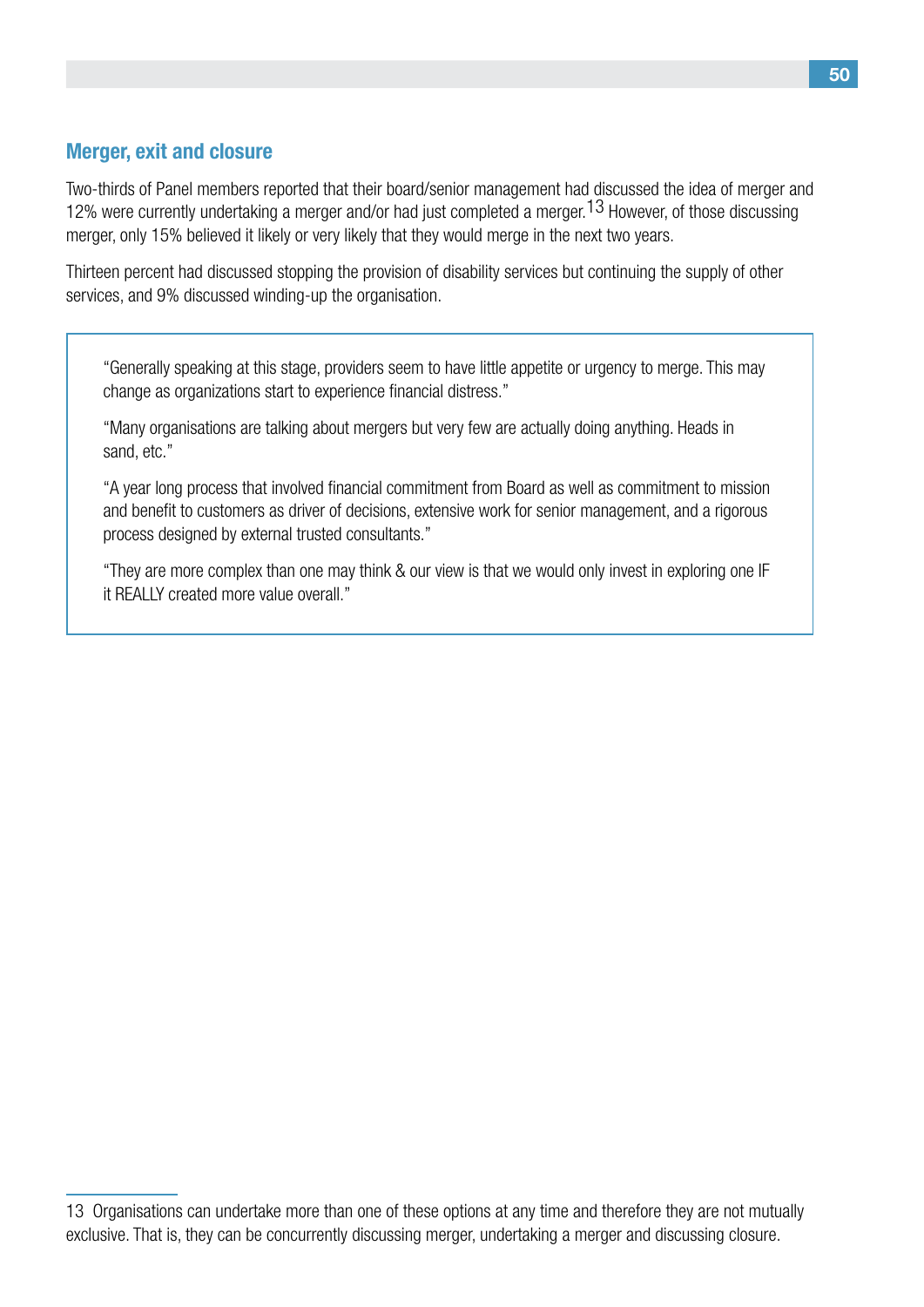## **Glossary**

| 1              | <b>Income from National</b><br><b>Disability Insurance</b><br>Agency (NDIS Income) | Any payments made by the National Disability Insurance Agency (NDIA)<br>under the National Disability Insurance Scheme (NDIS), or its local variant in<br>your state or territory.                                                                                                                                                                                                                                                                                                                                             |
|----------------|------------------------------------------------------------------------------------|--------------------------------------------------------------------------------------------------------------------------------------------------------------------------------------------------------------------------------------------------------------------------------------------------------------------------------------------------------------------------------------------------------------------------------------------------------------------------------------------------------------------------------|
| $\mathbf{2}$   | Income from clients<br>claimed under NDIS                                          | Income received from the NDIA, or its local variant in your State or Territory,<br>in response to claims for payment.                                                                                                                                                                                                                                                                                                                                                                                                          |
| 3              | All other income from<br><b>NDIA</b>                                               | Any other income not included in the above categories and received from<br>the NDIA or its local variant in your state or territory.                                                                                                                                                                                                                                                                                                                                                                                           |
| 4              | Income from the<br>Commonwealth<br>Government                                      | All income received from the commonwealth government, excluding NDIS.<br>It does not include capital grants recorded as income for the purposes of<br>the Australian Accounting Standards.                                                                                                                                                                                                                                                                                                                                     |
| 5              | Income from State/<br><b>Territory Governments</b>                                 | All income received from state and territory governments. It does not<br>include capital grants recorded as income for the purposes of the Australian<br>Accounting Standards.                                                                                                                                                                                                                                                                                                                                                 |
| 6              | <b>Income from Local</b><br>Governments                                            | All income received from local governments. It does not include capital<br>grants recorded as income for the purposes of the Australian Accounting<br>Standards.                                                                                                                                                                                                                                                                                                                                                               |
| $\overline{7}$ | <b>Income from Private</b><br><b>Fee for Service</b>                               | Income for services that are self-funded by private individuals or<br>organisations for specific services provided. In regard to disability services,<br>it includes fees not paid for by a government nor claimed under the NDIS<br>or its local variant in your state or territory. E.g. living expenses charged in<br>accommodation services, disability therapy services for children paid for by<br>their parents, and payments for a client's accommodation services paid by<br>a benefactor/donor or insurance company. |
|                |                                                                                    | Exclude donations (reported separately below).                                                                                                                                                                                                                                                                                                                                                                                                                                                                                 |
| 8              | Contracts                                                                          | All contracts to provide services to people (individuals or groups) with<br>disabilities. This includes employment, accommodation, therapy and all<br>other services provided to designated people (individuals or groups). Include<br>here all income received from the state and territory governments including<br>that received under the NDIS policy or its local variant in your State or<br>Territory.                                                                                                                  |
| 9              | Grants and other<br>income                                                         | Include in this category all income that related to the provision of services<br>that are not provided to specific individuals. For example, group advocacy<br>(such as local area coordination) and education services and access<br>equipment.                                                                                                                                                                                                                                                                               |
| 10             | Other Income                                                                       | All other income for the provision of services that does not fall into any of<br>the other categories.                                                                                                                                                                                                                                                                                                                                                                                                                         |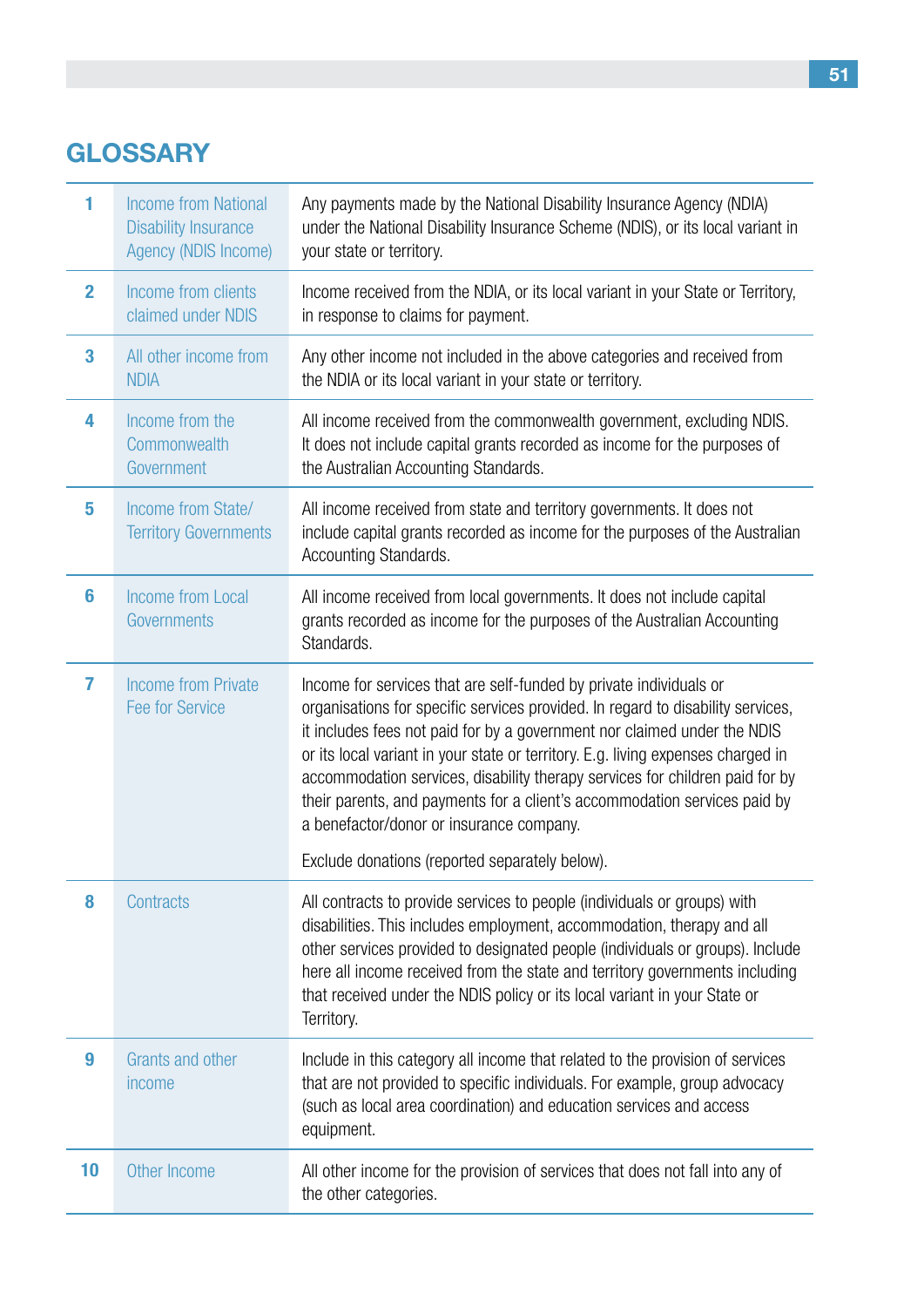| 11 | Other sales revenue                                                                                                        | Sales from ADE and other commercial activities.                                                                                                                                                                                                                                                                                                                                                                                                                                                                                                                                                                                                                                                                           |
|----|----------------------------------------------------------------------------------------------------------------------------|---------------------------------------------------------------------------------------------------------------------------------------------------------------------------------------------------------------------------------------------------------------------------------------------------------------------------------------------------------------------------------------------------------------------------------------------------------------------------------------------------------------------------------------------------------------------------------------------------------------------------------------------------------------------------------------------------------------------------|
| 12 | Income from<br>donations and<br>bequests                                                                                   | A donation is voluntary support (in cash or gifts in kind) where there is no a<br>material benefit to the donor. It includes donations from public collections,<br>fundraising, members (but not membership fees), supporters and<br>employees. They also include any bequests and memorials. This includes<br>tax deductible donations and gifts from the public, tax deductible donations<br>from members, supporters and employees, and non-tax deductible gifts<br>and bequests.                                                                                                                                                                                                                                      |
| 13 | Interest income                                                                                                            | Interest earned on cash temporarily held in savings accounts, certificates of<br>deposit, or other investments.                                                                                                                                                                                                                                                                                                                                                                                                                                                                                                                                                                                                           |
| 14 | All other income                                                                                                           | Income from sources that are not covered in any of the other categories.<br>For most organisations, this should be zero.                                                                                                                                                                                                                                                                                                                                                                                                                                                                                                                                                                                                  |
|    |                                                                                                                            | Please contact the research team if you have more than 10% of your<br>income represented in this category.                                                                                                                                                                                                                                                                                                                                                                                                                                                                                                                                                                                                                |
|    | <b>Financial Data: Expenses</b>                                                                                            |                                                                                                                                                                                                                                                                                                                                                                                                                                                                                                                                                                                                                                                                                                                           |
| 15 | Employee expenses<br>(Australian Disability<br><b>Enterprises (ADEs)</b><br>should exclude<br>supported employee<br>wages) | All gross amounts paid or payable to, on behalf of, or in relation to the<br>employment of all staff employed by your organisation on a permanent or<br>casual basis (including replacement staff). ADEs should exclude supported<br>employee wages. This may include:<br>• salaries and wages<br>• annual leave expense<br>• long service leave expense<br>• sick leave expense<br>• termination payments<br>• salary sacrifice<br>• superannuation<br>· workers' compensation<br>• fringe benefits tax and fringe benefits provided including motor<br>vehicles at taxable value<br>• recruitment expense<br>• cost recovery<br>• other costs relating to paying salaries and wages<br>• fees paid on employees' behalf |
| 16 | Supported employee<br>wages                                                                                                | Total employment costs including salaries and wages, superannuation,<br>workers' compensation insurance and payroll tax.                                                                                                                                                                                                                                                                                                                                                                                                                                                                                                                                                                                                  |
| 17 | Cost of sales                                                                                                              | Cost of goods sold for ADE and other commercial activities.                                                                                                                                                                                                                                                                                                                                                                                                                                                                                                                                                                                                                                                               |
| 18 | <b>Property costs</b>                                                                                                      | Costs associated with properties used for any purpose.                                                                                                                                                                                                                                                                                                                                                                                                                                                                                                                                                                                                                                                                    |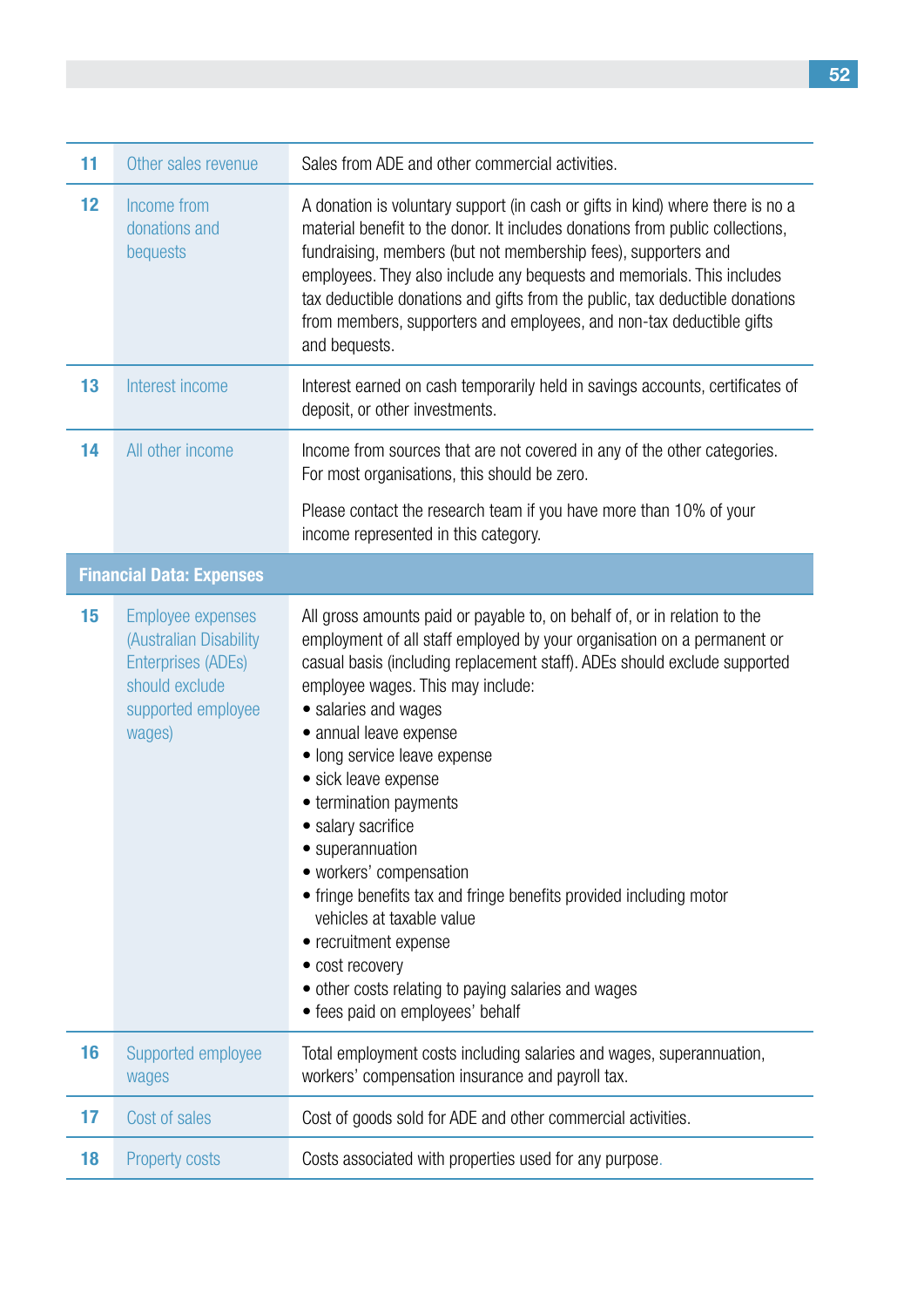| 19 | Motor vehicle costs                  | All costs associated with operating the motor vehicle fleet (used for any<br>purpose) including lease costs, maintenance and insurance (including<br>buses).                                                                                                                                                                                               |  |  |
|----|--------------------------------------|------------------------------------------------------------------------------------------------------------------------------------------------------------------------------------------------------------------------------------------------------------------------------------------------------------------------------------------------------------|--|--|
| 20 | Marketing and public<br>relations    | All costs associated with the promotion of the organisation including<br>materials, website development, brochures. This item does not include<br>marketing staff.                                                                                                                                                                                         |  |  |
| 21 | Accounting and audit                 | All costs associated with the financial management and audit of the<br>organisation provided by external service providers.                                                                                                                                                                                                                                |  |  |
| 22 | <b>Bad debts</b>                     | Those debts which have been written off due to non-recovery, plus any<br>estimates for doubtful debts that have been charged to the accounts.                                                                                                                                                                                                              |  |  |
| 23 | Interest                             | Interest paid or interest penalties and includes interest accrued.                                                                                                                                                                                                                                                                                         |  |  |
| 24 | Depreciation                         | Depreciation and amortisation expense on all assets.                                                                                                                                                                                                                                                                                                       |  |  |
| 25 | All other expenses                   | Any expenses that do not fall into the above categories. This should be less<br>than 10% of total expenditure. Please contact the research team if other<br>expenses are higher than 10%.                                                                                                                                                                  |  |  |
|    | <b>Financial Data: Balance Sheet</b> |                                                                                                                                                                                                                                                                                                                                                            |  |  |
| 26 | Cash                                 | Cash at bank and on hand.                                                                                                                                                                                                                                                                                                                                  |  |  |
| 27 | Accounts receivable                  | Gross accounts receivable owing by debtors at the end of the financial<br>period which are expected to be collected in the next 12 months (i.e. those<br>that owe you money).                                                                                                                                                                              |  |  |
| 28 | Other current assets                 | Any current assets that are not cash or cash equivalents (e.g. where you<br>have cash invested in a timed investment that cannot be accessed without<br>a fee, this would be included as cash). Other current assets should also<br>include related off-setting balances (such as doubtful debts which will<br>reduce accounts receivable current assets). |  |  |
| 29 | <b>Total non-current</b><br>assets   | All non-current assets.                                                                                                                                                                                                                                                                                                                                    |  |  |
| 30 | Overdraft                            | Any amount borrowed from the bank as at the end of the reporting year<br>and which can be recalled by the bank with short or no notice. This can<br>include a drawn overdraft, a drawn line of credit or a mortgage that is due<br>for repayment in full at any time within the next twelve months (the amount<br>actually drawn, not the facility value). |  |  |
| 31 | <b>Accounts payable</b>              | Gross accounts payable owing to trade creditors or suppliers at the end<br>of the reporting period which are expected to be collected in the next 12<br>months (i.e. those that you owe money to).                                                                                                                                                         |  |  |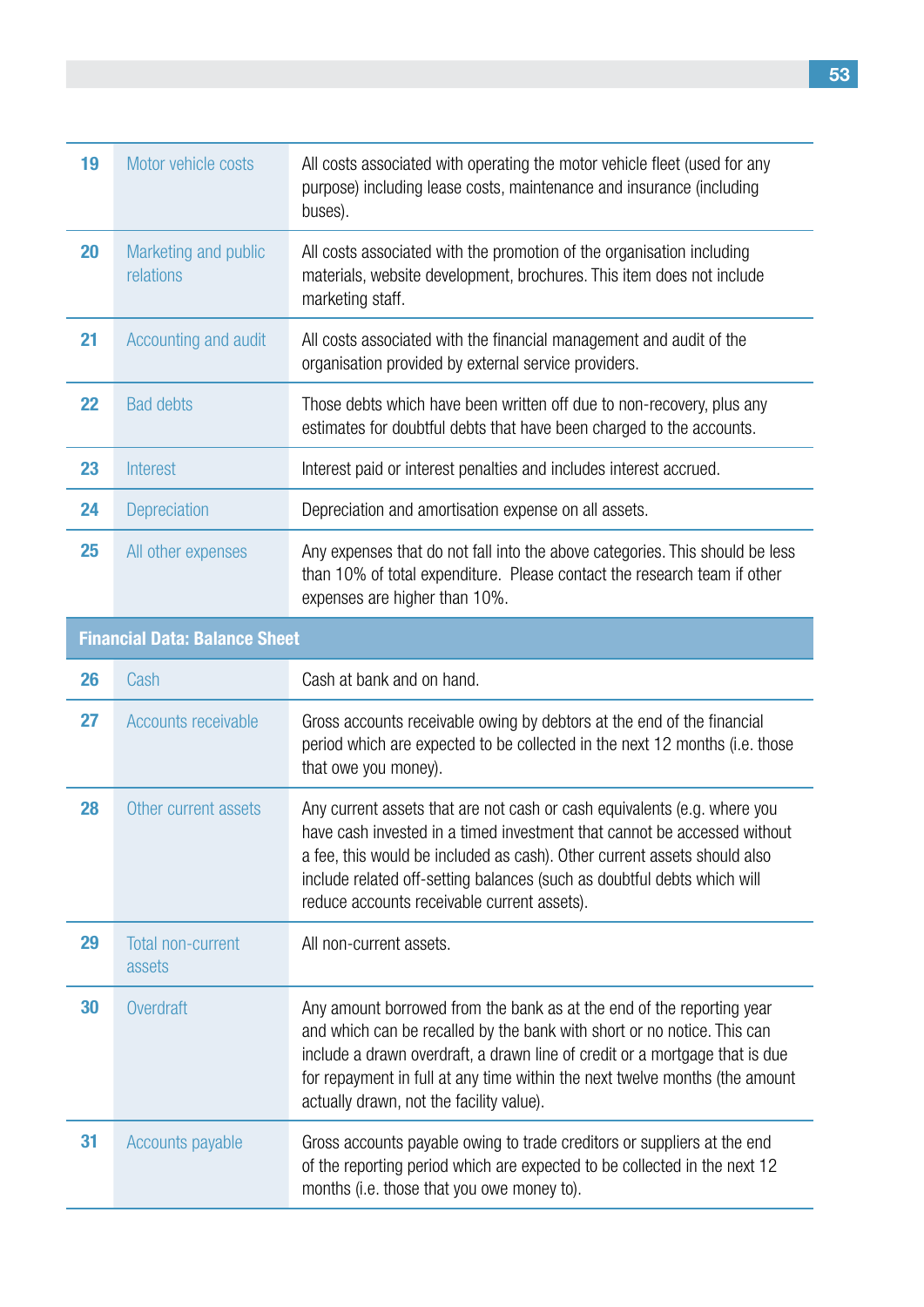| 32 | Other current liabilities                                                          | All current liabilities other than overdraft and accounts payable.                                                                                                                                                                                                                                                                                                                                   |
|----|------------------------------------------------------------------------------------|------------------------------------------------------------------------------------------------------------------------------------------------------------------------------------------------------------------------------------------------------------------------------------------------------------------------------------------------------------------------------------------------------|
| 33 | <b>Borrowings</b>                                                                  | The long-term component of any and all loans owed by the organisation to<br>banks and others.                                                                                                                                                                                                                                                                                                        |
| 34 | Other non-current<br>liabilities                                                   | All non-current liabilities other than borrowings.                                                                                                                                                                                                                                                                                                                                                   |
|    | <b>Other Terms</b>                                                                 |                                                                                                                                                                                                                                                                                                                                                                                                      |
| 35 | Land                                                                               | Freehold and leasehold land which is shown at cost, impaired value or<br>revalued amount.                                                                                                                                                                                                                                                                                                            |
| 36 | <b>Buildings</b>                                                                   | Freehold or leasehold buildings and any improvements or revaluations to<br>buildings.                                                                                                                                                                                                                                                                                                                |
| 37 | Plant and equipment                                                                | The total value of movable plant and equipment (excluding vehicles) that is<br>owned or leased, recorded at cost.                                                                                                                                                                                                                                                                                    |
| 38 | Motor vehicles                                                                     | Motor vehicles (including buses) are recorded at cost and can be<br>purchased, under hire purchase or leased.                                                                                                                                                                                                                                                                                        |
| 39 | <b>Client headcount</b>                                                            | Number of clients serviced, without splitting.                                                                                                                                                                                                                                                                                                                                                       |
| 40 | <b>Full-time Staff</b>                                                             | Full-time is 35 or more hours per week. Do not include self-employed<br>people or contractors, or those working outside Australia.                                                                                                                                                                                                                                                                   |
| 41 | <b>Part-time Staff</b>                                                             | Part-time is 1 to 34 hours per week. Do not include self-employed people<br>or contractors. Include paid board members.                                                                                                                                                                                                                                                                              |
| 42 | <b>Full-time Equivalent</b>                                                        | FTE is calculated as total hours per week divided by 35.                                                                                                                                                                                                                                                                                                                                             |
| 43 | <b>DISABILITY services</b><br>direct workers<br>(including allied health<br>staff) | Disability Services Direct workers are people directly providing disability<br>services and those who coordinate or supervise their work. Client support<br>officers, key workers and case managers are included. Managers are<br>included ONLY IF they also have a direct client support role. Allied health<br>workers are allied health professionals who provide support directly to<br>clients. |
| 44 | <b>DISABILITY</b><br>services support,<br>administration and<br>management staff   | Disability Services Support, Administration and Management staff are staff<br>that do not provide services directly to clients. They include administrative,<br>Human Resource, Marketing, Quality Assurance staff and management,<br>such as the CEO and paid board members.                                                                                                                        |
| 45 | All other staff<br>(not related to the<br>provision of disability<br>services)     | Includes all other staff employed by this organisation that do not contribute,<br>either directly or indirectly, to the provision of disability services or its<br>management. This might include staff employed in a social enterprise, other<br>human services provision and/or other role within your organisation.                                                                               |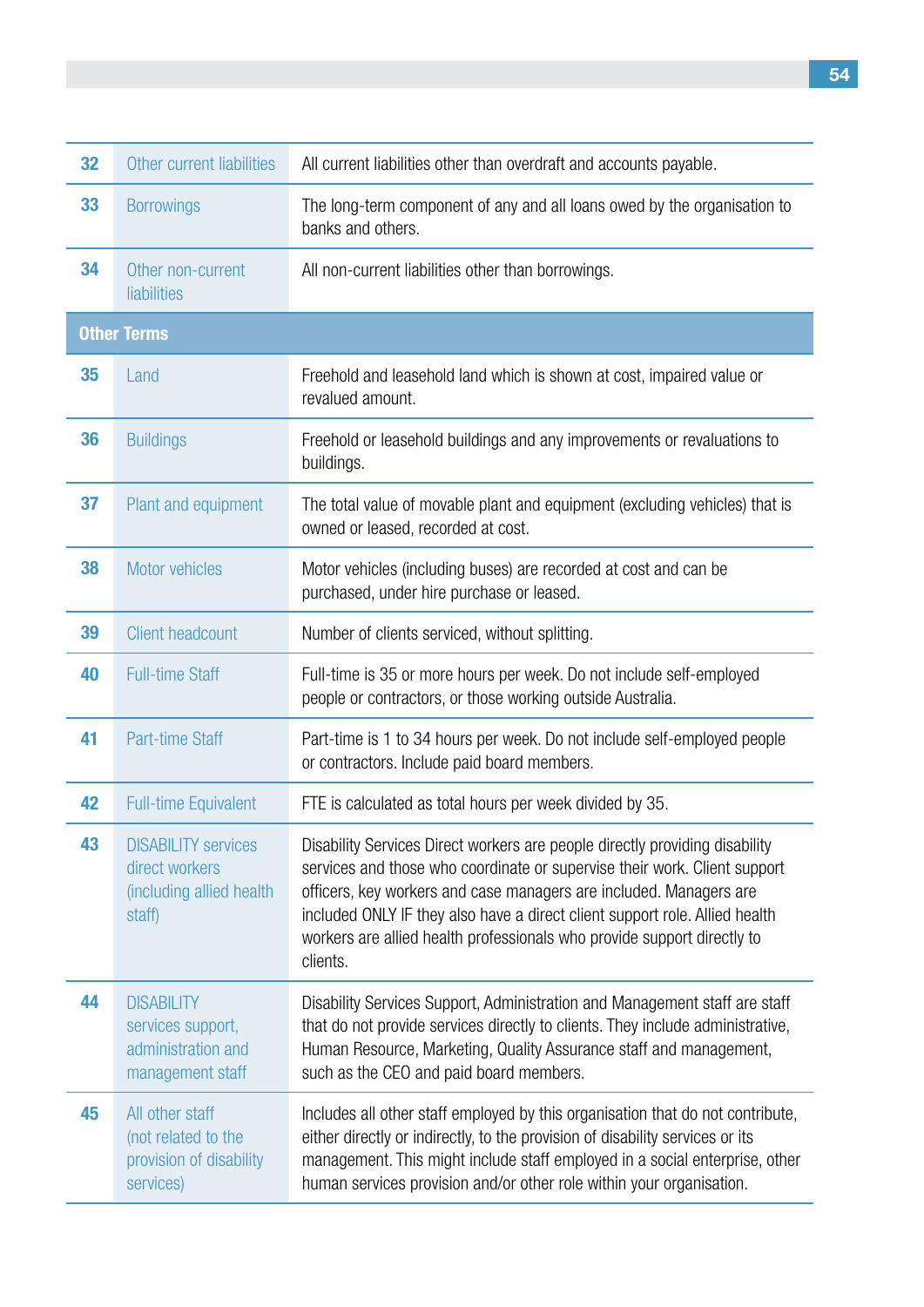#### **Disability Service Categories**

These categories have been updated since 2016 to allow for changes to NDIS. They have been developed based on the NDIS categories. Please contact us if you would like further information.

| 46 | <b>Daily Living Support</b>      | Assistance with daily life in a group or shared living arrangements |  |  |
|----|----------------------------------|---------------------------------------------------------------------|--|--|
|    | (Group home)                     | Assisted Living - Complex Needs                                     |  |  |
|    |                                  | Assisted Living - Challenging Behaviours                            |  |  |
|    |                                  | Meals Preparation, Cleaning & Maintenance                           |  |  |
|    |                                  | Recreation support                                                  |  |  |
| 47 | Daily Living Support (In         | In home assistance with daily life                                  |  |  |
|    | home)                            | Assisted Living - Complex Needs                                     |  |  |
|    |                                  | Assisted Living - Challenging Behaviours                            |  |  |
|    |                                  | Meals Preparation, Cleaning & Maintenance                           |  |  |
|    |                                  | Recreation support                                                  |  |  |
| 48 | Nursing Care (In home)           | <b>Community Nursing Care for High Needs</b>                        |  |  |
| 49 | <b>Respite Services</b>          | Daily, overnight and extended respite (Out of home)                 |  |  |
|    |                                  | In home Respite                                                     |  |  |
| 50 | <b>Assistance with New</b>       | Short Term Transitional Support to group home                       |  |  |
|    | Accommodation                    | Assistance with accommodation / Tenancy Assistance                  |  |  |
| 51 | <b>Daily Personal Activities</b> | Assistance with Self-care                                           |  |  |
|    |                                  | Night-time Sleepover                                                |  |  |
|    |                                  | Assistance with Self-care Complex Needs                             |  |  |
| 52 | Assistance with Social and       | Group-based Activities                                              |  |  |
|    | <b>Community Participation</b>   | <b>Community Activities Access Assistance</b>                       |  |  |
| 53 | <b>Employment Assistance</b>     | Post School Transition                                              |  |  |
|    | (Open employment)                | Training & Support in Employment                                    |  |  |
|    |                                  | <b>Job Search Assistance</b>                                        |  |  |
|    |                                  | Support in Employment                                               |  |  |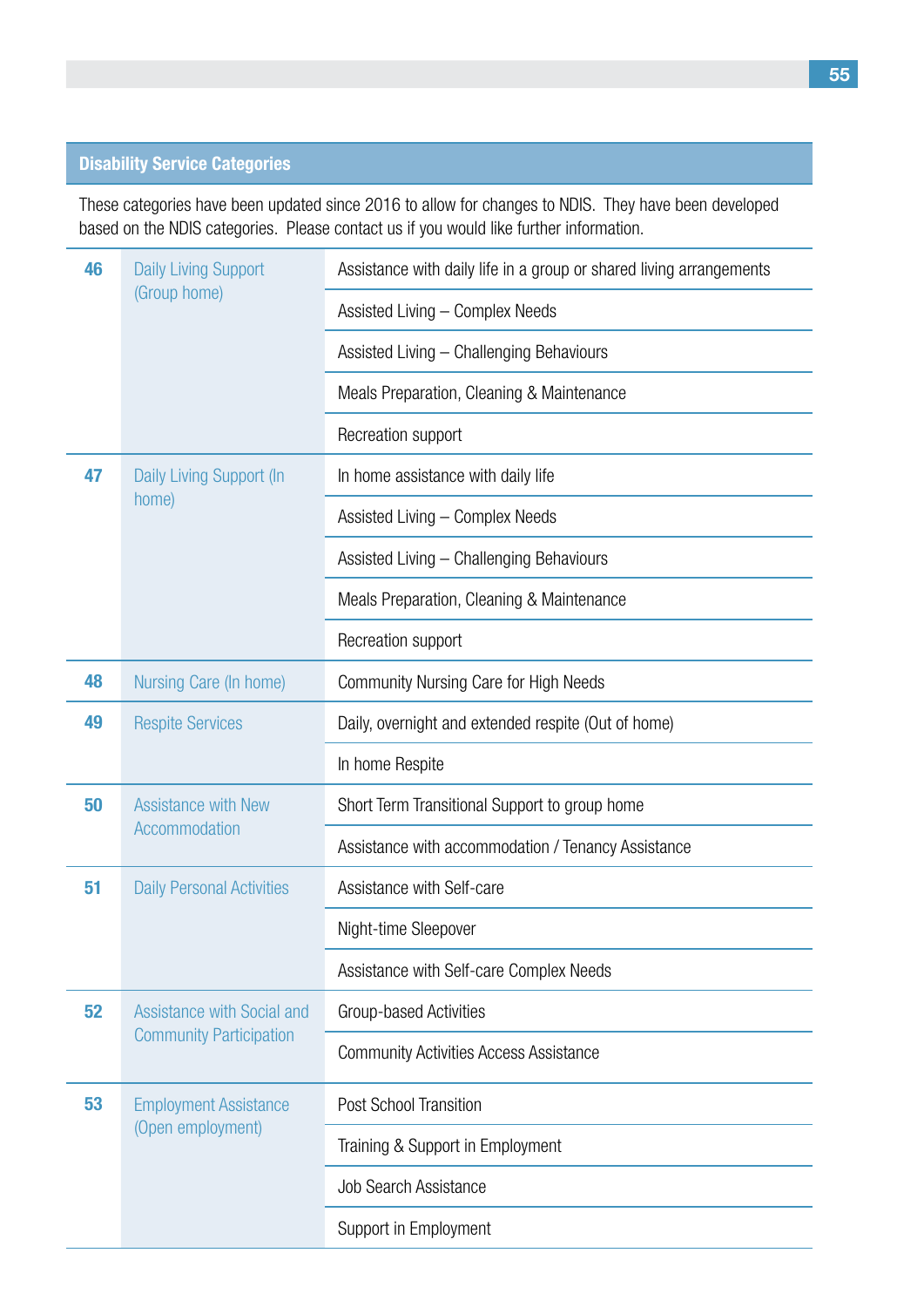| 54 | <b>Supported Employment</b><br>(ADE)   | Includes all Supported Employment activities by Australian Disability<br>Enterprises   |
|----|----------------------------------------|----------------------------------------------------------------------------------------|
| 55 | <b>School and Education</b>            | Specialised Transport                                                                  |
|    |                                        | Assistance with personal care and transitions in educational settings                  |
|    |                                        | Transition from School to Other Education                                              |
| 56 | <b>Therapy Services</b>                | Therapy Services, Counselling, Occupational Therapy, Physiotherapy,<br>Speech Therapy, |
| 57 | <b>Early Intervention</b>              | Childhood Interventions - Group                                                        |
|    |                                        | Childhood Interventions - Individual                                                   |
| 58 | Life Skills (Social skills,            | <b>Parenting Training</b>                                                              |
|    | Parenting support)                     | Social Skills Development                                                              |
|    |                                        | Other                                                                                  |
| 59 | <b>Behaviour Support</b>               | Management Planning, Group therapy,                                                    |
| 60 | <b>Assistance with Travel</b>          | Assistance with Travel                                                                 |
| 61 | Interpreting and<br><b>Translation</b> | Interpreting and Translation - Auslan                                                  |
| 62 | <b>Assistive Technologies</b>          | Assistive Technologies                                                                 |
|    |                                        | Personal Care Technologies                                                             |
|    |                                        | <b>Recreation Assistive Technologies</b>                                               |
| 63 | <b>Planning &amp; Coordination</b>     | <b>Coordination of Supports</b>                                                        |
|    |                                        | <b>Transition Planning</b>                                                             |
|    |                                        | Assistance with Decision Making & Budgeting (Including Financial<br>Intermediaries)    |
|    |                                        | <b>Skills Development</b>                                                              |
| 64 | Advocacy (Individual<br>clients)       | Information, support and advocacy provided to individual clients                       |
| 65 | <b>Information and Advice</b>          | Includes general information, advice and advocacy provided to many<br>users            |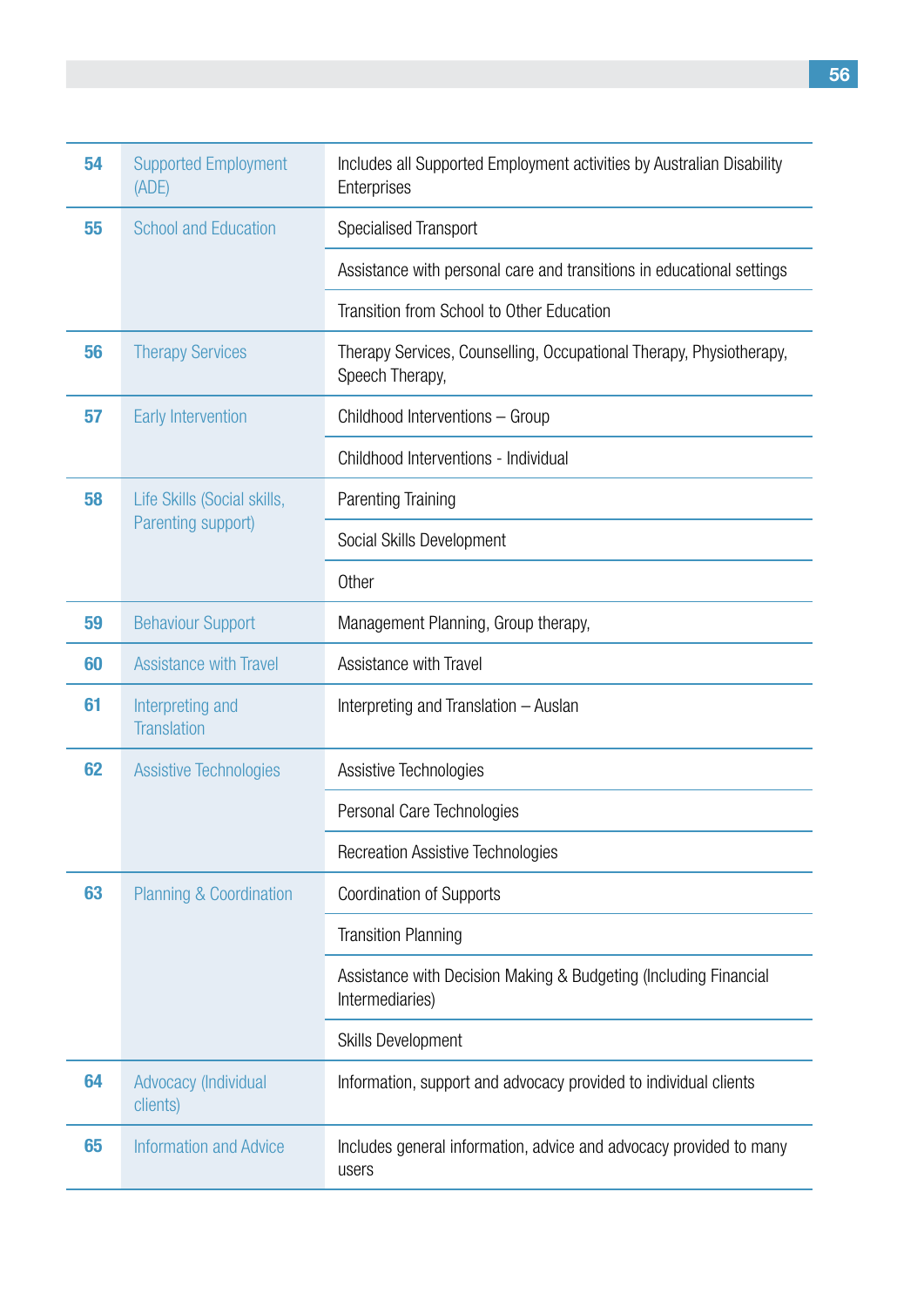## **Appendix 1 Research Method**

## **Background and aims**

This research is being undertaken using data from a Panel of organisations that were selected to form a stratified sample. That is, the current population of disability service organisations was examined to determine its profile with regard to size (income), and location (State or Territory) and then a sampling frame was developed that is representative of the population. By structuring the sample to be representative of the population of disability service organisations, we can have greater confidence that the results reflect the supply-side and the impact of change.

As such, the first phase of this study involved determining the structure of supply prior to the introduction of the NDIS and recruiting the Panel. This is challenging as there is no single dataset that lists all disability service providers, and it was necessary to make estimates based on a range of different data sources, including the Australian Institute of Health and Welfare Disability Services data, the National Disability Insurance Agency's (NDIA) list of registered providers, the membership list for National Disability Services (NDS) (via the Centre for Applied Disability Research) and the Australian Charities and Not-for-Profits Commission (ACNC) data.

After the final Panel structure was established, NDS promoted the study to its members to encourage recruitment, and invitation emails were sent by the Curtin University Not-for-profit Initiative (Curtin) to organisations registered as providers with the NDIA. To encourage participation, members of the Panel were offered an individualised benchmark report that provides them with comparisons of their activity and performance data with that of their size cohort and the Panel as a whole. This is a significant incentive as reports of this type in other sectors can cost participants many thousands of dollars and are generally less comprehensive.

## **Method**

### **Wave 1 – Financial Sustainability**

The first wave of the survey achieved 180 complete and valid responses to both the online survey and financial information template. The data from this study was summarised in a report titled: Australia's Disability Services Sector 2016 Report 1 Financial Sustainability Summary of Key Findings.<sup>14</sup>

In addition to distributing the report,

- the Curtin research team provided 30 one-on-one advice sessions with Panel members to discuss results and implication for their organisation, and
- NDS/Curtin provided four webinars for NDS members summarising the key results.

The findings from Wave 1 were also referenced by a number of key publications, and the Productivity Commission both cited the findings and recommended that the study be continued beyond Wave 4.

### **Wave 2 – Sector Response Survey**

Wave 2 of the study involved the collection of data from CEOs or senior executives about their organisations actions in the previous 12 months and intentions and expectations for the next 12 months. This survey included collecting information about collaborations, mergers, investment and profitability.

To reduce respondent burden and prevent duplication, the Wave 2 survey was undertaken in conjunction with

<sup>14</sup> Gilchrist, D. J. and P. A. Knight, (2016), Australia's Disability Sector 2016: Report One - Financial Sustainability and Summary of Key Findings, A Report for the Research Data Working Group, Sydney.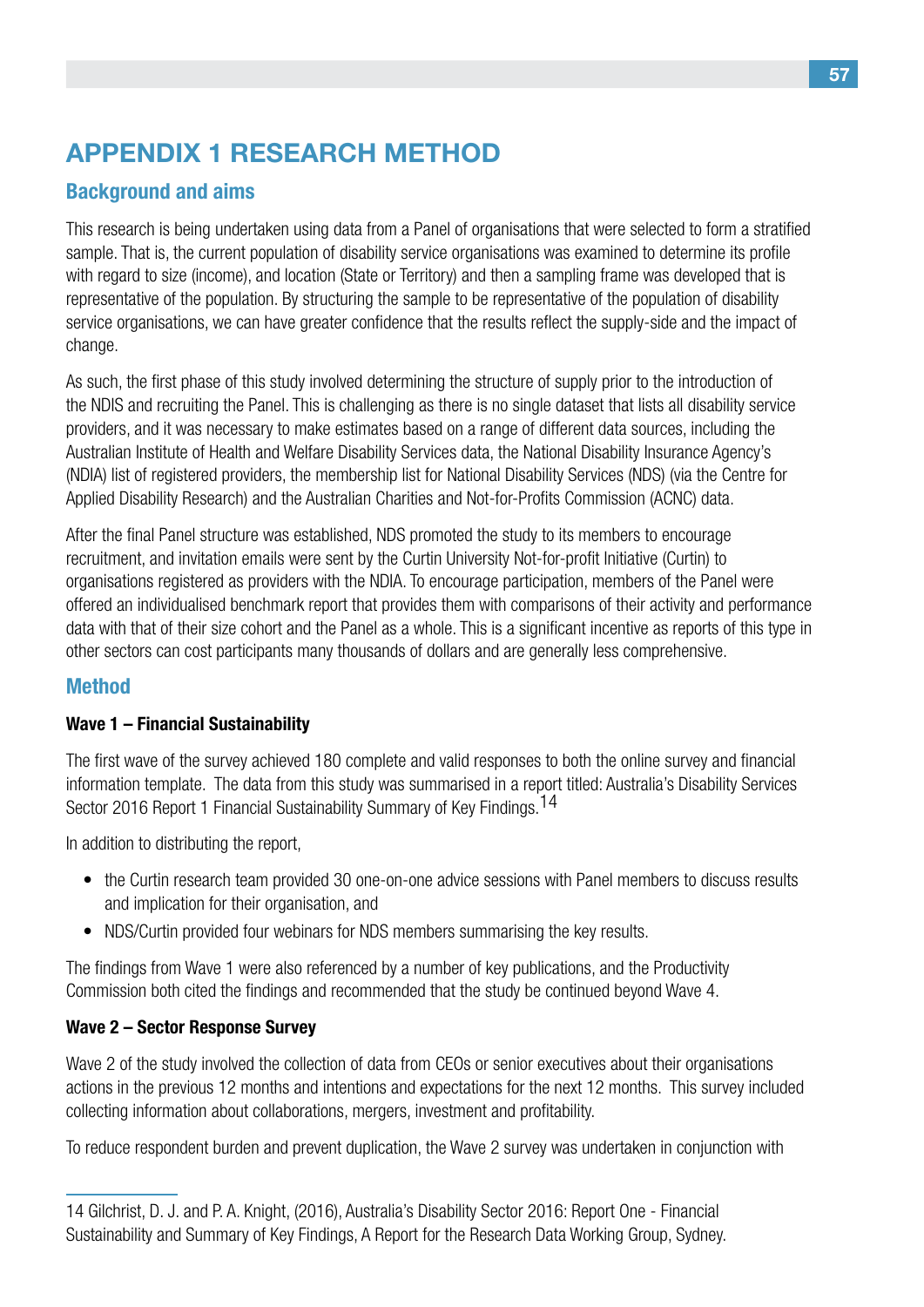NDS's Business Confidence Survey. This survey had been undertaken by NDS for two years (three prior waves) and examined several similar issues. Panel members were sent a similar questionnaire concurrently with the survey of NDS members and non-members (the questionnaire for the Panel excluded or pre-populated some questions to remove duplication). By combining the surveys, we were also able to compare the results from Panel and non-Panel members.

Despite the Sector Response Survey being comparatively easy and quick to complete, not all Panel members completed their Wave 2 questionnaire, and more than 60 organisations were contacted by email and phone to encourage completion. In total, 165 of the 180 in the Panel organisations completed the survey online. The findings from the Business Confidence Survey were summarised in a report published by NDS titled Results: Disability Markets Survey 2016.15

#### **Wave 3 – Financial Sustainability Survey (this report)**

In response to the outcomes from Wave 1 and 2, the data collection method for Wave 3 was modified to enable Panel members to provide all information through one survey instrument. An individualised MS Excel model was built to collect information from each Panel member for the 2015/16 financial year. This model pre-populated base data, enabled Panel members to update their information from the 2014/15 financial year, enter the data for 2015/16 financial year, and check and compare their results. It also included definitions, validation controls and calculated key financial ratios. The check and compare and ratios sections were designed to encourage Panel members to self-check and validate results.

All Panel members and those that had nominated to join since Wave 2 were emailed their individualised template and three reminder emails were sent to encourage response. More than half of all organisations did not respond by March 2017 and we therefore commenced a program of emails and phone calls to offer assistance and encouragement. In many cases, we contacted members more than six times.

When the survey templates were returned, they were checked by the research team, and in more than half of all cases needed to be returned to the Panel member for clarification or completion of missing data. Again, this required both email and telephone contact to encourage completion and return.

Due to the lower than expected returns and error rates, the time to complete the data collection was longer than expected. In total, 27 organisations did not complete their responses or not sufficiently for inclusion. For 12 of those organisations, to keep them in the Panel, we collected base financial data ourselves from published sources, including published annual reports and data from the Australian Charities and Not-for-profits Commission. This data enabled comparison of top line income and profit measures.

The reasons given by Panel members from withdrawing from the study were varied. In some cases, the organisations merged, ceased trading or ceased providing disability services. In most cases, Panel members withdrew because they did not have ready access to the information required or did not have staff resources to complete the template. In particular, organisations that were not exclusive providers of disability services often struggled the most, as disaggregating disability income, expenditure and services from their other services was particularly difficult.

This presented some sampling issues. Based on our conversations with providers, it appeared that those with high quality record keeping systems were both able to provide the data and keen to compare their results with others. For many, this is the first and only opportunity they have had to compare their efficiency and effectiveness with another organisation. Those organisations that struggled to provide data were also reporting more problems

<sup>15</sup> Gilchrist, D. J. and P. A. Knight, (2017), Results: Disability Markets Survey 2016, A Report for National Disability Services, Canberra.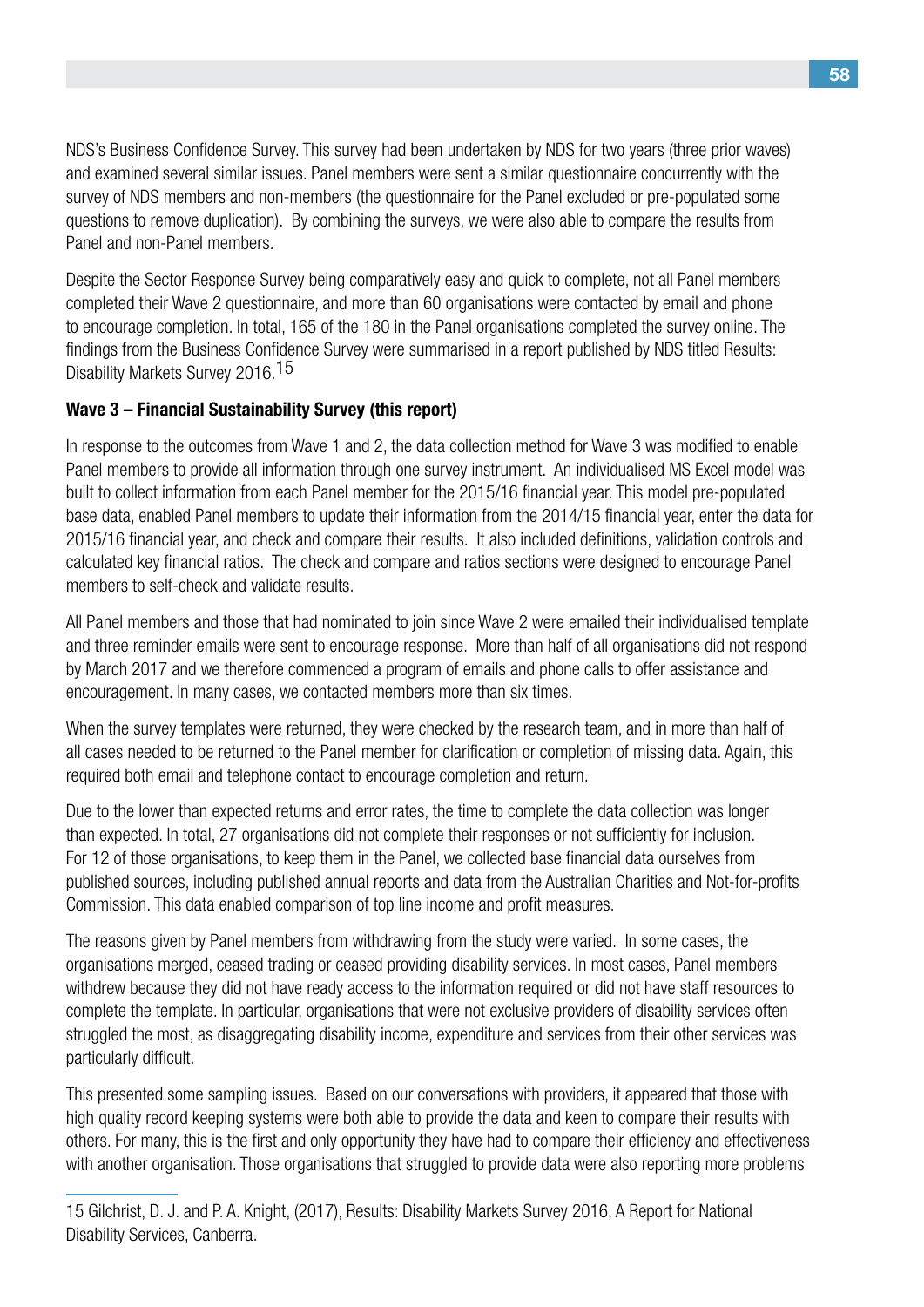with NDIS transition and profitability.

We continued to recruit for new Panel members through Wave 1 and Wave 2 and in total, 12 organisations joined the Panel for Wave 3. Of these, three organisations provided data for both their 2014/15 and 2015/16 year and have been included in this report. The others will have their data included in subsequent iterations of the data (if the project is continued). All participants that provided 2015/16 data were provided with a benchmark report.

To reduce error or bias, we took a conservative approach in analysing the results and have included only the 154 organisations that provided responses to both Wave 1 and Wave 3, that is for the 2014/15 and 2015/16.

#### **Wave 4 – Sector Response Survey (the final wave)**

It is planned to undertake Wave 4 in October/November 2017 and report results in early 2018.

#### **Table 18** Survey waves

| Wave                                  | Responses (orgs)                     | Data collection                 | Report                                                                                                                    |
|---------------------------------------|--------------------------------------|---------------------------------|---------------------------------------------------------------------------------------------------------------------------|
| 1: Financial<br><b>Sustainability</b> | 180                                  | Dec 2015<br>to May 2016         | <b>Australia's Disability Services Sector 2016</b><br><b>Report 1 Financial Sustainability Summary</b><br>of Key Findings |
| 2: Sector<br><b>Response</b>          | 165<br>$(Panel) + 440$               | <b>Sept 2016</b><br>to Nov 2016 | <b>Results: Disability Markets Survey 2016</b>                                                                            |
| 3: Financial<br><b>Sustainability</b> | 181<br>(157 completed<br>both Waves) | Dec 2016<br>to June 2017        | <b>Australia's Disability Services Sector 2017</b><br><b>Report: Financial Sustainability Summary</b><br>of Key Findings  |
| 4: Sector<br><b>Response</b>          |                                      | Due Oct<br>to Nov 2017          | <b>Results: Disability Markets Survey 2017</b>                                                                            |

## **How representative is our Panel?**

The initial Panel was structured to replicate the distribution of organisations providing disability services in 2014 by location (State/Territory) and income. Data on the demography of organisations that provide disability services is not readily available and the sample was stratified based on data available from several sources, namely the Australian Institute of Health and Welfare Disability Services data, the National Disability Insurance Agency's (NDIA) list of registered providers, the membership list for National Disability Services (NDS) (via the Centre for Applied Disability Research) and the Australian Charities and Not-for-Profits Commission (ACNC) data. A description of the initial Panel can be found in the report from Wave 1.<sup>16</sup>

The profile of the organisations included in this study is shown in Table 14 and Table 15. The Panel is underrepresentative of Very Small organisations and over-representative of Medium size organisations. Under representation of smaller organisations is common in this kind of research and it is a difficult problem to solve, as many do not have the resources needed to provide the data required and may see less benefit in participation. The sample is also over representative of organisations in New South Wales and under-representative of

<sup>16</sup> Gilchrist, D. J. and P. A. Knight, (2016), Australia's Disability Sector 2016: Report One - Financial Sustainability and Summary of Key Findings, A Report for the Research Data Working Group, Sydney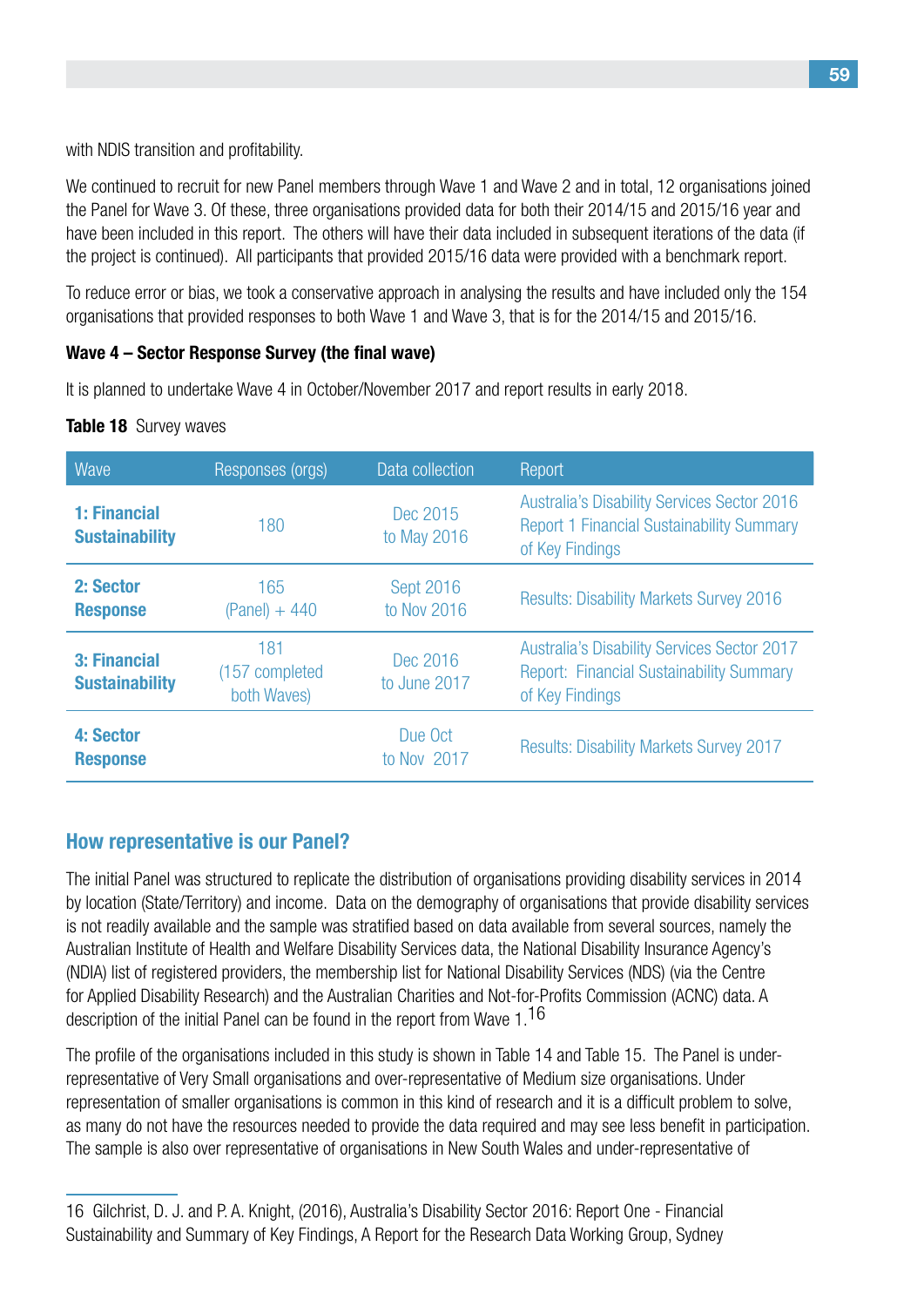organisations in Queensland. The underrepresentation of Queensland based organisations may in part be due to the later introduction of NDIS in that state (at the commencement of the study, the NDIA had significantly fewer registered providers in Queensland compared with other jurisdictions). The over-representation of providers from NSW is not easily explained, but may be related to state-based issues.

|               | Annual<br><b>Turnover</b> | <b>Organisations</b><br>No. | <b>Estimated percent</b><br>of population | Percent<br>of Panel |
|---------------|---------------------------|-----------------------------|-------------------------------------------|---------------------|
| Very small    | Less than \$1m            | 16                          | 24%                                       | 10%                 |
| <b>Small</b>  | $$1m$$ to $$5m$$          | 51                          | 34%                                       | 33%                 |
| <b>Medium</b> | \$5m to \$20m             | 63                          | 22%                                       | 41%                 |
| Large         | $$20m +$                  | 24                          | 20%                                       | 16%                 |
| <b>Total</b>  |                           | 154                         | 100%                                      | 100.0%              |

#### **Table 19** Profile of Panel: Income

#### **Table 20** Profile of Panel: Location

| State/Territory                     | Organisations<br>No. | <b>Estimated percent</b><br>of population | Percent<br>of Panel |
|-------------------------------------|----------------------|-------------------------------------------|---------------------|
| <b>New South Wales</b>              | 51                   | 28%                                       | 33%                 |
| <b>Victoria</b>                     | 44                   | 25%                                       | 29%                 |
| Queensland                          | 21                   | 19%                                       | 14%                 |
| <b>Western Australia</b>            | 17                   | 9%                                        | 11%                 |
| South Australia                     | 12                   | 8%                                        | 8%                  |
| <b>Tasmania</b>                     | 4                    | 5%                                        | 3%                  |
| <b>Australian Capital Territory</b> | $\overline{2}$       | 2%                                        | $1\%$               |
| <b>Northern Territory</b>           | 3                    | 3%                                        | 2%                  |
| <b>Total</b>                        | 154                  | 100%                                      | 100%                |

Total does not add to 100% due to rounding

The results in this report provide a good base to address the research questions and represent a major step forward in our understanding of the supply-side of the sector. It is the first large-scale study to track performance over time and it provides detailed information on the financial performance, client base, service volumes, and staffing of 154 organisations, as well as information on a further 33 organisations that will be available for later analysis.